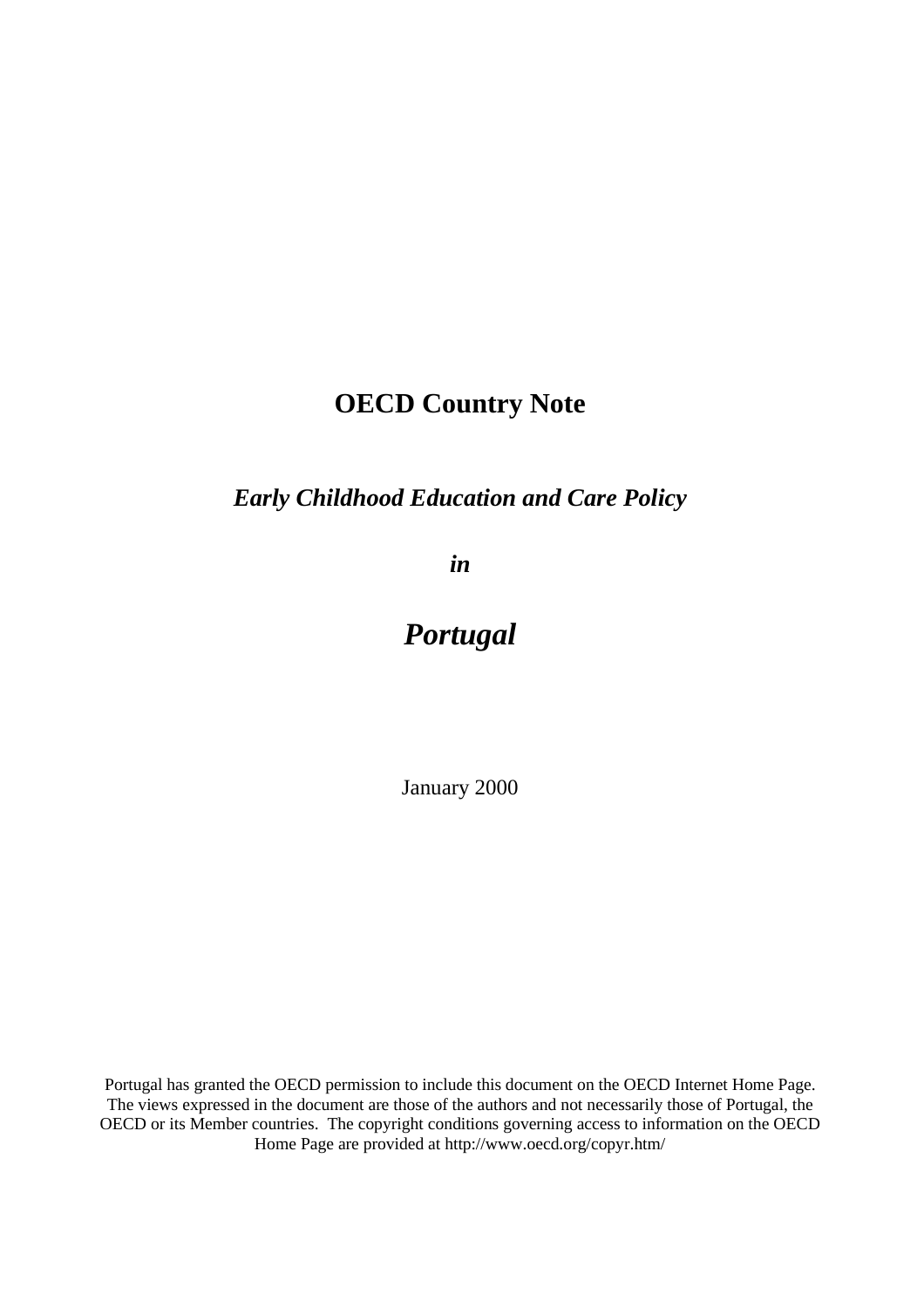## **TABLE OF CONTENTS**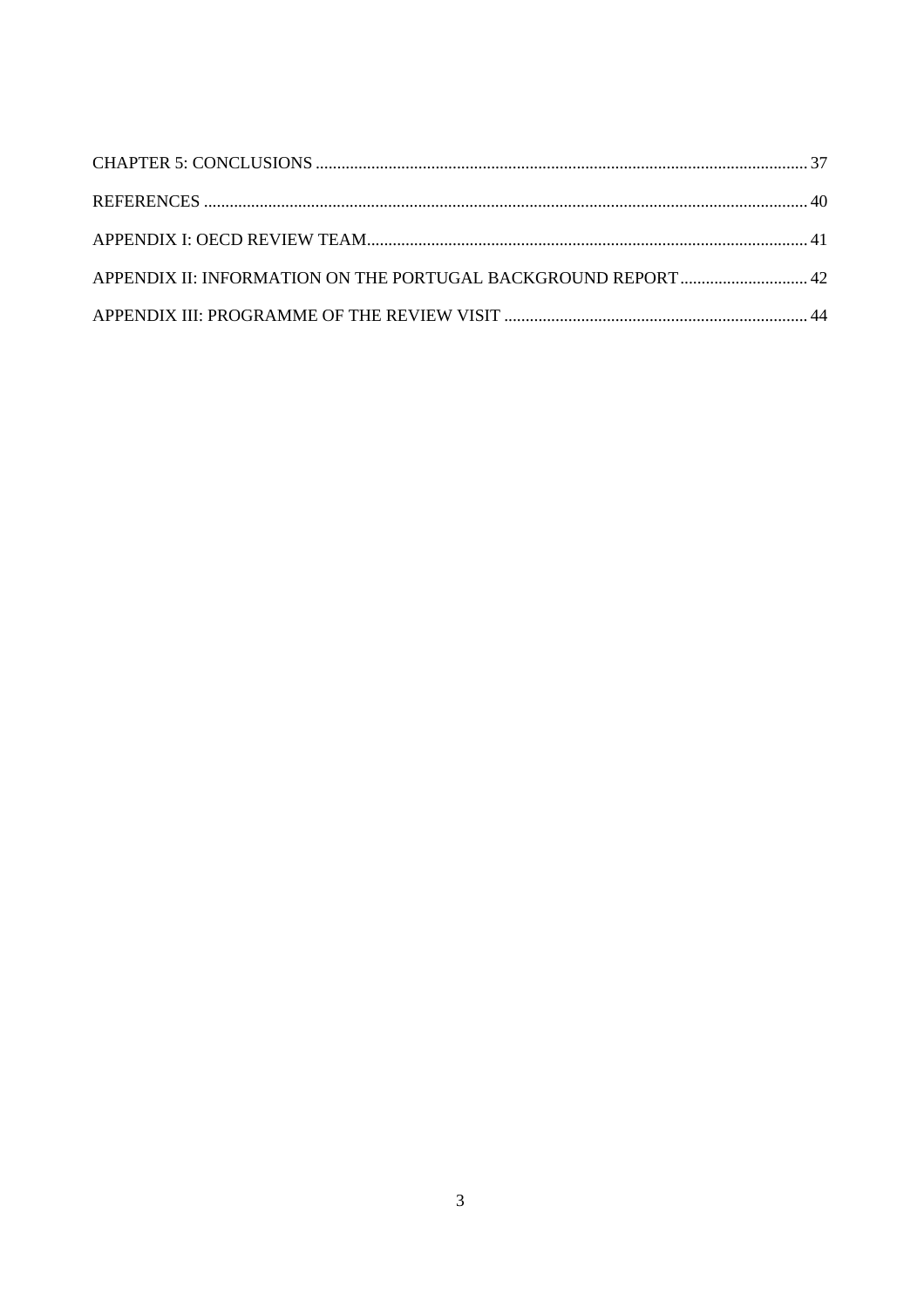### **CHAPTER 1: INTRODUCTION**

### **Purposes of the Thematic Review**

1. This Country Note for Portugal is an output of the OECD *Thematic Review of Early Childhood Education and Care Policy*, a project launched by the OECD's Education Committee in March 1998. The impetus for the project came from the 1996 Ministerial meeting on *Making Lifelong Learning a Reality for All*. In their communiqué, the Education Ministers assigned a high priority to the goal of improving access and quality in early childhood education, in partnership with families, with the aim of strengthening the foundations of lifelong learning (OECD, 1996). The goal of the review is to provide cross-national information to improve policy-making in early childhood education and care in all OECD countries.<sup>1</sup>

2. Portugal is one of 12 countries participating in the review between 1998 and 2000. The others are Australia, Belgium, Czech Republic, Denmark, Finland, Italy, the Netherlands, Norway, Sweden, the United Kingdom and the United States. These countries provide a diverse range of social, economic and political contexts, as well as varied policy approaches toward the education and care of young children.

3. The scope of the review covers children from birth to compulsory school age, as well as the transition to primary schooling. In order to examine thoroughly what children experience in the first years of life, the review has adopted a broad, holistic approach to study early childhood policy and provision. To that end, consideration has been given to the roles of families, communities and other environmental influences on children's early learning and development. In particular, the review is investigating concerns about *quality, access* and *equity* with an emphasis on policy development in the following areas: regulations; staffing; programme content and implementation; family engagement and support; funding and financing.

4. As part of the review process, each country hosts a review team for an intensive case study visit. After each country visit, the OECD produces a short Country Note that draws together background materials and the review team's observations. The present report for Portugal will be one input into the final OECD Comparative Report that will provide a review and analysis of early childhood education and care (ECEC) policy in all 12 countries participating in the review.

### **Portugal's participation in the Review**

5. Portugal was the fourth country to be visited in the review. Prior to the visit, a Background Report on ECEC policy in Portugal was prepared by the Departamento da Educação Básica, Ministério da Educação (Portuguese Background Report, 1999). Guided by a common framework that has been accepted by all participating countries, the Background Report provides a concise overview of the country context, major issues and concerns, distinctive ECEC policies and provision, innovative approaches, and available

<sup>-</sup>1 A detailed description of the review's objectives, analytical framework, and methodology is provided in OECD (1998).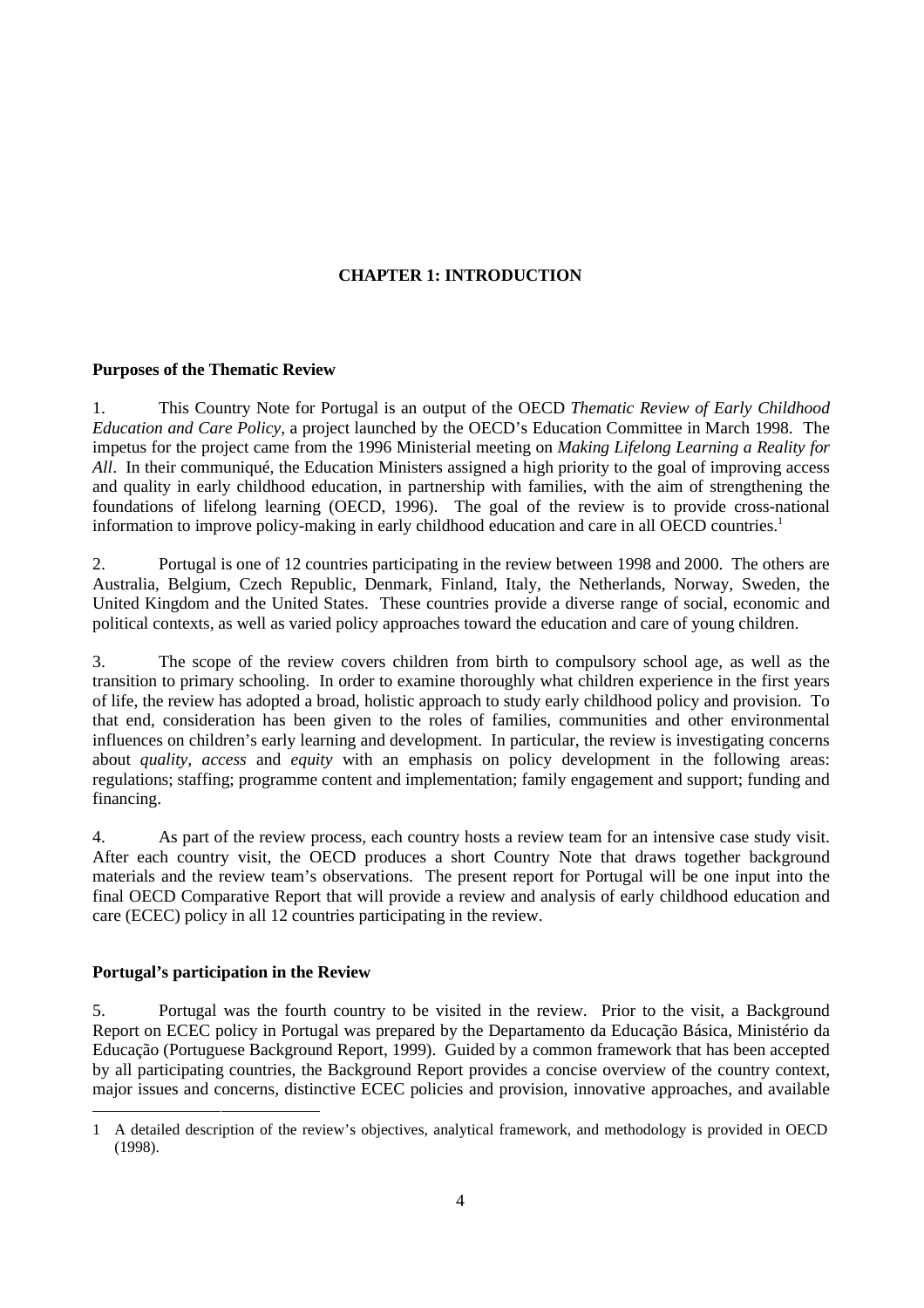evaluation data. The Background Reports are an important output of the review process, because they provide a state-of- the-art overview and analysis of policy and provision in each participating country.

6. After analysis of the Background Report and other documents, a review team composed of OECD Secretariat members and experts with diverse analytic and policy backgrounds (see Appendix 1) visited Portugal from 26 April to 5 May 1999. The 10-day visit was co-ordinated by the Departamento da Educação Básica, Ministério da Educação (hereafter, Ministry of Education). In the course of the visit, the team met with many of the major actors involved in ECEC policy and practice and had the opportunity to observe a number of examples of early childhood programmes for 0-6 year olds. Discussions revolved around six main issues:

- − the ECEC context, major policy concerns, and policy responses to address these concerns;
- − the roles of national government, decentralised authorities, NGOs and other social partners, and the institutional resources devoted to planning and implementation at each level;
- feasible policy options that are suited to the Portuguese context;
- the impact, coherence and effectiveness of different approaches;
- innovative policies and practices, and their potential for replication;
- − types of data and instruments that exist, or should be developed, in support of ECEC policymaking, research and evaluation.

#### **Structure of the Report**

7. The Country Note presents the review team's analyses of key policy issues related to ECEC in Portugal. It draws upon information provided in the Background Report, formal and informal discussions, literature surveys and the observations of the review team. Following this introduction, *Chapter 2* provides an overview of the context in which policy making for children takes place by describing some demographic, economic, employment, social, government features in Portugal. In addition, the main elements of family policy, health policy, and equality of opportunity for women policy are discussed as they relate to child and family well-being. *Chapter 3* includes an overview of the main forms of ECEC in Portugal, as well as the key features of curriculum, staffing, research, and responsibility for ECEC. *Chapter 4* outlines the key issues related to policy and practice in ECEC that were identified by the reviewers in the course of the review visit. In the final chapter, *Chapter 5*, we offer some concluding remarks that policy makers in Portugal may wish to consider in their discussions of early childhood policy and provision.

#### **Acknowledgements**

8. This OECD Country Note represents the views of the OECD team after an intense ten-day visit, aided by a comprehensive and thorough Background Report prepared by the Ministry of Education in Portugal. It was a very bold enterprise for five non-Portuguese speakers to attempt to make comment on the country's educational and care provision for their youngest children. We should state at the beginning of this report that we wish to avoid being banal, critical or patronising and trust those who mistakenly see any of this in what we say, will understand that this is not our intention. Our reflective comment is offered in a spirit of professional dialogue, basing our judgements on our discussions and observations, but we are well aware that we are outsiders looking in and that our impressions are shaped by our own perspectives.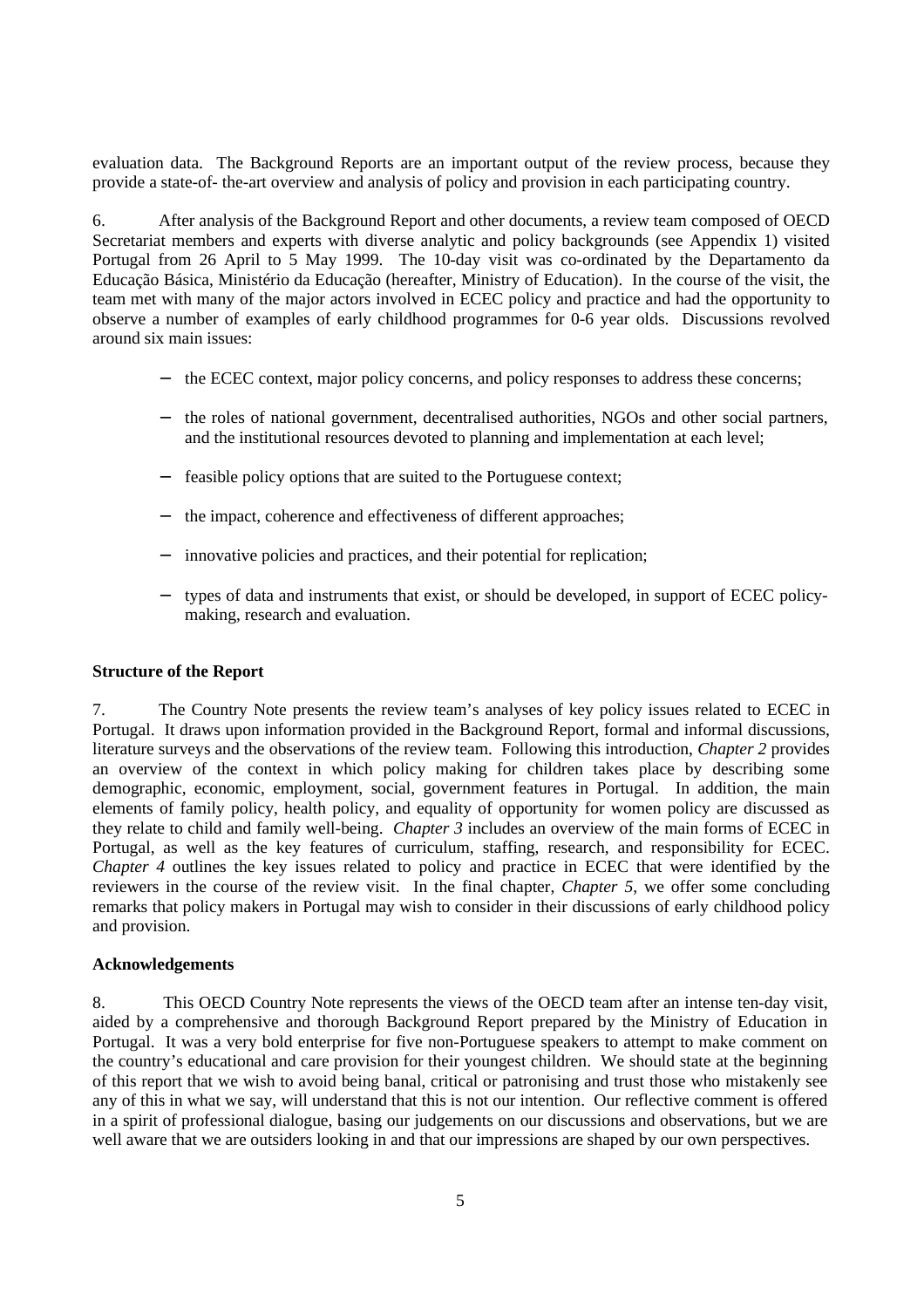9. The OECD team would like to stress the approachability of the people we met at all levels within the system and their willingness to engage in a critical debate. We especially commend the warmth of their welcome, the professional manner in which the visit was organised by our hosts, the open access we enjoyed to all levels of the system and the richness and variety of the programme. The range of opportunity the team enjoyed can be judged by the statistic that in total, we interviewed 59 people from *all* levels of the system (a full list of the OECD team's itinerary can be found in Appendix 3). These interviews ranged from an IPSS-supported nanny working in her own apartment in a Lisbon public housing block caring for four under three year olds, to the Minister of Education in his departmental headquarters. Team members were able to see the roots, trunk and branches of the Portuguese early childhood system in operation. We gained evidence across the wide range of providers and sectors at local, regional and national levels, and were able to canvas opinions from a variety of stakeholders, decision-makers, and clients. Documentation was readily available and the Background Report gave a substantial overview of the current situation. The National Co-ordinator, the Working Group, and the Steering Committee who contributed to the project are to be congratulated on their ability to make accessible to outsiders a system going through a radical reorganisation during a period of social and economic changes.

10. The facts and opinions expressed in the Country Note are the sole responsibility of the review team. While we have received every help from the Ministry of Education and from many researchers and practitioners in Portugal, they have no part in any shortcomings, which this document may present. To mitigate the potential for misunderstanding or error, it is assumed that the Country Note will be read in conjunction with the Background Report prepared by Portugal, as the two documents are intended to complement one another.

### **Terminology**

11. All Portuguese terms are explained throughout the text. The predominant form of non-parental ECEC for children below compulsory school age is the *jardim de infância,* which means literally "children's garden" or kindergarten; these pre-school institutions for children from three to six vary considerably in terms of ownership, management, funding, and programme approach. The responsibility for the *jardim* and for the well being of young children from three to six is shared by the Ministry of Education and the Ministry of Labour and Solidarity. With the new *Framework Law for Pre-school Education*, the Ministry of Education has the responsibility for overseeing the pedagogical content of all state-funded pre-schools (public, private non-profit, and others). The Ministry of Labour and Solidarity is responsible for family support and for supplementing educational contexts with extended day cover for the three, four, and five year olds while their parents finish work. Itinerant child education is available to children in some rural areas with insufficient child populations to open a *jardim*. Responsibility for the provision for birth to three year olds in centre-based and home-based *creches* (infant-toddler centres and family day care) and for the *Actividades de Tempos Livres* or ATL (centres for out-of-school activities and care) rests with the Ministry of Labour and Solidarity, which provides funds for a number of collaborating bodies. The age for compulsory school attendance and the first year of the first cycle of *Ensino Básico* (basic education) in Portugal is six years old. The currency of Portugal is the Portuguese Escudo (PTE). In August 1999, 100 PTE =  $0.52$  USD =  $0.50$  EUR.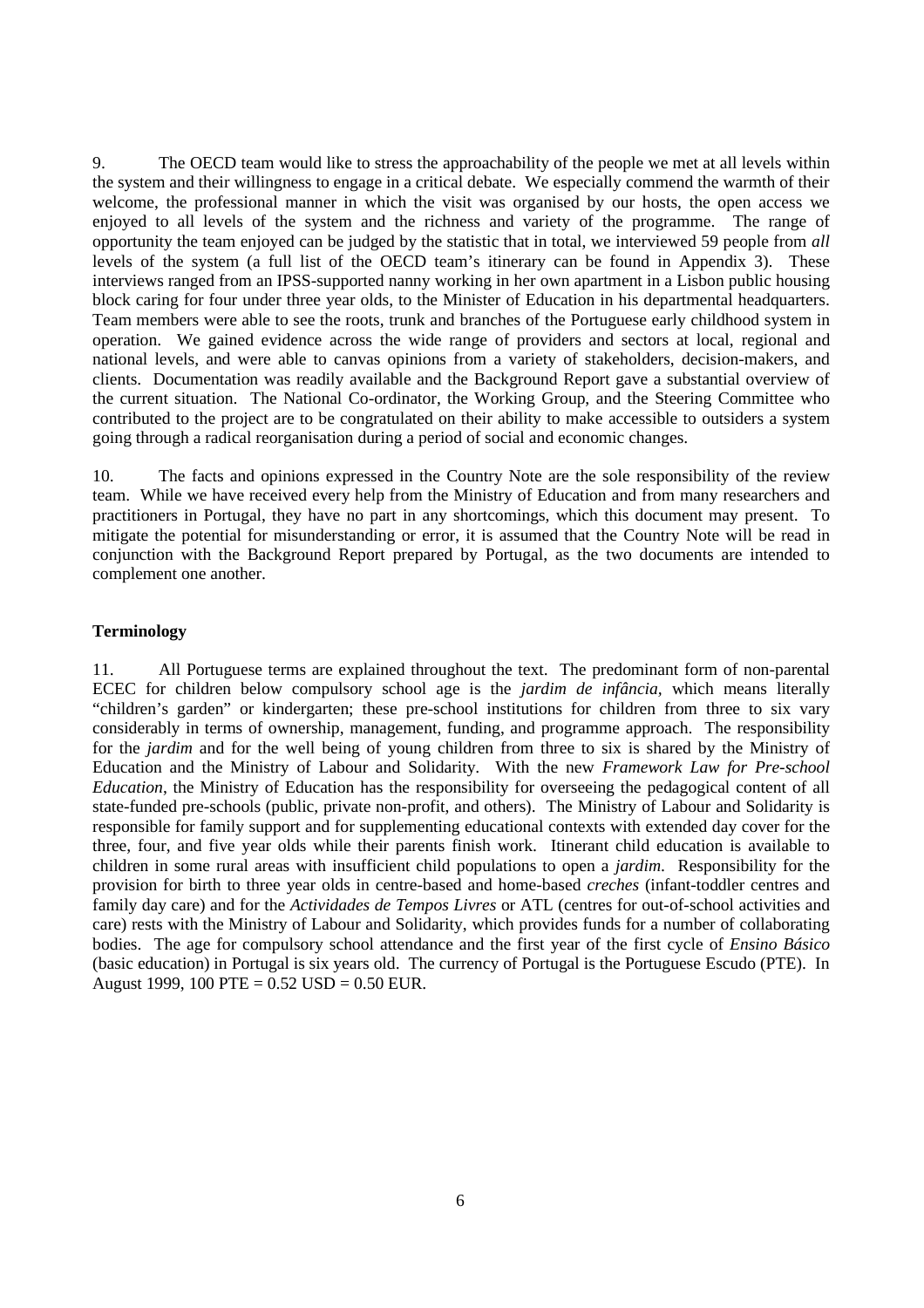### **CHAPTER 2: CONTEXTUAL ISSUES SHAPING ECEC IN PORTUGAL**

12. Portugal is a democratic country and its people's rights are enshrined in the Portuguese Constitution of the Republic of 1976. Democracy, hard fought for but attained with little bloodshed, is an achievement won within fairly recent memory. Its historical proximity is central to an understanding of Portugal, its people and its institutions.

13. Traditionally, Portugal has more often faced outwards towards the Atlantic and the world, rather than inwards towards continental Europe. The 1998 Lisbon *Expo* celebrated the astonishing period of Portuguese discovery and exploration during the  $15<sup>th</sup>$  and  $16<sup>th</sup>$  centuries. The reawakening of this curiosity about the world has been a feature of Portugal as it emerged from the more introspective period of the dictatorship. Today, as a committed member of the European Union, it sees itself as an integral part of a powerful economic and political global partnership, eager to re-establish its position as a major contributor to world progress. Education, the Prime Minister reaffirmed in May 1999, was the main priority for his government and the means by which Portugal's resurgence would be achieved. Within education, he saw the pre-school years as those of greatest significance to the fulfilment of Portugal's potential.

14. Despite its extensive former colonies, Portugal is not generally conceived as a multiracial, multilingual, multiethnic society in the way that other colonial powers such as France and the United Kingdom are. Unlike most other European countries, there has been little economic immigration, though after 1974, there was strong immigration of African people from ex-colonies, who are now considered part of the Portuguese population. In addition, the relatively large, indigenous "travelling people" are a minority group.Yet, even when the more distant the autonomous archipelagos of the Açores and Madeira are included, the population, with the notable exception of Lisbon, is more than 99% Portuguese-speaking and more than 95% Catholic. Portugal's boundaries are stable and as a nation-state has been established since the  $12<sup>th</sup>$  Century. This gives a strong sense of national identity. Although committed in its constitution to equality and pluralism, the reality is that Portugal does not have a serious separatist movement or as heterogeneous a population, as many other European countries, and its concept of its nationality can be seen to be relatively unified and homogeneous. The emigration of previous years is slowing down. Families, many of whose younger members may have been born abroad, are returning; though their views may have been changed by their experiences, they see themselves as Portuguese.

### **Demographic factors**

15. There appear to be some differences in how the educational, social and health administrations collect data. The boundaries of their administrative areas do not always coincide. This can make statistical comparisons between and within, regions difficult in some areas of policy, particularly, when data on provision of care and education of young children crosses all these departments. The demographic data (and the economic data which follows) for this analysis comes from four main sources: the Portugal Background Report prepared for this OECD Thematic Review, UNICEF's *The state of the Worlds Children* (1999), the IEA Pre-primary study (Olmsted and Weikart, 1995) and from the Portuguese section of *Eurydice* (1998), the information network on education in Europe.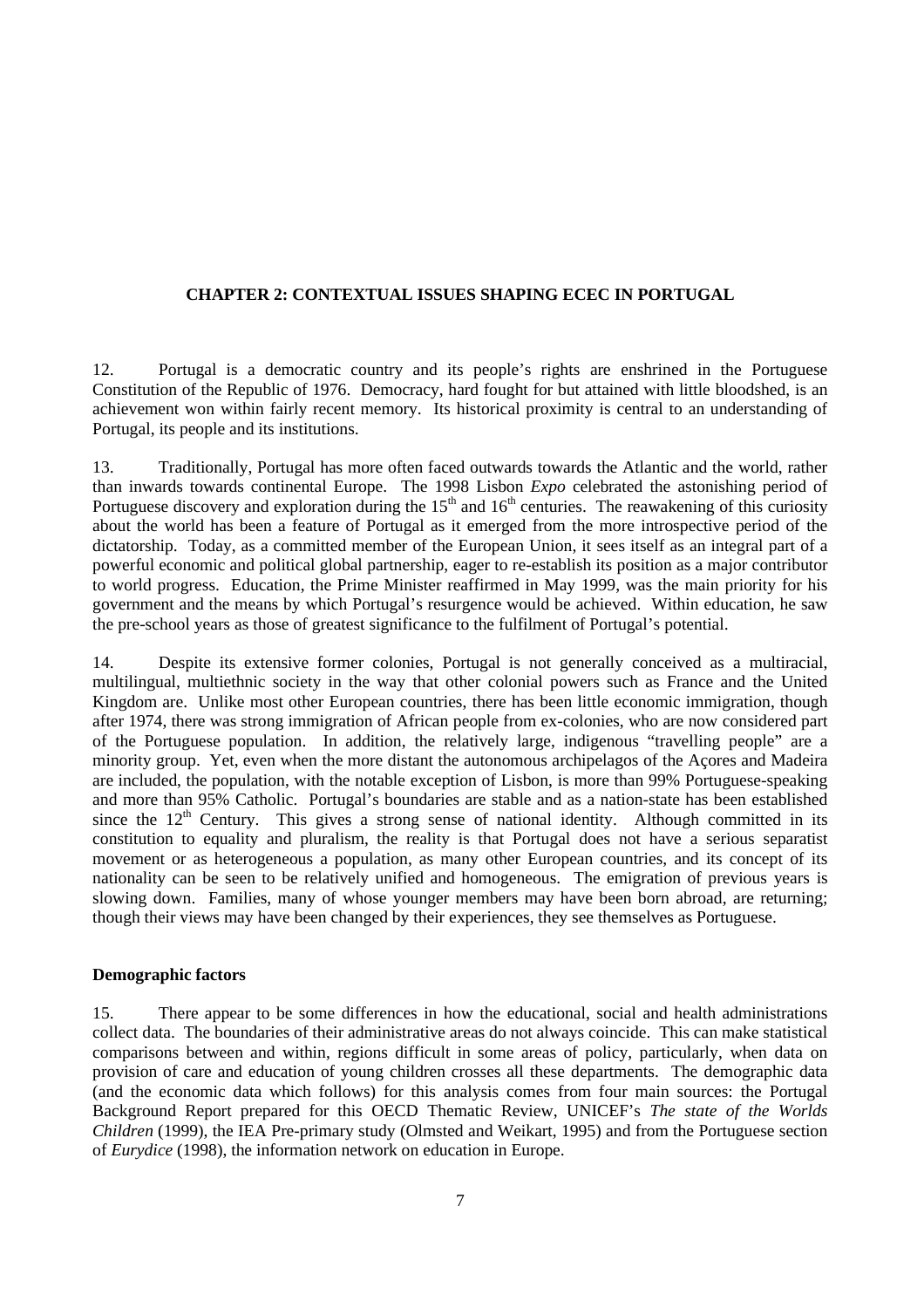16. In common with most European Union countries, Portugal has an ageing population, an extending life expectancy, and a falling birth rate. But none of these indicators of social and economic change are as pronounced as in other European Union countries and there are substantial regional differences. The proportion of those over 65 years of age, 15.1% in a total population of nearly 10 million, has increased only slightly since 1991 compared, for example, with the much larger and still increasing proportion of senior citizens in the populations of Germany or the United Kingdom, which on current data are predicted to have over a quarter of their population older than 80 years by 2025. From 1960 to 1990, Portuguese life expectancy grew by 11 years for women and by 10 years for men. On the other hand, whilst national infant mortality rates are still falling (from 9 per thousand in 1993 to 6 per thousand in 1997), the birth rate has slowed its decline (in 1993, 11.1 per 1000, falling to 10.81 in 1995), and begun to climb back to earlier levels (11.3 per thousand in 1996). UNESCO's under five years infant world mortality ranking (159 out of 188) in 1999 puts Portugal just below Belgium, Canada and Ireland, on a par with Greece and Cuba and slightly above Cyprus and Malta. Portugal has a lower female fertility rate (1.5) children per woman in 1997), than Ireland (1.8 children per woman), but has a higher rate than Germany (1.3pw), Italy (1.2pw), Greece (1.4pw) or Spain (1.2pw). In 1996, there were 555,000 under fives in Portugal comprising about 6.7% of the total population, comparable in number to Belgium and the Czech Republic.

17. These demographic changes are not uniform across the country. Birth rates in the Açores (14.4 per thousand), Madeira (12.1 per thousand), and in the Norte region (12.3 per thousand), formerly the highest areas of emigration, are relatively high compared to those in rural Alentejo, (8.5 per thousand). The general ageing of the country is more marked in the rural interior of the country as the younger workers migrate towards the towns on the coast where most work is located. In the last ten years, emigration abroad has fallen as workers can increasingly find work without having to migrate to France, Germany or Luxembourg, but migration within Portugal has increased. During the mid-1980s nearly a third of the population lived abroad. Many of these returning emigrants bring with them a more developed perception of the provision a modern, democratic state should make for supporting young children and families. This vision is shared by many returned intellectuals, forced abroad during the dictatorship years, and by university graduates who, having taken higher degrees abroad, and are now assuming positions of responsibility and decision making in Portuguese society.

18. Regional policy in the provision for young children demands different solutions to cope with differing needs. For example, where school numbers have fallen as their regional population ages and younger adults and their children migrate to other localities, empty primary classrooms have become available to cater for expanding pre-school provision. In more industrialised areas, educational buildings are less likely to be available, and as demand for places exceeds supply, greater capital investment in buildings is required. These intra- and inter-regional and district differences make generalisations about early childhood provision for young children in Portugal difficult.

#### **Economic factors**

19. Like many industrialised nations, the economy in Portugal has different impacts on different sectors of the community. There are regional differences and there are societal differences, with distribution and access to income being more difficult for the rural, for young families and for the elderly. According to Eurostat statistics, 24% of Portuguese children are living in poverty. Portugal is not alone in facing these kinds of issues.

20. Although in 1995 the growth rate achieved by the Portuguese economy was above the European Union average, recent years have seen some decline from that position. The Portuguese annual rate of inflation from 1990 to 1996 was 7%, compared to 3% in Germany and the United Kingdom, 5% in Italy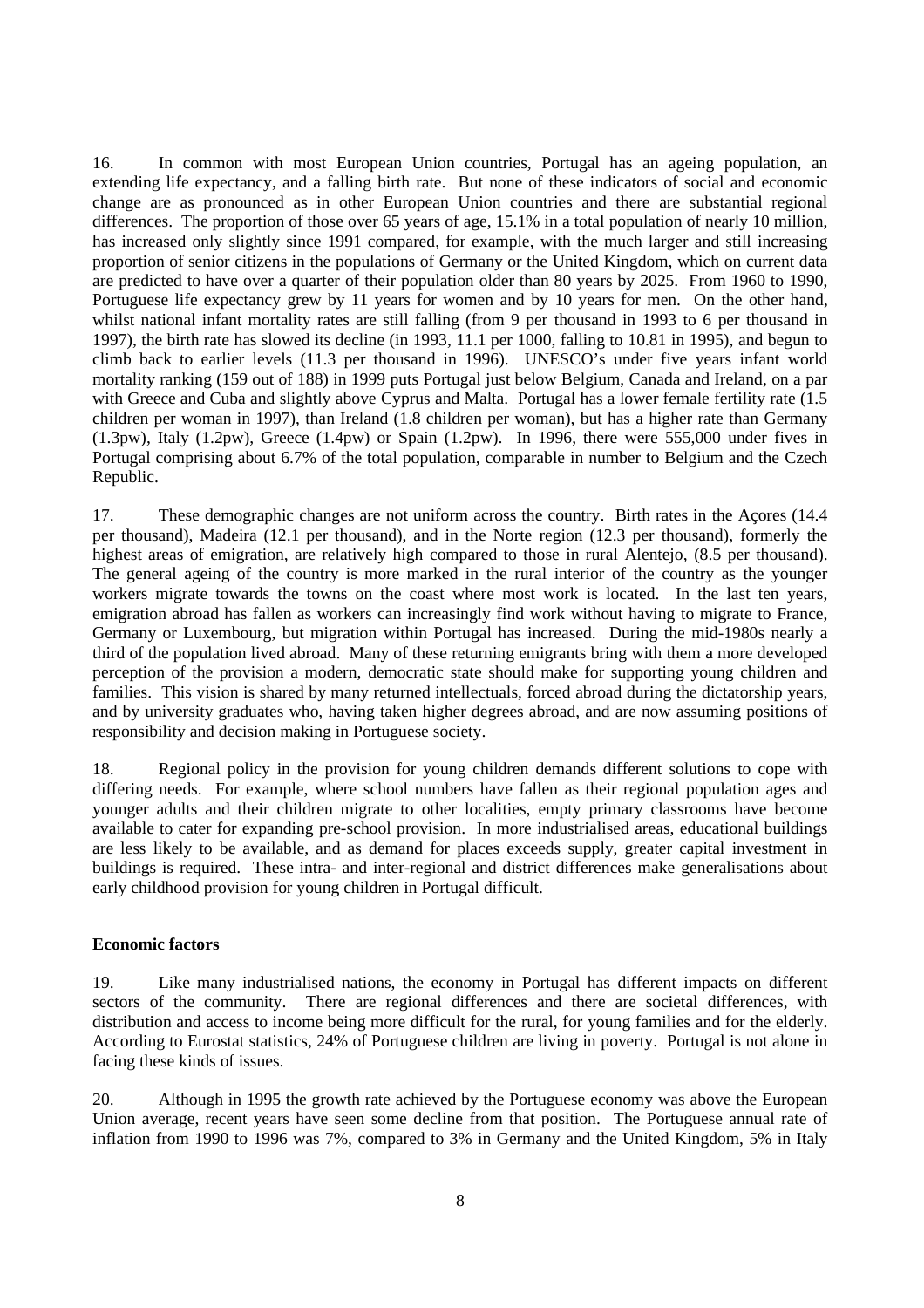and 12% in Greece. A comparison of GNP per capita average annual growth rate 1990-96, shows Portugal increasing at 1.7%, similar in growth rate to the United Kingdom economy and more than Italy (0.9%) and Greece (1.3%) but less than Poland (3.3%). Yet, the GNP per capita in 1996 reveals much wider differences: Portugal: \$10,160; United Kingdom: \$19,600; Poland: \$3,230; Italy: \$19,880; Greece \$11,460 and Spain: \$14,350. The Portuguese economy, over time, is growing steadily, and inflation, although higher than many of the European Union states, is within reasonable bounds, but the monetary value of its production still places it amongst the lowest in Europe outside Eastern Europe.

21. The amount spent by the Portuguese state for the years 1990-1997 on education, expressed as a percentage of the total central government expenditure, was 11%, compared with 5% respectively in the United Kingdom, 4% in Spain and 9% in Greece. Only Ireland, the Netherlands and Finland in the European Union reach the level of Portugal's recent educational investment in terms of percentage of total governmental investment. Clearly, there is committed political will in Portugal to use educational investment as a means of development and progress.

#### **Employment factors**

22. Between 1993 and 1994, the unemployment rate increased significantly from 5.5% to 6.8%. In 1995, the unemployment rate was 7.1% but fell to 6.7% by 1997. These figures suggest much smaller numbers than for most of western Europe although the regional difference in 1997 (for example, Madeira, 5.2%, and the Algarve, 7.8%; Norte, 6.8% and Lisboa, 7.8%) reveal that unemployment is most widespread in the more industrialised areas. There are both higher rates of employment and higher rates of unemployment in the Lisbon and its surrounding area and in the Norte region because these are the regional areas of greatest population. But, it should be noted that, given the likely hidden economy in Portugal, statistics on employment and income and a number of other issues need to be treated cautiously.

23. From 1993 to 1997 the percentage of those employed in the agricultural sector increased from 11.6% to 13.6% as a proportion of the total of those employed. The figures for the industrial sector show a decrease from 32.8 % to 31.3% and in the service sector form 55.6% to 55.1%. Again, these national figures conceal large regional differences. The Lisbon area and the Algarve have the greatest proportion of service sector workers, the Norte region has the greatest proportion of industrial employment and the Centro region has the greatest proportion of agricultural workers. More than 4.5 million were employed in 1997, the greatest numbers in employment were in the Norte and in the Lisbon area.

| <b>Age Group</b> | Male % | <b>Female</b> % |
|------------------|--------|-----------------|
| $15 - 24$        | 50.7   | 44.5            |
| $ 25 - 34 $      | 92.9   | 80.5            |
| $35 - 44$        | 95.3   | 77.3            |
| $45 - 54$        | 91.0   | 65.8            |
| 55 and more      | 42.5   | 23.3            |
| <b>Total</b>     | 57.0   | 43.6            |

|  |  |  | Table 1. Activity rate, by sex and age group, 1998 |  |  |  |  |  |  |  |
|--|--|--|----------------------------------------------------|--|--|--|--|--|--|--|
|--|--|--|----------------------------------------------------|--|--|--|--|--|--|--|

*Source:* Portugal Background Report, 1999

24. In 1997, the United Nations Population Division data indicated that 37% of the Portuguese population was urbanised. A comparison with urbanisation in Greece 60%, France 75%, Spain 77%, and the United Kingdom 89% suggests that in this respect Portugal is more rural than most of the rest of Western Europe, although in some Portuguese communities, for example, in the Northwest, a mixed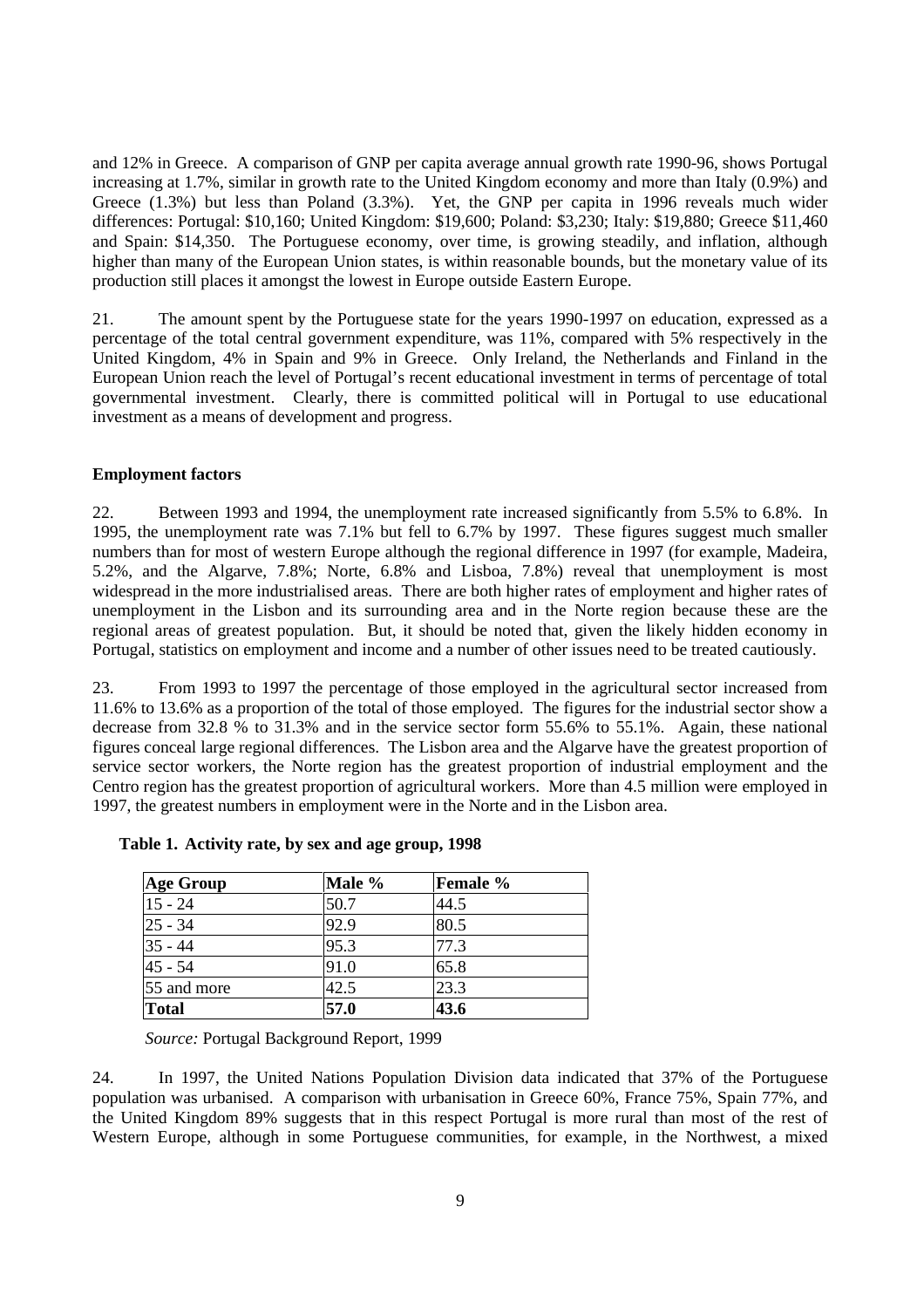economy operates with many people retaining their traditional small property whilst also having some kind of paid employment. From 1970 to 1990, the average annual growth rate of the urban population in Portugal was 1.7%. Since 1990, it has been 1.2%, indicating that although the process of urbanisation is slowing, numbers in urban areas are still increasing. The Portuguese urbanisation rate is seen to be more sustained, over time, when compared to the Mediterranean countries of Spain  $(1.4\%$  in 1970 falling to 0.4% in 1990); Italy (0.5% falling to 0.1%) and Greece (1.3% falling to 0.6%) (UNICEF, 1999).

25. Urbanisation impacts the development of ECEC in a number of ways. Perhaps most importantly, increasing urbanisation correlates with greater employment opportunities for women. As Table 1 shows, female employment rates are high: 44.5% for women as a group, but for women aged between 25 and 44, a period when most women will be raising families, the employment rate is 79%. Given this reality, families' need for support in addressing provision for young children is likely to remain strong in the coming years. On the other hand, as migration to the cities increases, rural areas, with sparse (and decreasing) populations, are faced with other challenges. Either they provide transportation to take children to centralised early childhood settings or they need to sustain many smaller and often less economical centres. In some rural areas, more than 90% of pre-schools have only one educator.

#### **Social factors**

26. Social and political changes, especially since the 1973 Education Systems Reforms, have impacted pre-school education significantly. After the 25 April 1974 revolution, huge efforts were put into the democratisation of education. The issues of universal access, quality, and affordability were present in efforts to assure at least nine years of compulsory education for all citizens and to eradicate the high illiteracy rate, particularly prevalent among the ageing population and among women. In addition, the last two decades have shown first an increase and then a decrease in emigration but at the same time a consistent pattern of migration by young families with children to the coastal regions in search of work and better living conditions. Urbanisation has increased, bringing with it familiar patterns of exclusion, youth crime, changing values, and a raft of economic and social pressures within the cities. In rural areas, the ageing population has meant that children are more likely to grow up isolated from other youngsters. In light of these social changes, the Ministry of Education and the Ministry of Labour and Solidarity have recognised the need to provide more places for young children whose traditional carers and educators, in both urban and rural areas, are now more likely to be in paid employment. Concern about high rates of school failure has resulted in further policy attention to the role of early childhood services as a means of providing all children - and in particular those from disadvantaged backgrounds - with a fair start in life. Thus, early childhood provision in Portugal is viewed as an important tool to promote socialisation and social integration among diverse socio-cultural groups, fostering respect for cultural diversity, and facilitating awareness of children's roles as members of society. All these changes have impacted the interface between the state, the world of the family and the world of work, and the place of women and children in society - particularly in the last six to seven years.

### **Equality of opportunity for women**

27. Throughout the  $20<sup>th</sup>$  century, and particularly during the 1960s. Portuguese women have made huge strides in gaining equality of opportunity and status, through greater access to education and the labour market. The subsequent arrival of democracy reinforced notions of equality; women's rights are explicitly protected within the 1976 Constitution, and recent legislation (1997 Constitution, article 59) foresees the conciliation between family and professional life. Women's achievement at university level has been dramatic. In 1997, women represented 59.7% of all graduates under the age of 30 years of age. There are some small gender differences in the subjects chosen to be studied at initial graduate level, but it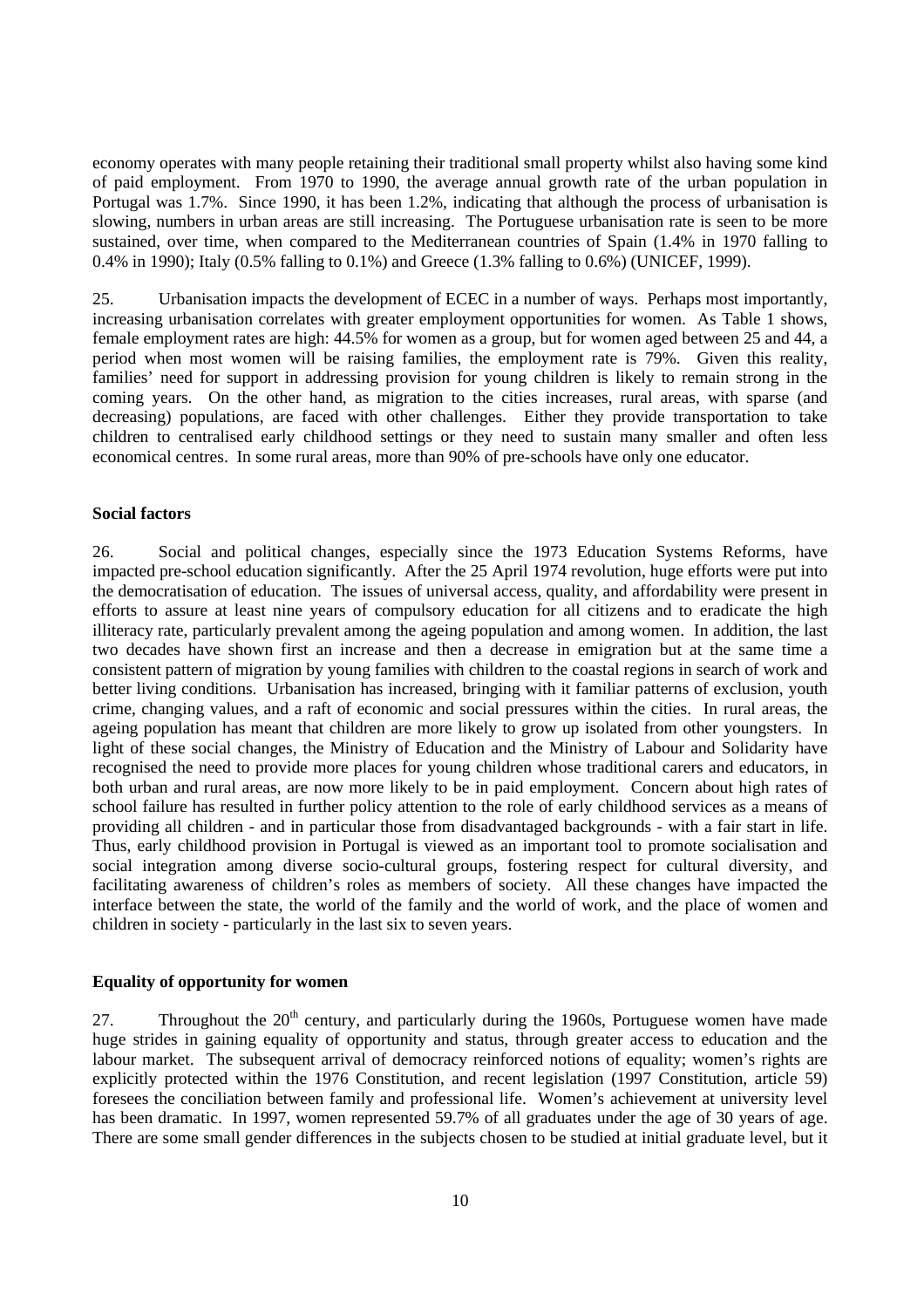is interesting that gender stereotyping is confronted in data on PhD choice. Between 1960 and 1990, 42% of PhD students in Exact and Natural Sciences were women and only 29.9% in Social and Human Sciences. There is less evidence of achievement by women outside the university sector, and, as in most developed countries, there is still evidence of men with similar qualifications earning higher salaries than women and covert ceilings at the highest levels to women's promotion. Although while female labour force participation rates are high, average earnings remain the lowest in the European Union (EC Childcare Network, 1996).

28. Along with this educational achievement, women have gained greater access to the labour market in recent years. It is important to note that unlike many other European countries, mothers with young children in Portugal tend to work full-time. In 1993, 63% of mothers with young children worked more than 20 hours a week - the highest proportion of full-time employed mothers in the European Union (EC Childcare Network, 1996). One consequence of this trend is that there is a large parental demand for early childhood arrangements with long opening hours to accommodate the schedules of full-time working parents. A second consequence is that as women's economic and social status improve, they face even greater pressures to reconcile work and family responsibilities.

29. Despite the progress attained in the spheres of education and employment, women are still viewed as the main link for children between home and pre-school. There remains a cultural perception, even amongst women themselves, that a mother's primary role should be to care for her children and family, particularly for infants and toddlers. Perhaps because of this societal perspective, there is a significant lack of centre-based services for children between birth and three years of age. Men are generally viewed as financial providers not carers and educators and, though there have been attempts by the Commission for Equality and the Family to address the issue through the media, there is not parity in sharing the responsibilities and demands in family life. There are virtually no men involved in the professional care or education of young children, reinforcing these traditional division of gender roles.

### **Government and decentralisation**

30. Administratively, continental Portugal is divided into 18 districts incorporating 275 *concelhos* (municipalities) composed of more than 4,000 *freguesias* (parishes). Many public administrative bodies including health, education and finance operate at a district level. Many of the public records are gathered at the parishes level. Statistically, data is often presented as collated by region. There are five deconcentrated planning regions delineated by the government which, with the exception of Lisbon, run across the country from the western seaboard to the mountainous eastern boundary with Spain. These are not yet administrative regions because in a recent referendum, regionalism was rejected. This had implications for European Union regional funding which now tends to go towards the municipalities.

31. The government appears to have a centralised approach in the conception, regulation, evaluation and global co-ordination of its policies but, perhaps for sound economic reasons, ministerial departments now favour decentralisation. Results from a recent government initiated referendum on the issue of creating more autonomy and administrative control for the currently powerless continental planning regions, to create a level of independence similar to that which is already enjoyed by the Regional Autonomous archipelagos of Açores and Madeira, indicated that there was less desire for a federalised system than had been generally thought. Nevertheless, the government recognises that a substantial element of decentralisation is necessary given the wide disparity of conditions in the regions and that policies have to be adjusted to encompass local conditions. Yet some senior decision-makers reported to the team that they felt demarcation, at every level of the ECEC system, was still a major issue impeding collaboration of services at local level. Respecting another's territory, it was suggested, was endemic in Portuguese society and, traditionally, Portugal had been a very centralised country, especially under the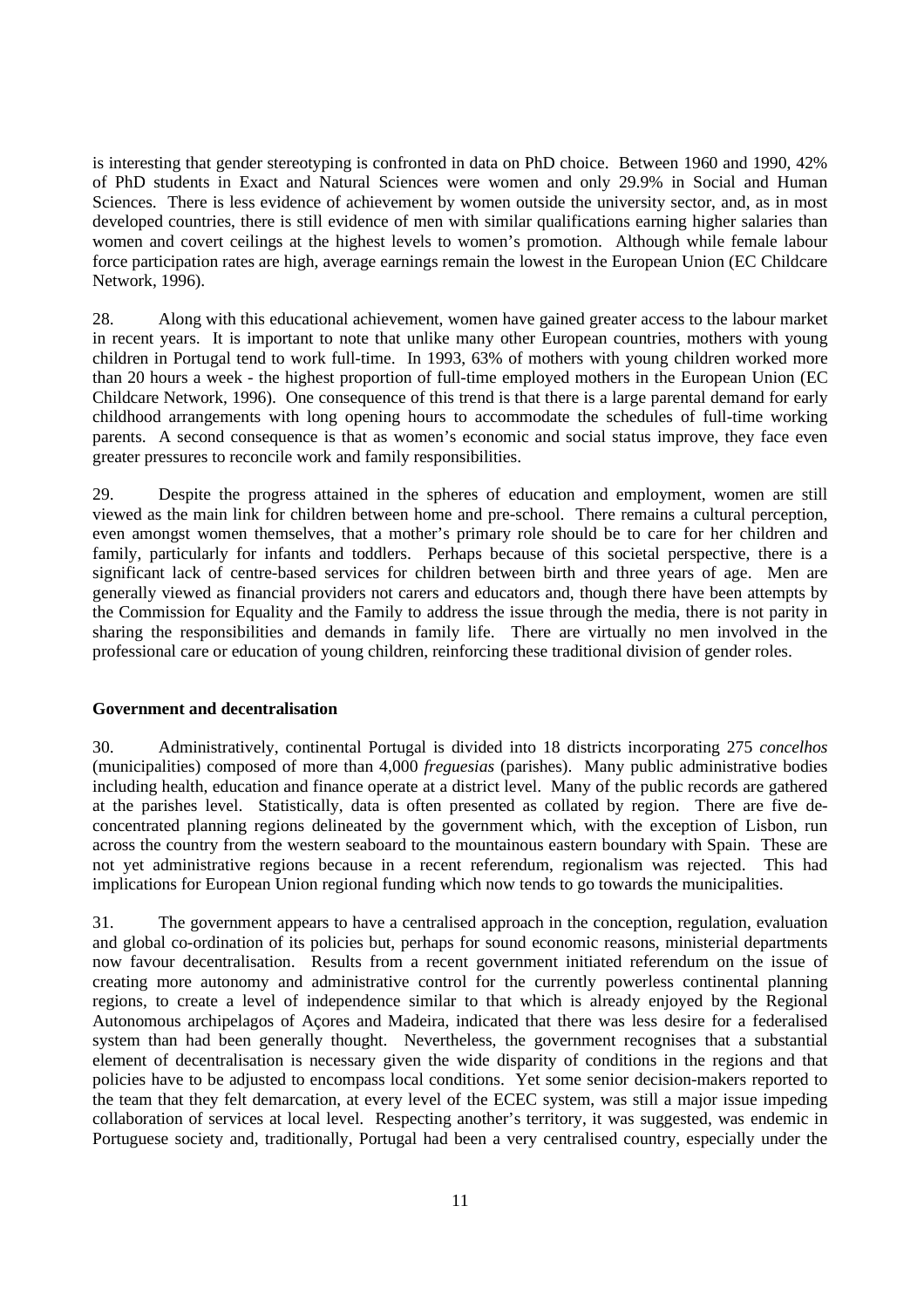dictatorship which also had encouraged demarcation. Local communities, little by little, were getting more power but there were continuing difficulties in implementation and co-ordination.

32. Power in decision making in Portugal is not only being devolved to the municipalities. Within the ECEC sector, power is also devolved to various other authorities. Within the umbrella of the Programa para a Expansão e Desenvolvimento da Educação Pré-escolar (Programme for the Expansion and Development of Pre-School Education), the two lead ministries, the Ministry of Education and the Ministry of Labour and Solidarity, acknowledge several privileged partners. These privileged partners national bodies working at local level - are the *Associação Nacional dos Munícipios Portugueses* (National Association of Portuguese Municipalities), the *União das Instituições Particulares de Solidariedade Social* (UIPSS or Union of Social Solidarity Institutions), the *Misericórdias* (Charitable organisations with a special status) and the *Mutualidades* (Mutual Trusts). Some are local government agencies, some are private non-profit organisations linked to the church or to charities. Their roles will be explored in greater detail later.

### **Family policy**

33. The Portuguese Constitution follows the United Nations' Convention on the Rights of Child by safeguarding the balanced development of the nation's children and by giving them the right to enjoy protection from the state and society against abandonment, abuse, discrimination and oppression. Portugal was one of the first countries, in 1990, to ratify the United Nations' Convention on the Rights of the Child. The High Commissioner for Equality and the Family co-ordinates the implementation of the UN Convention. Representatives of all ministries (Education, Solidarity, Justice, Health, etc.) and other civil society organisations are active participants and recently prepared evaluation report on the implementation of the UN Convention in Portugal. The Portuguese State gives special protection to orphans and all those who are deprived of a normal family environment. Normal is defined through a framework set out in legislation which sets norms concerning the family, fatherhood and motherhood, and highlights special responsibilities towards children whose safety, health and moral and educational development are at risk. The guiding principles of the Portuguese legislation (including the penal code and civil law), are:

- − non-discrimination;
- − the interests of the child are paramount and safeguarded;
- − the right to life, survival and development; and
- respect for the opinion of the child.

34. The Ministry of Labour and Solidarity is the lead ministry for policy in this area, although the Ministry of Education also gives financial support through such interventions as supporting the costs of school meals and other educational charges for those whose parents are receiving social security benefits. The Ministry of Education also meets the costs of those who require additional facilities or support to address their special needs.

35. Monthly family allowances have been universal since 1997. Families with children under 12 months or families with one or two children receive lower benefits than those whose children are older. Those with two or more children or whose children have special needs have an increased allowance. Family allowance structures were revised in 1997 (see Table 2).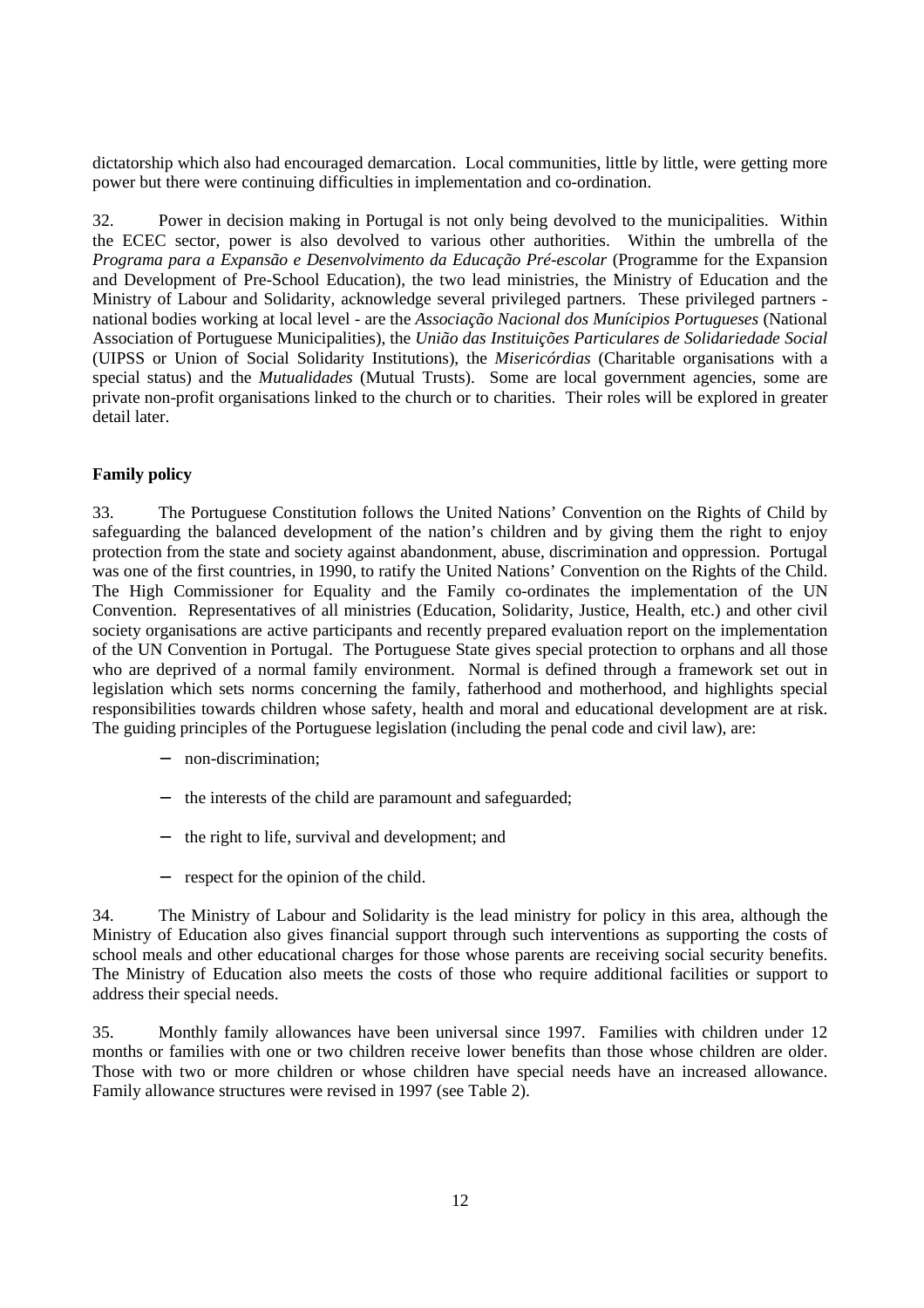**Table 2. Family Allowances (1999)**

| Income Band | Children up to<br>12 months of<br>age in families<br>with $1-2$<br>children | Children up to<br>12 months of<br>age in families<br>with more<br>than 2 children | Children over 12<br>months of age in<br>families with 1-2<br>children | Children over 12<br>months of age in<br>families with<br>more than 2<br>children |
|-------------|-----------------------------------------------------------------------------|-----------------------------------------------------------------------------------|-----------------------------------------------------------------------|----------------------------------------------------------------------------------|
| Level 1     | Esc. 14 730\$                                                               | Esc. 22 100\$                                                                     | Esc. 4420\$                                                           | Esc. 6 630\$                                                                     |
| Level 2     | Esc. 11 450\$                                                               | Esc. 15 400\$                                                                     | Esc. 3 070\$                                                          | Esc. 4 170\$                                                                     |
| Level 3     | Esc. 7450\$                                                                 | Esc. 9 690\$                                                                      | Esc. 2 840\$                                                          | Esc. 3 690\$                                                                     |

 *Source:* Portugal Background Report, 1999

36. There is also a *Programa do Rendimento Mínimo Garantido* (Guaranteed Minimum Income Programme), a priority measure fully implemented since 1997, to reduce social exclusion and societal drop-out and to promote social welfare and regeneration. This programme also aims to restore autonomy to the family. It is implemented through the state, the Social Solidarity Institutions (IPSS), and local government. The Guaranteed Minimum Income Programme requires adults to enrol in education and training programmes in order to equip them with the skills that allow them to join the work force or to become self-employed. It also requires the children of participating parents to attend a pre-school, evidence of the high priority that the state is now placing on pre-school provision as a means of addressing issues of social exclusion.

37. In 1995, the Ministry of Labour and Solidarity established the *Programa Ser Criança* (Being a Child Programme), to facilitate the balanced development of children and the improvement of parental competence, to promote family and social integration and self-image, and to improve systematic detection of children at-risk or with special needs. At municipal level, there are the *Comissão de Proteção de Menores* (Commission for the Protection of Minors), composed of childhood professionals from diverse backgrounds, and officials from the Ministry of Justice, who intervene in situations to protect children's rights or offer child protection. Parents may appeal against their ruling to the *Tribunal de Menores e de Família* (Family and Minors Tribunal). There is sometimes a conflict between the principle of autonomy of the family, the rights of the child and the state's role as protector. Traditionally, conflicts of this nature have tended to have been settled in favour of the family.

38. As the Background Report makes clear, the integration of services for young children and families continues to be difficult, given the multiplicity of agencies and the variety of initiatives. To combat this another set of authorities was established. The *Programa Nacional de Acção* (National Programme for Action), introduced in 1990, was intended to co-ordinate all welfare initiatives and achieve greater articulation. The *Alto Comissário para a Igualdade e Famíli*a (High Commissioner for Equality and Family) was set up as a national structure to co-ordinate private and public sector services working in areas of equality and family. The *Conselho Nacional da Familia* (National Council for the Family), the *Comissão Nacional dos Direitos da Criança* (National Commission for the Rights of the Child) and the *Comissão Nacional de Crianças e Jovens em Risco* (National Commission for Protection of Children and Young People at Risk) have monitoring roles according to their different foci in following up legislation. The *Comissão Nacional dos Direitos da Criança* already has requested the gathering of statistical data and information about the situation of the children.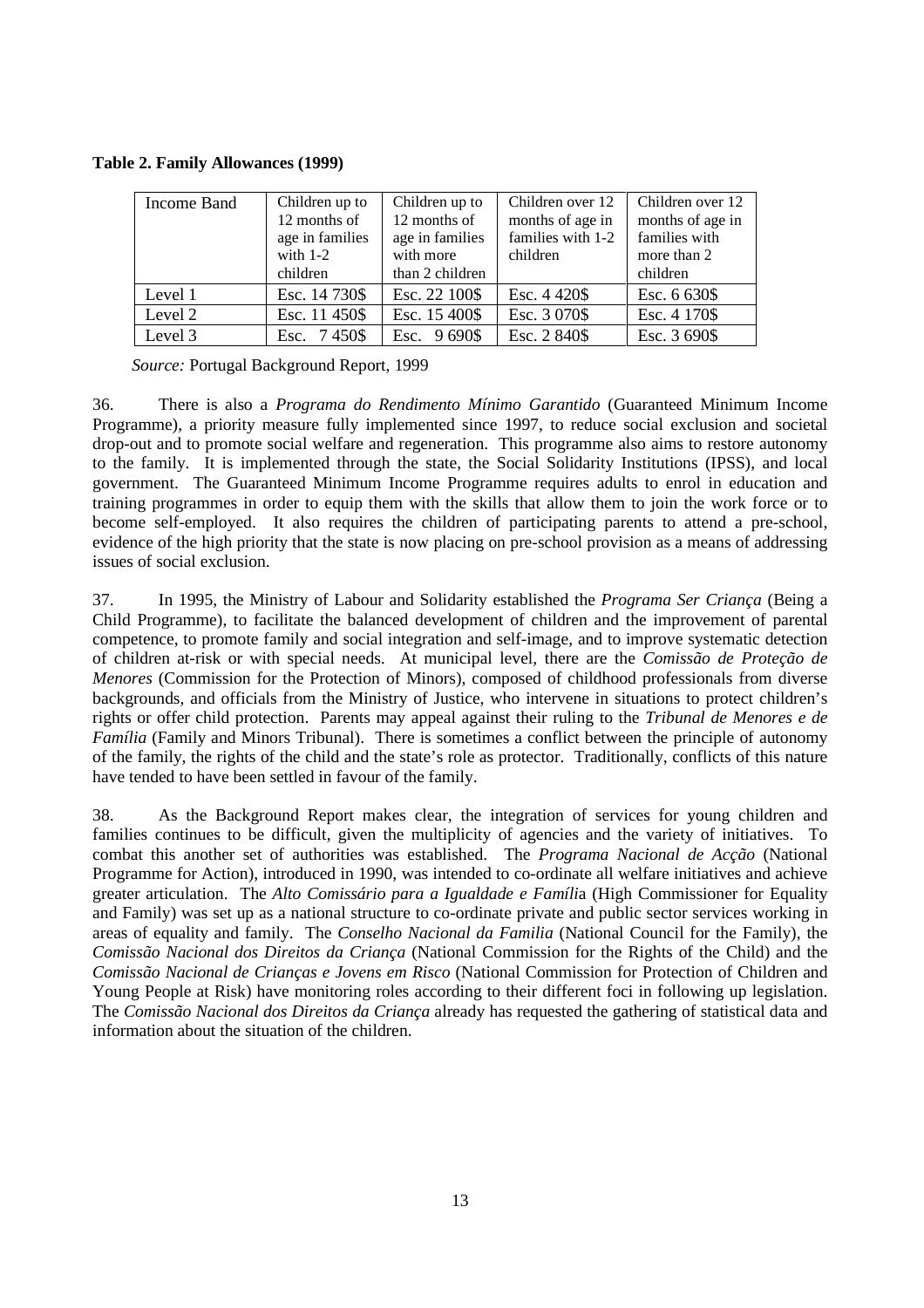### **Health policy**

39. Since the mid-seventies, Portugal has seen impressive changes in the health of the nation and in health policy implementation, especially in relation to mothers and their children. Infant mortality rates continue to fall although, understandably, this fall has become less dramatic as rates come into line with other European Union countries. Statistical analysis suggests that new issues emerge because previous ones are addressed. For example, because more children survive infancy, chronic and genetic illnesses in adolescence are increasing. Many young children still suffer but this can increasingly be seen as being related to their physical and social environment, and health data emphasise the correlation with socioeconomic background.

40. Some school health care is provided by qualified staff teams who visit schools and who are employed by the Regional Health Administration. This screening programme, *Programa de Saúde Escolar* (Programme for Public Health), is available at all school levels, and includes children, teachers and parents. The progamme addresses issues such as healthy life style, informed decision making, integration of special needs, parental drug addiction, and safety. Other programmes link these teams with partnerships, reaching out into communities and targeting specific health issues such as oral hygiene or health education promotion.

41. The data for school health suggest that referral rates for children during the first cycle of basic education (6-10 years of age) are significantly higher than for the birth to six age group. Following recent statutory intervention, there have been significant advances in "special educational needs" (SEN) identification. In 1999, early intervention increased 25% among 0 to 3 year olds and 19% among 3 to 6 year olds.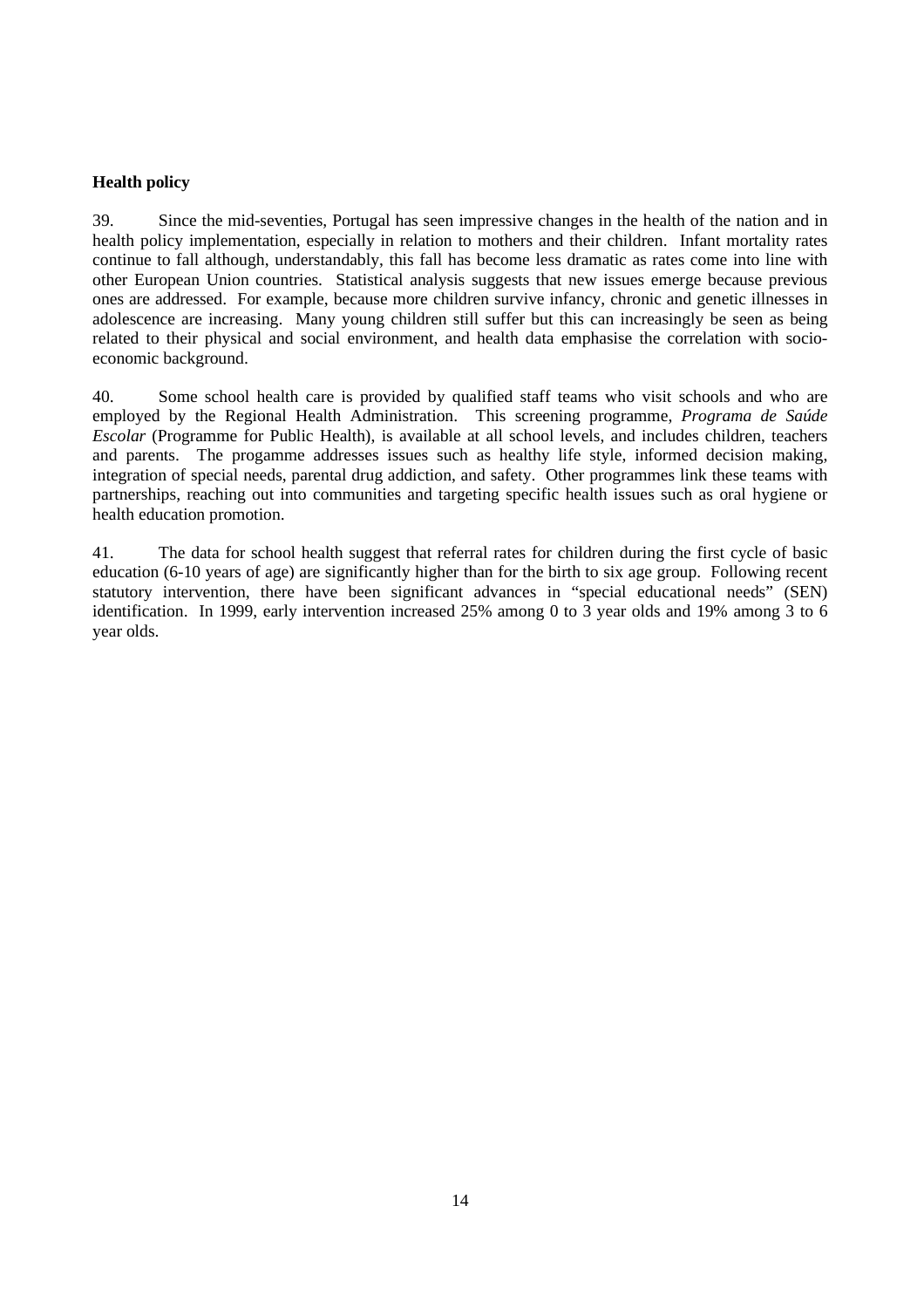### **CHAPTER 3: OVERVIEW OF ECEC IN PORTUGAL**

42. Over the past four years, the national government has led a massive effort to co-ordinate and expand the diverse forms of pre-school provision for young children, with particular attention to the quality of its educational aspects. The government has brought together a wide range of stakeholders - many of whom had worked more independently in the past - to improve the supply and quality of early childhood services within a coherent and regulated system. In order to better understand the substantial progress that has been achieved in recent years, and the challenges that remain, this chapter traces the historical developments leading to ECEC policy and practice in Portugal today.

### **Historical developments**

43. Portugal has a relatively long history of provision for young children, although coverage remained extremely low until recent decades. Toward the end of the 19<sup>th</sup> century, several kindergartens were established, inspired by Friedrich Froebel's centenary (Oberhuemer and Ulich, 1997). The *Jardins Escola João de Deus* (kindergartens named after its founder, a Portuguese poet and educational reformer) were another private network for 4-7 year olds, while the social needs of infants and families under pressure were addressed from the beginning of this century by such charitable bodies as the *Sociedade das Casas de Asilo de Infância Desvalida* (Society of the Shelters for Needy Children). They began during the monarchy in 1910 but were closely associated with the Republican Movement.

44. With the dissolution of the monarchy in 1910, pre-school was included in the state educational system for the first time. By 1919, it had become an integral part of state primary education but because of pressures on space in school buildings, was restricted to 4-7 year olds. Even so, when Salazar came to power in 1926, only 1% of children were in pre-school education. In 1937, pre-school as part of the education system was abolished on the grounds that numbers did not justify expense and that mothers should stay at home with their children. The responsibility for supporting mothers of young children was transferred to *Obra Social das Mães pela Educação Nacional* (Social Work of Mothers for National Education).

45. By 1970, two developmental lines had emerged: one was charitable and run by social support networks such as the *Misericórdias*; the other was private for-profit and under the supervision of the Inspectorate for Education. The Ministry of Health and Assistance also had a small role in providing care for parents at work or temporary support for families under pressure or in traumatic situations. In the 1960s, family *creche* schemes and childminding services were set up to provide some minimal cover for working parents with very young children. Pre-school was reintegrated into the national education system, under the Ministry of Education, in 1973. It was only in 1974, after the *coup d'état*, that the law gave the responsibility of running the public sector to the Ministry of Education. In addition, the Ministry, in cooperation with the Inspector General for Education, was given responsibility for providing pedagogical support to all private, profit making or co-operative pre-schools. In 1978, the Ministry began setting up its own public network of pre-schools and between 1978 and 1988 (Bairrão et al., 1989), public pre-school provision increased twenty-fold, albeit from a very low base, whilst private provision increased by about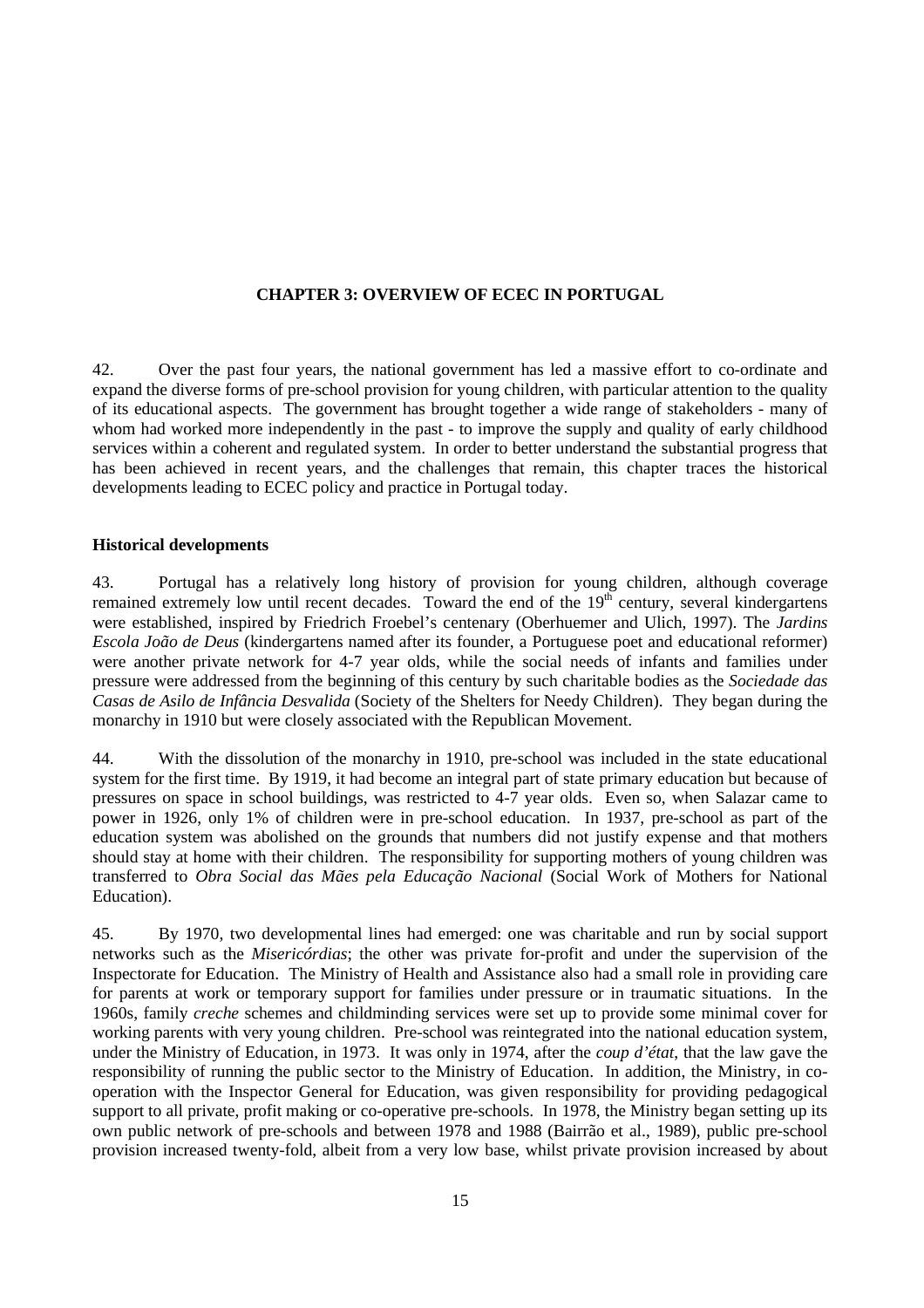one-fifth. However, as the Background Report suggests, attempts to improve the quality rather than simply expand the quantity of public or private early childhood provision were less effective, and had a lower priority until the 1990s.

#### **Responsibility for ECEC and decentralisation**

46. Today, ECEC policy and its co-ordination rests with the Ministry of Education which looks for integrated action and efficacy. The different partners who work with the Ministry of Education have defined statutory roles.

- 47. The central administration of the Ministry of Education funds and is responsible for:
	- − setting up a public *jardim de infância* (pre-school) network extending provision according to needs;
	- supporting the setting up of pre-school education settings through private initiatives where public provision is inadequate; and
	- − defining the normative aspects of pre-school education: organisation, hours of operation, pedagogical and technical aspects, evaluation and monitoring.
- 48. The Ministry of Labour and Solidarity funds and is responsible for:
	- ensuring family support through social educational activities;
	- − contributing to the objectives of pre-school provision as defined by the *Framework Law*, especially in relation to minimising the absence of family;
	- providing meals were necessary;
	- giving integral family support services; and
	- − obtaining suitably qualified staff to develop the family support component and to contribute to in-service training.

49. Central Administration also supports financially the other partners in the field of pre-school education, that is the already cited, National Association of Portuguese Municipalities, the Solidarity Institutions (IPSS), the *Misericórdias* and *Mutualidades*. Attempts to standardise such issues as salaries and terms and conditions of staff, curriculum and inspection in these different organisations are causing some tensions (see Chapter 4).

50. Although policy is conceptualised, defined, planned, co-ordinated, inspected and evaluated at national level, de-concentration, if not full decentralisation, in continental Portugal is achieved through the *Direcções Regionais de Educação* (DRE or Regional Office of Education) which integrate the *Centros de Área Educativa* (Education Area Centres) at the district level. Within the Labour and Solidarity sector, this decentralisation is achieved through the *Centros Regionais de Segurança Social* (CRSS or Regional Social Security Centres) and their sub-regional services. Similarly, for the Ministry of Health, there are regional health directorates and health centres. The DRE give co-ordination and support to the educational settings and manage resources, human, material and financial. The CRSS support the social aspects of the child with educational contexts. They organise and accept financial responsibility for meals, transport and extracurricula extended opening hours, and also co-ordinate and give technical and financial support to the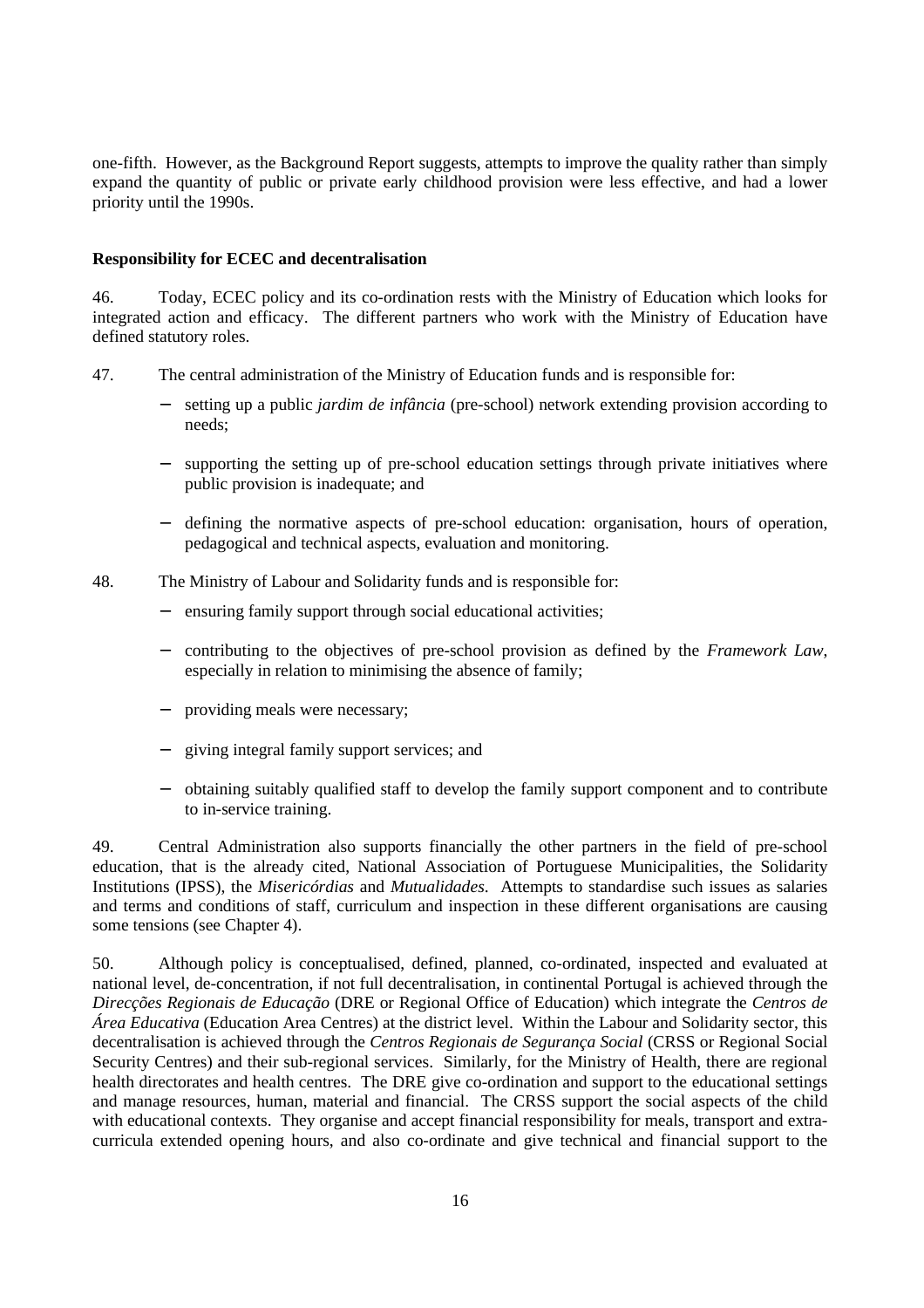IPSS. Municipalities are responsible for the buildings and for researching the materials and consumables up to the beginning of primary education at six years of age. Table 3 sets out the administrative levels, the providers and the various types of ECEC. Different forms of provision are described in more detail below.

| Administrative Type:               | Public        |                |              | Private                                     |                       |                              |                  |
|------------------------------------|---------------|----------------|--------------|---------------------------------------------|-----------------------|------------------------------|------------------|
| Administrative<br>Level:           | Central       |                | Local        | Ministry of<br>Labour<br>$\&$<br>Solidarity | Ministry of Education |                              | Private<br>Firms |
| Administrative<br>Responsibility:  | Min of<br>Ed. | Min. of<br>L&S | Municipality | <b>IPSS</b>                                 | Non-profit            | Co-operative<br>Associations | Private<br>Firms |
| Types of Settings:                 |               |                |              |                                             |                       |                              |                  |
| Creches                            |               | $\ast$         | *            | $\ast$                                      | *                     | $\ast$                       | *                |
| Creche with jardins<br>de infância |               | $\ast$         |              | $\ast$                                      |                       |                              |                  |
| Amas                               |               | $\ast$         |              |                                             |                       |                              |                  |
| Mini-creche                        |               |                |              | $\ast$                                      |                       |                              |                  |
| Family creche                      |               | $\ast$         |              | $\ast$                                      |                       |                              |                  |
| Jardins de infância                | $\ast$        | $\ast$         | *            | *                                           | *                     | $\ast$                       | *                |
| <b>Itinerant Provision</b>         | $\ast$        |                |              |                                             |                       | $*$                          |                  |
| Children's<br>community centres    | $\ast$        |                |              |                                             |                       | $*$                          |                  |
| ATL/Out-of-school<br>provision     |               | $\ast$         | *            | $\ast$                                      | $\ast$                | $\ast$                       | $\ast$           |

**Table 3. Forms of ECEC Provision**

 *Source:* Based on Portugal Background Report, 1999

### **Recent developments (1995-1999)**

51. In 1996, a new government began the *Programme for the Expansion and Development of Preschool Education* led by the Ministry of Education in partnership with the Ministry of Labour and Solidarity and the Ministry of Equipment, Planning and Land Administration. The main aim was to coordinate all provision within the public and private sectors, and to expand provision. The 1997 *Framework Law* set out operational regulations incorporating educational and care components, but putting increasing emphasis on the educational development of children (Vasconcelos, 1997, Ministry of Education, 1998).

52. The *Framework Law* therefore represents the beginning of Portugal's intention to co-ordinate its hitherto diverse and varied provision for its youngest children and included for the first time the three to six year olds within the definition of Basic Education. It also defines pre-school education as,

*the first step in basic education seen as part of life-long education and (complementing) the education provided by the family, with which it should establish close co-operation, fostering the education and balanced development of the child, with a view to his/her full integration in society as an autonomous, free and co-operative individual* (*Framework Law*, article 2 in Ministry of Education, 1999)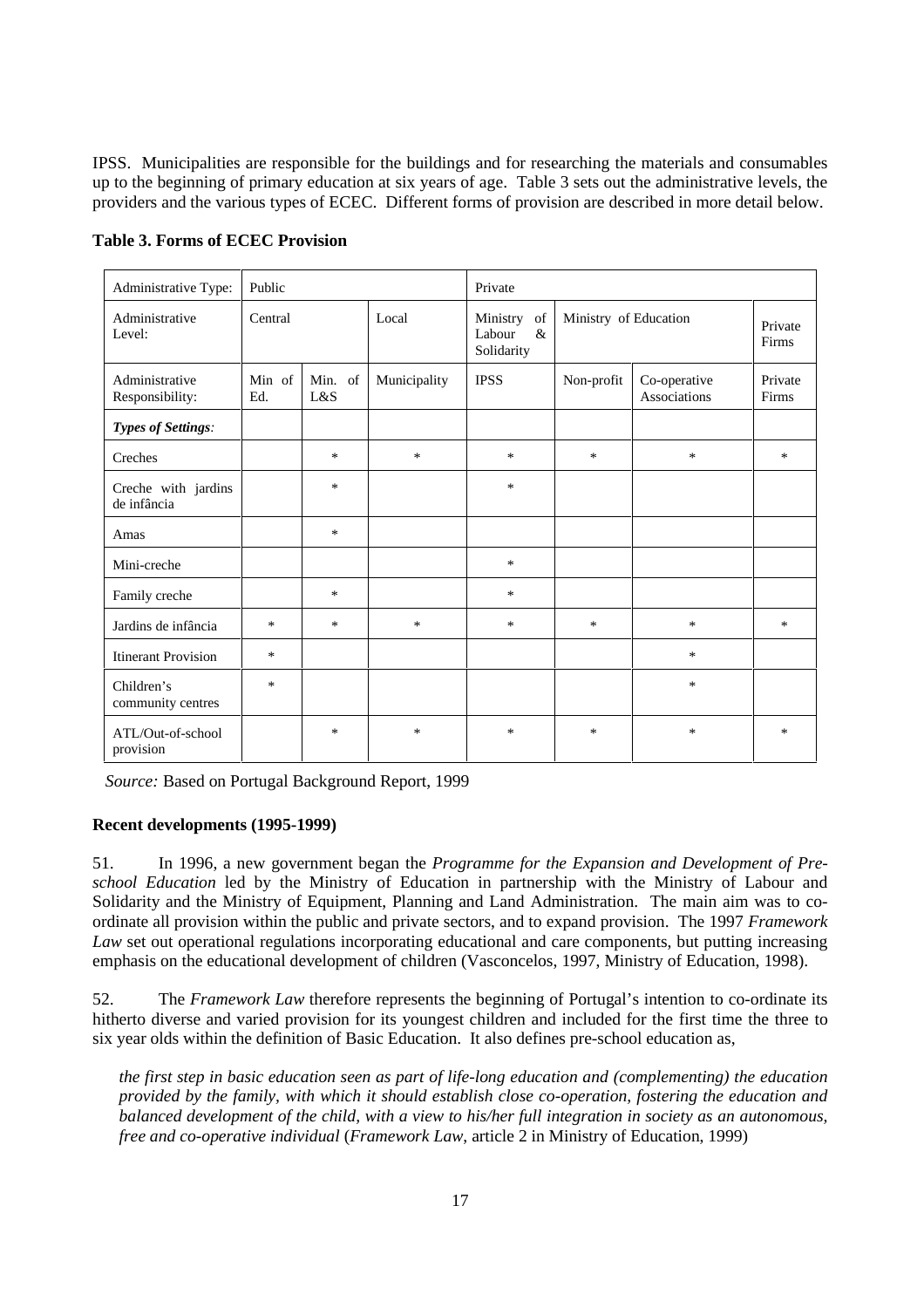- 53. The 1996 expansion programme proposes:
	- an expansion and development of pre-school provision in co-ordination with local government, private and social welfare institutions, with central government assuming a guiding and regulatory role and the pre-school budget doubled;
	- − the establishment of contract-based programmes with municipalities and private entities leading to the expansion and development of pre-school education;
	- the adoption of an organisational model within the public network leading to the expansion of pre-school education, in close co-operation with the basic education school cycles;
	- − the establishment of a real partnership between the state and civil society through the development of initiatives agreed with all parties concerned; and
	- the promotion of pre-school education as one of the units leading to the development of an education society, involving children, parents, professionals and society in general.

54. The regulation and supervision of all pre-school settings in 1996 became the responsibility of the *Gabinete para a Expansão e Desenvolvimento da Educação Pré-escolar* (Bureau for the Expansion and Development of Pre-school Education). The Bureau had representatives from different departments of the Ministry of Education and the Ministry of Labour and Solidarity and was advised by an Advisory Board (with representatives from municipalities, private profit/non-profit organisations, and researchers). It was co-ordinated by the Director of Basic Education under the Secretary of State for Education and Innovation. During its three-year tenure, the Bureau worked toward the aim of promoting both the expansion and the improvement of the Portuguese pre-school programme. At times the Bureau ran into difficulties in achieving consensus among its members who represented a wide range of perspectives and interests. In addition, the Bureau found it challenging to address administrative issues concerning pre-school education, in part, because it was not formally linked to the Secretary of State for School Administration.

55. Responsibilities of the two Ministries are shared with Education ensuring pedagogical quality and an orientation towards development of the child, and Labour and Solidarity orientated towards support for families and extended day cover, including such things as offering extra curricular activities. Each Ministry funds its own area of responsibility and participates in joint monitoring and inspection. There have been attempts in recent years to address the issue of articulation, and since 1997, definition and coordination of educational policy (for 3-6 year olds) has rested with the Ministry of Education. At the same time there has been a move towards decentralisation and the Regional Directorates of Education and the Social Security Regional Centres of the Ministry of Labour and Solidarity have assumed greater roles in the implementation of national policy in their regions.

### **Current ECEC provision**

-

56. Responsibility for provision for birth to three year olds rests with the Ministry for Labour and Solidarity who collaborates and provides funds for a number of allied bodies. Pre-school education in Portugal is legally defined as the education of children from three to six years of age and therefore has a different meaning than in most European countries where the term is usually applied to all settings for young children from birth to the beginning of compulsory schooling. As mentioned above, responsibility for three to six year olds is shared by the two main ministries. For all children in Portugal reaching the age of six by 15 September, enrolment in the first year of the first cycle of *Ensino Básico* (Basic Education<sup>2</sup>)

<sup>2</sup> Basic Education in Portugal includes: Pre-School + 1st cycle (4 years) + 2nd cycle (2 years) + 3rd cycle (3 years).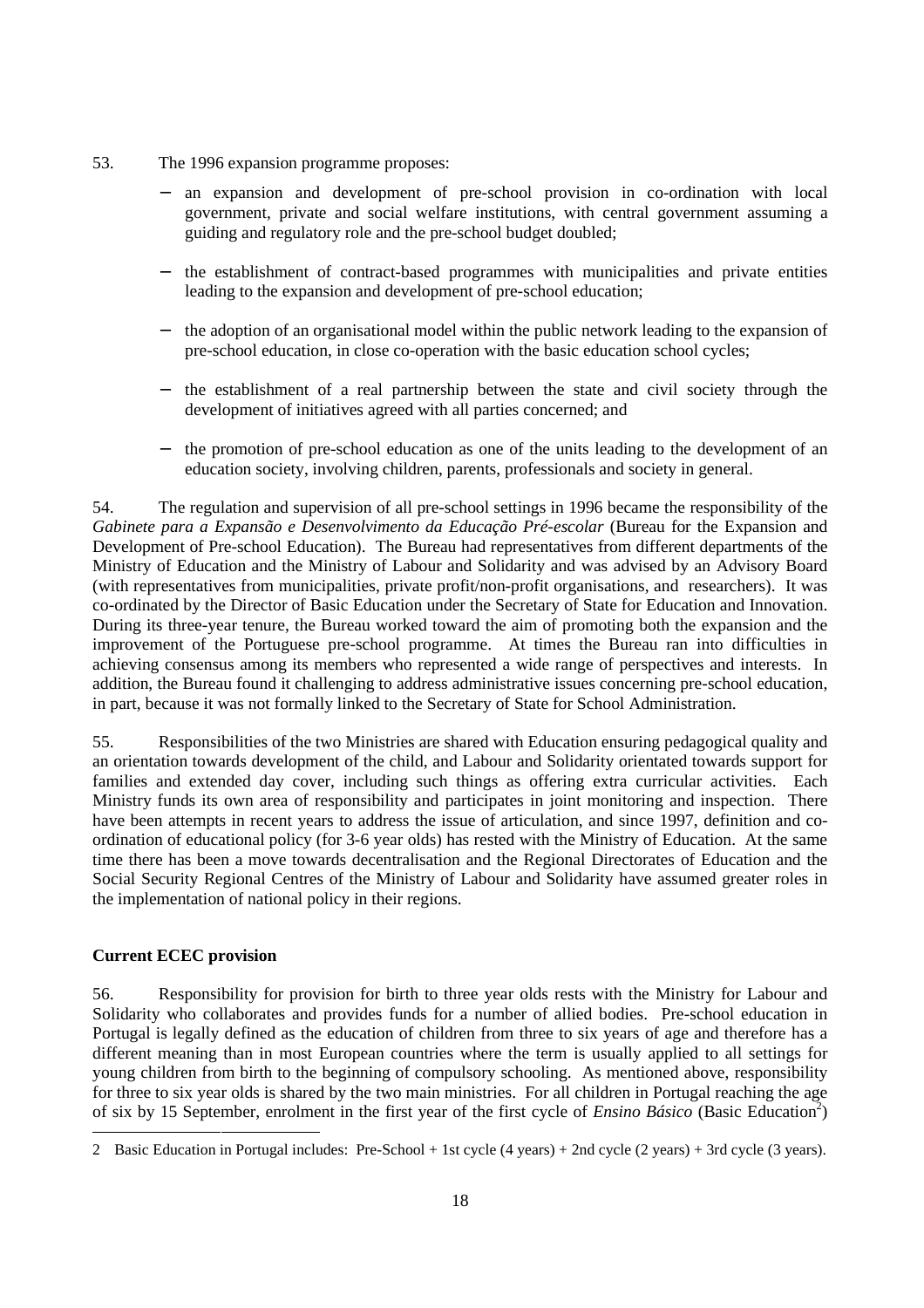marks the beginning of universal, free, compulsory education. The structure of the ECEC System in Portugal for children 0-6 years of age is summarised in Table 4.

| <b>Type of Setting</b>             | <b>Age Range</b>    | <b>Responsible Authority</b>             |  |  |
|------------------------------------|---------------------|------------------------------------------|--|--|
| <b>Three Months to Three Years</b> |                     | Min. of Labour & Solidarity              |  |  |
| Crèches                            | 3 months to 3 years |                                          |  |  |
| Crèches in jardins de infância     | 3 months to 3 years |                                          |  |  |
| Amas/Nannies                       | 3 months to 3 years |                                          |  |  |
| Mini crèches                       | 3 months to 3 years |                                          |  |  |
| Creches familiares                 | 3 months to 3 years |                                          |  |  |
| <b>Pre-school 3-6 years</b>        |                     | Min. Ed. & Min. L&S                      |  |  |
| Jardins de infância                | 3 years to 6 years  |                                          |  |  |
| Children's Community Centres       | 3 years to 6 years  |                                          |  |  |
| <b>Itinerant Provision</b>         | 3 years to 6 years  |                                          |  |  |
| <b>Ensino Básico</b>               |                     | Min. of Education                        |  |  |
| <b>First Cycle</b>                 | 6 years to 10 years |                                          |  |  |
| <b>ATL/Out-of-school provision</b> | 6 years to 10 years | Min. Ed. & Min. L&S or<br>municipalities |  |  |

**Table 4. Type of Settings for Children aged 3 months - 10 years**

 *Source:* Portugal Background Report, 1999

### **Three to six year old children**

57. Pre-school provision in Portugal is uniquely defined, by statute, as involving the education of children from three until six years of age. It has many forms and has many organisational dimensions including: public and private, non-profit making and profit making, nationally and regionally directed, secular and religious orientation, and voluntary, charitable, co-operative and statutory foundation, and differing combinations of all of these.

58. A setting type may, in reality, cover a wide range of different provision. As Formosinho (1996) points out, the *jardim de infância* is a generic term used as well to cover both educational- and careoriented settings. Within the care contexts, in particular, there is great variety and the quality of service is heterogeneous. For example, a *jardim* may rely for support on a very large, relatively rich, lottery-funded charity, or it may be attached to a factory, or it may be established by a small, relatively impoverished village parish. The systems of appraisal and development of quality in these settings will also be variable. The developmental experiences for children in one centre may be very different from a children's experience in a similarly named setting elsewhere. In short, a named setting type is no guarantee of homogeneity of experience or quality.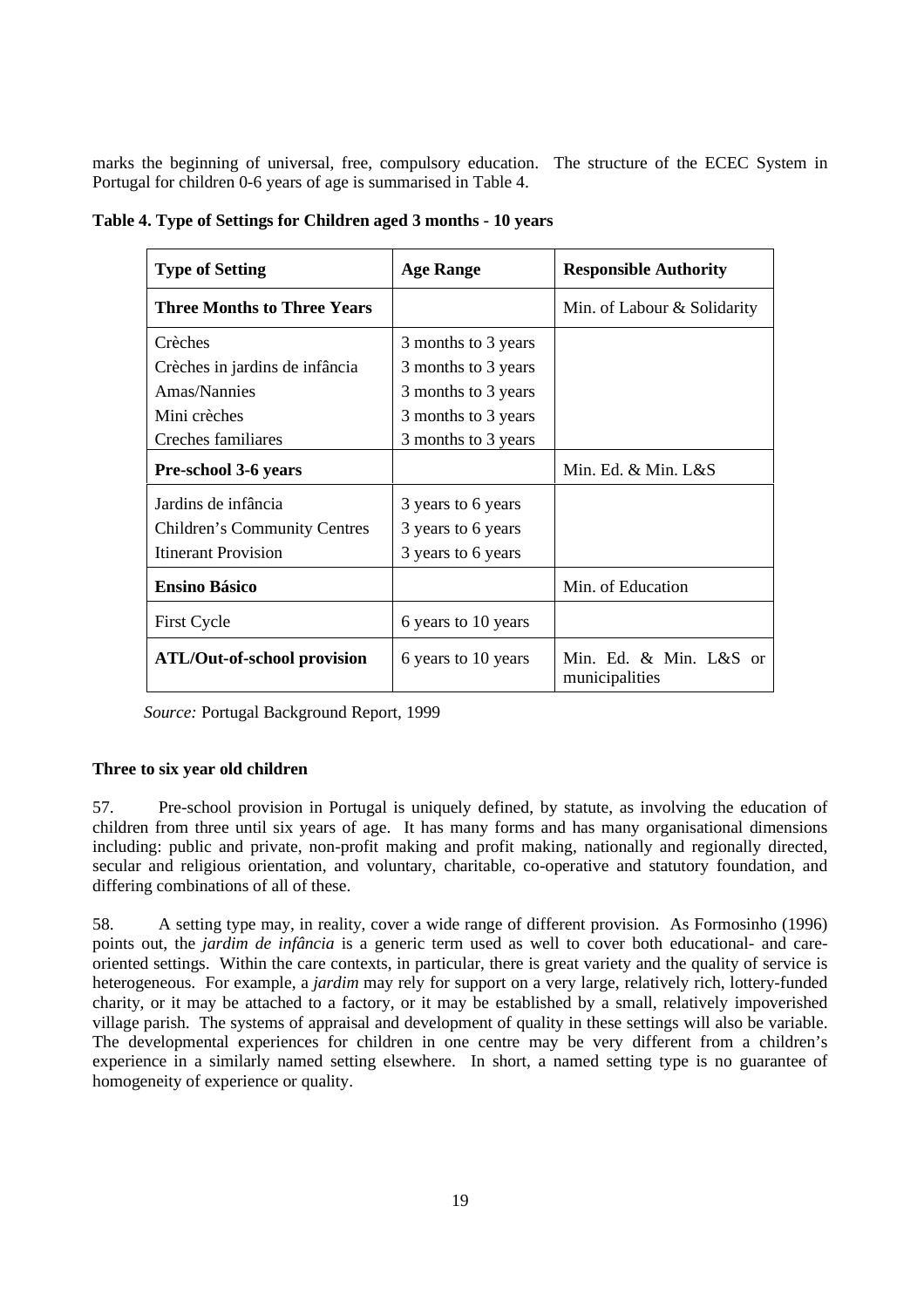### **Jardim de infância**

59. *Jardins de infância* are the most common form of pre-school for 3-6 year old children. They can be privately or publicly administered. Opening hours are generally the same in both administrations but they can vary according to local circumstances and needs. Every year parents must be consulted and agree on the opening hours. All *jardim de infância* must dedicate five hours a day to educational activity in accordance with the Ministry of Education's national curriculum guidelines (see Ministry of Education, 1998). Only the public sector requires no fees from parents. For a number of reasons, but especially because of migration from rural to urban areas, there are in some localities many settings without full numbers of children, and, in other localities, many children without access to a place in a setting. Female employment, social need and the population of 3-6 year olds in an area are the main criteria for government choice of where expansion of *jardins de infância* should take place. Some *jardins de infância* have extended periods of socio-educational activities including, in some cases, provision of school meals.

60. Enrolment into formal pre-school settings in Portugal was amongst the lowest in Europe, though expansion of coverage has rapidly increased in the past five to ten years (see Table 5). In 1997, pre-school provision covered 64.5% of children residing in continental Portugal. The Pre-School Education Expansion and Development Plan has the goal of extending provision to 90% of 5 year olds, 75% of 4 year olds and 60% of 3 year olds by the end of 1999. This objective involves the building and conversion of a substantial number of activity rooms. Within the private sector, the majority of these settings tend to be care-orientated, while within the state sector, the majority are education-orientated. However, both types can be found within the state and within the private sectors. The state, as an expanding provider of early childhood services, is leading the drive to introduce not only more provision but to make its focus more educational.



**Table 5. Evolution of pre-school education attendance rate, per district, 1987/88 to 1997/98**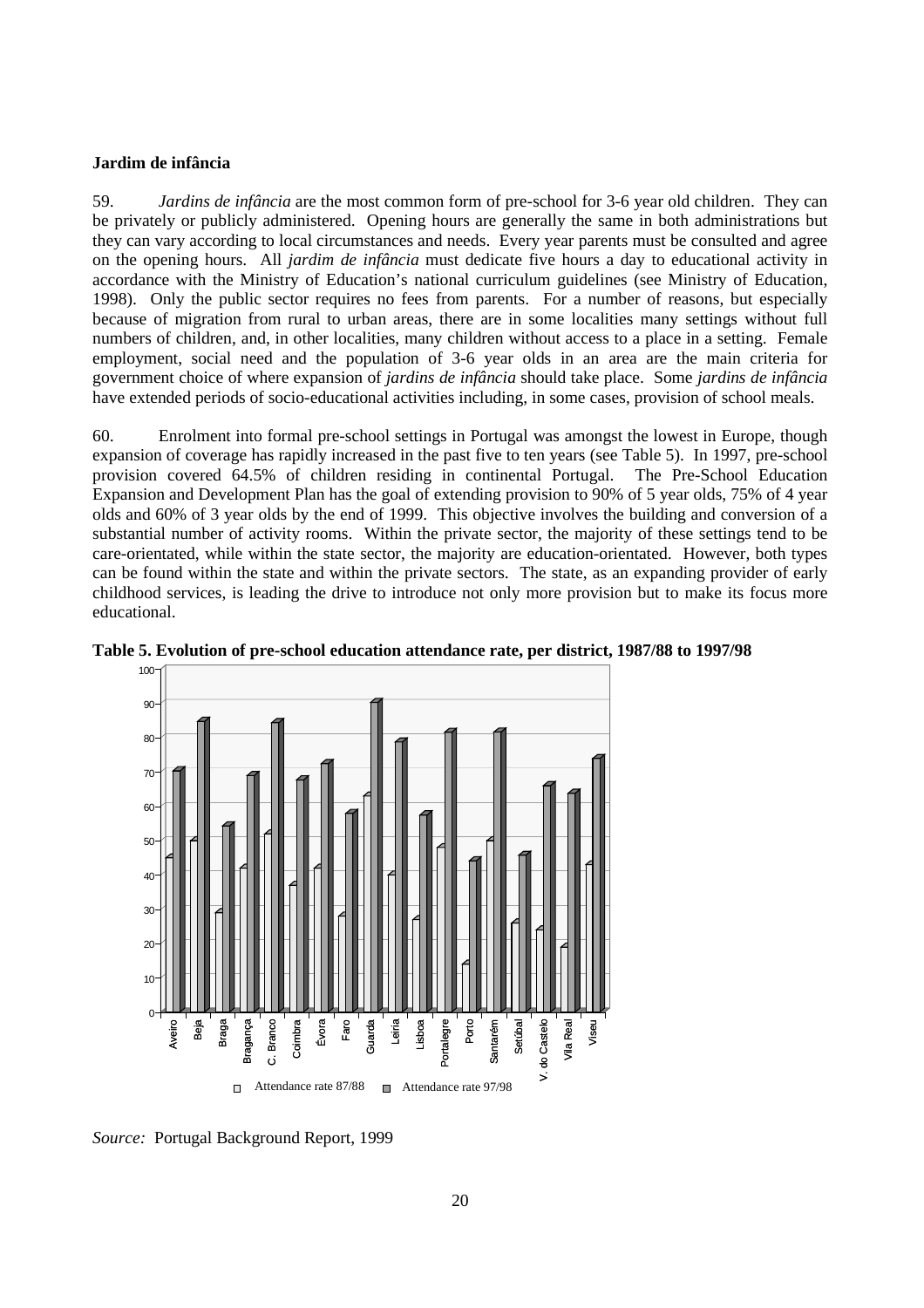#### *Curriculum models in the jardins de infância*

61. Traditionally, there was a clear distinction between the activities of the education-orientated settings and the care-orientated settings, both of which are called *jardins de infância*. Recently, the Portuguese Government has sought to increase the educational aspects of all *jardins de infância*. National *Curriculum Guidelines for Pre-school Education* have been legally established which are requiring the *jardins de infância*, whether organised by the Ministry of Education or the Ministry of Labour and Solidarity, to address educational issues. The development of the *Curriculum Guidelines* by the Ministry of Education suggests that the state is keen to accept responsibility for raising the quality of provision in early childhood settings. The process of its introduction involved discussions with many institutional partners and other stakeholders including parents, providers, initial teacher trainers, and study groups. This process resulted in the preparation and revision of three drafts of the guidelines, indicating that this was a grounded and inclusive process. The guidelines are not a programme but a set of principles which offer a common reference point for teachers organising the educational element in the diverse range of Portuguese settings.

62. Within individual programmes, many pedagogical models are found including: the strongly traditional João de Deus model focused on reading, writing and literature; the *Movimento de Escola Moderna* (MEM or Modern School Movement), a constructivist model created in 1966 and based on the works of Freinet and Vygotsky. In the early 1980s, the Setúbal School of Education introduced and adapted the High Scope model from the United States. This model has been expanded in the last few years through the work of the University of Minho at Braga.

### **Itinerant child education**

63. The minimum number of children required for the setting up of a *jardim de infância* is fifteen. Where numbers of 3-6 year olds in a locality is lower than this, especially in rural areas, the Ministry of Education may establish an itinerant child education service. Usually, these pre-schools are open part-day and organised by one educated pre-school teacher who may travel across the area on a given day to work in several different itinerant settings. For children living in rural environments, these pre-schools provide valuable opportunities to promote their educational and social development.

### **Socio-educational activities (ATL)**

64. The Ministry of Labour and Solidarity is responsible for supplementing educational contexts for the 3, 4 and 5 year olds by providing security, activities and occupation for children until parents finish work. These socio-educational activities - also referred to as *Actividades de Tempos Livres* or ATL - are often organised by voluntary associations attached to IPSS (the Solidarity Institutions). The ATL activities also are available to elementary school age children.

### **Children's community centres (CAIC)**

65. Five year old children who live in highly populated and/or deprived areas and lack access to cultural and educational facilities may experience these kinds of activities through buildings made available by the local community and professional staff placed by the Ministry of Education. This arrangement is temporary, until a new school becomes available for the children served in the CAIC.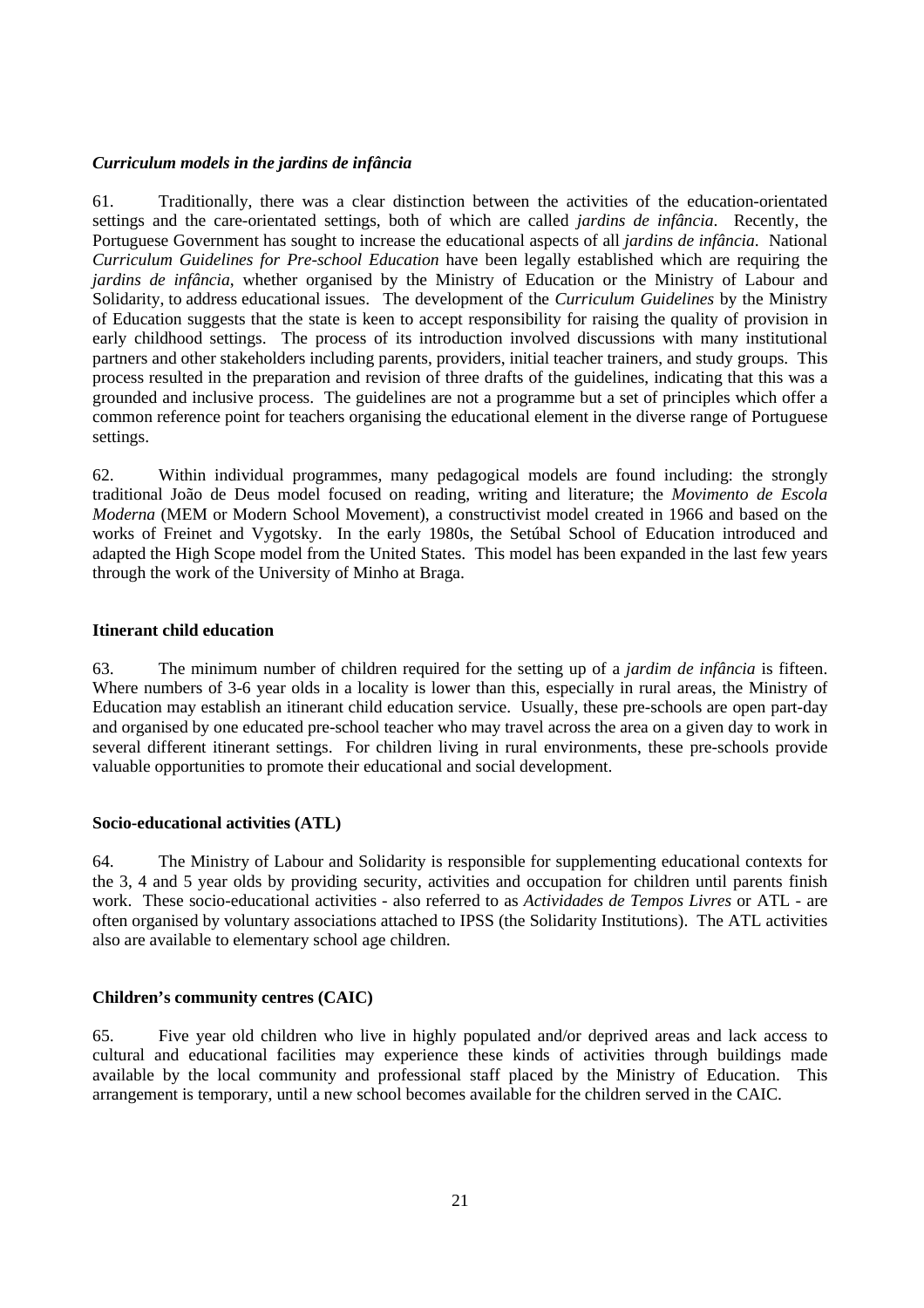### **Provision for infants and toddlers**

66. The provision of services for children under the age of three in Portugal is not as well developed as those for children who are within the three to six age range. In addition, accurate, up to date information is less available. Indeed, some participants suggest that data on the provision and uptake of care for 0-3 year olds of working parents is almost completely lacking. Formosinho (1996) suggests that a residual societal perception remains from earlier times when it was considered that all early childhood education is a private affair which concerns only the family. The younger the child, the stronger that perception holds. Since the revolution, growth in the care and education of birth to three year olds has been, therefore, relatively slow, despite the greater political visibility of social issues.

67. However, increased industrialisation and migration from rural areas have caused many young families to move away from the extended family and their traditional caregivers. Bairrão calls his country profile title of Portugal in the IEA Pre-primary Study, (Olmsted & Weikart, 1995), *Kindergartens and Grandmothers* but this image is beginning to change. Urbanisation has stimulated a need for both birth-tothree and pre-school education and care, but provision for the younger age group lags far behind. In urban areas, in particular, provision for infants and toddlers has not kept pace with the needs of young families. On the other hand, the numbers of lone parent families, although increasing, has not reached the endemic proportions of most northern European states. The overwhelming majority of Portuguese children are raised by both their biological parents sharing income and child-rearing, albeit, mostly along gender stereotypical lines.

68. Portugal has introduced a policy of full-pay, maternal leave for three months, which is soon to be extended to four months. Strictly speaking, this leave is available to the father but in practice, it is taken only by mothers. Both informal and organised (generally centre-based) provision therefore start when the child is three months rather than from birth. Most children are placed in informal, non-centre based settings, based on agreements between family, friends, neighbours, in-house daily help, baby sitters and unlicensed nannies. These informal situations are coming under increased pressure as more women, including grandmothers, are taken into the work force.

69. Formal, organised care, as we have noted above, is insufficient, particularly in urban areas. In addition, it tends to be very heterogeneous, with a focus on care rather than educational stimulation. Parents also see it as primarily a care service, and the role of private, non-governmental and voluntary agencies in providing such settings is substantial. Responsibility for regulation comes under the auspices of the Minister of Labour and Solidarity. The Ministry of Education has no involvement for this age group, and there is no educational or curriculum framework to guide provision.

70. The range of different kinds of formal settings for the birth to three age group is listed below with a short explanation of each.

- *Amas* or nannies are independent helpers who are paid to look after one or more children, to whom they are not related by blood or affinity, during a parent's working hours or some other agreed fixed period.
- − *Creches* provide daily care and educational experiences for children from 3 months, during a parent's working hours. They are normally open from 4 up to 11 hours daily, five days a week. Qualified professionals in the *creches* are pre-school teachers *(educadora de infância)*, whose training is described below. Assistants to the pre-school teachers have no formal qualification aside from the completion of compulsory schooling, and perhaps an introductory course. Adult/child ratios in *creches* depend on the age of the child: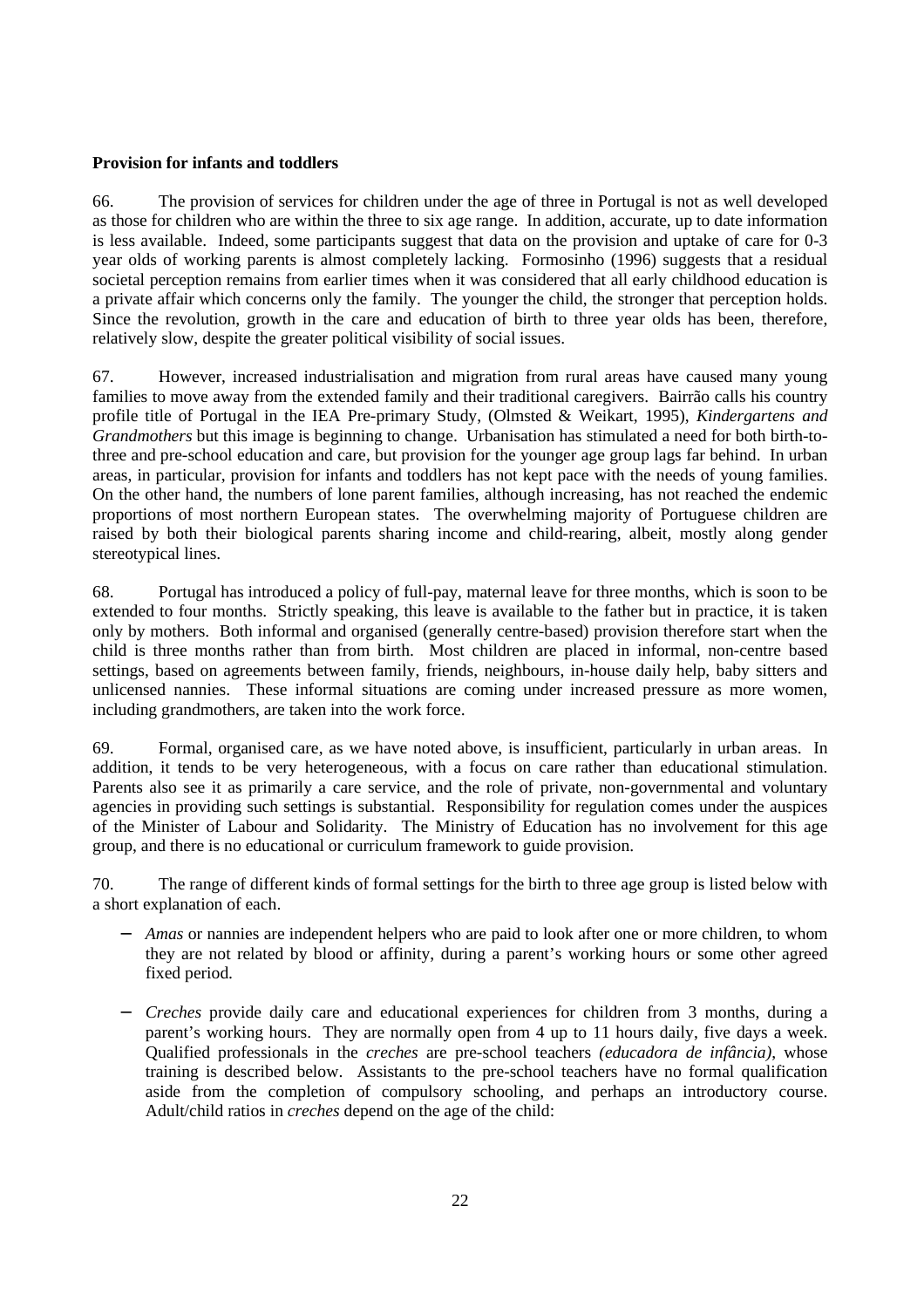- 3 months to walking age: maximum of 8 children to 1 pre-school teacher and 1 assistant;
- walking age to 2 years: maximum of 10 children to 1 pre-school teacher and 1 assistant; and
- 2 years to 3 years: maximum of 15 children to 1 pre-school teacher and 1 assistant.
- − *Creches familiares* are locally organised groups of nannies, with a group size between 12-20, who reside in a particular geographical area and use their homes to offer small centre-based care to small numbers of children, usually less than four. They are given training and financial support by the Social Security Regional Centres, by important charities such as the *Santa Casa da Misericórdia de Lisboa* (Lisbon Holy House of Charity) or other Social Solidarity institutions. The nannies work from 4 to 11 hours daily and may have access to a supporting supervisor.
- − *Mini creches* are small contexts providing family-like environments.
- − *Creches* in *jardins de infância*: some pre-schools for three to six year olds, have *creches* included within their buildings, which offer care facilities for younger children between the ages of three months and three years.

### **Staffing in ECEC**

71. All *jardins de infância* are staffed by fully trained and licensed pre-school teachers called *educadores de infância*. *Educadores de infância* are also qualified to work in *creches*, ATL, other socioeducative settings. They have the same level of training, qualification and professional status as other teachers. All Portuguese teachers, including pre-school teachers, are educated in higher education courses in both universities and *Escolas Superiores de Educação* (Schools of Higher Education). Since 1998/99, pre-school teachers are required to complete a *Licenciatura* (four years of higher education). This is a recent phenomenon, pre-school teacher education courses having started only in the early 1980s and university courses in the late 1980s. Presently, pre-school teachers who have completed the four-year degree receive the same beginning salaries as other teachers who have completed the same level of training.

72. Some institutions offer an excellent and thorough grounding in early childhood curricula and teaching methods. Currently, there are only six public universities that offer specialised courses in preschool education, but nationally there are 27 institutions (16 public and 11 private) offering courses with combined primary/pre-school focus. There is a particular lack of training related to the birth to three age phase, even though some *educadoras de infância* are expected to work with infants and toddlers in *creche* settings after they graduate. Those institutions which do offer specialised early childhood courses, produce their own pre-school courses. There may be wide variations in content, although child development is always included in the curriculum.

73. All types of pre-school settings, even those which are care focused, have a pedagogical director who is a qualified teacher. Part of her/his brief is to co-ordinate the work of colleagues and ensure that they have professional support. This legal requirement is, however, undermined somewhat by the fact that most public sector pre-schools have just one or two teachers and, in view of that, implementation of policy can be uneven.

74. In the public pre-school network, teachers have three levels of employment status and are appointed nationally or regionally. Those with the least favourable terms and conditions and smallest percentage of the total number are the *educador(a) contratado(a)* (pre-school teacher under contract). These will usually be the younger inexperienced teachers appointed on a short term contract to a temporary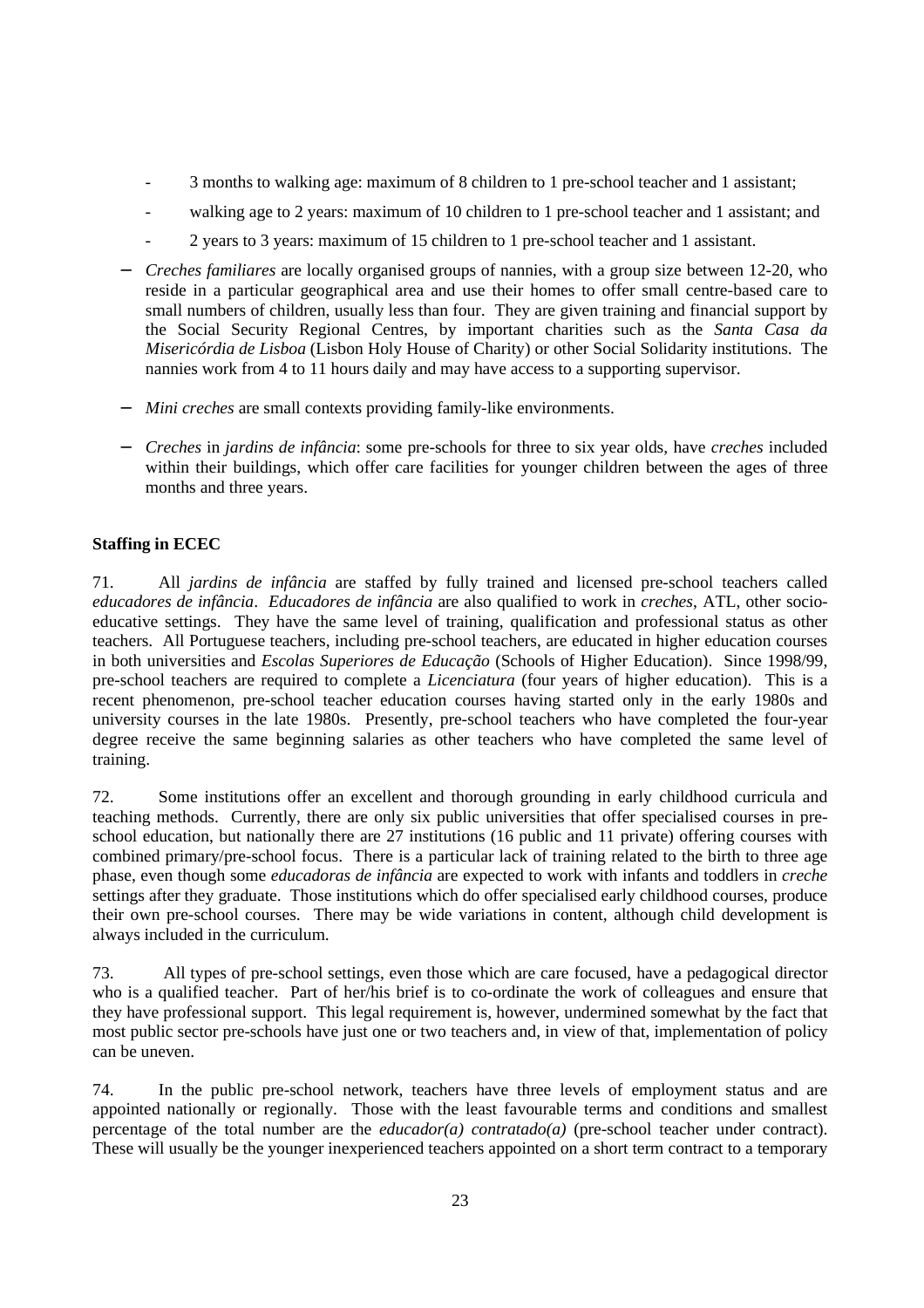position. There are an estimated 1 500 teachers with this status, but due to the temporary nature of the positions, the numbers fluctuate. The second group of pre-school teachers are called *educador(a) do quadro distritral de vinculação* (district pre-school teacher). They have longer contracts than the *contratado(a)* teacher but are appointed to a district and can be moved within the district as required. There are 3 298 district pre-school teachers. The most attractive level of employment for pre-school teachers described as "effective teachers," are *Educador(a) do Quadro Único*. There are 4 500 of these teachers, who have permanent, stable contracts and are located in a stipulated, fixed setting.

75. The advantages to administrators of being able to move the majority of the work force at will is obvious but serious misgivings have been voiced by researchers. For the teachers themselves, competing to obtain the next level while remaining geographically mobile, the system could be viewed as discriminatory, particularly for those teachers with young children of their own. The policy of the teachers' unions has been to keep the appointments of teachers centralised by the state so that they only have one partner with whom to negotiate; the government has favoured decentralisation of this process.

76. Some teachers in the public sector work part-time elsewhere to extend their working day. Pay levels in the public sector have tended to be slightly higher than in the private sector, although it was suggested to the team that the private sector usually had more status. Staff working in the IPSS sector tend to have less favourable pay, working hours, and in-service training opportunities than pre-school teachers in other settings. In the past, non-licensed pre-school teachers predominated in the classrooms of many IPSS settings. However, in order for IPSS settings to receive financial help from the state, they are required to comply with the new legislation (Public Law 5/97) which requires one pre-school teacher per classroom. Currently, most IPSS settings have met this requirement.

77. Teachers in pre-primary and primary education can retire earlier than those in secondary education, because the profession is considered more stressful and demanding. It is, therefore, possible for a teacher who is appointed straight after initial training and works full-time to reach retirement at 52 years of age, and 32 years of service. There is an unusually high level of pre-school teacher early retirement and turnover. In the private sector, this may be linked to the lack of a career structure and few opportunities for job mobility. In the public sector, there are head-teacher appointments, but they involve neither a salary increase nor a reduction in classroom hours (unless a school has four or more classes).

#### **Research on ECEC**

78. Research in ECEC is still scarce but several Portuguese researchers have international reputations in the field. The pioneer research developed in the 1980s conducted by Bairrão and his team at the Oporto University is continuing, primarily in the key policy area of early intervention. The Lisbon School of Education has a research unit funded by the state and is developing research around curriculum, early development, and quality issues. The *Departamento da Educação Básica* has translated and adapted the Effective Early Learning (EEL) materials (developed by Centre for Research in Early Childhood at University College Worcester, UK) and is now training teacher educators throughout the country to adapt and disseminate a model of quality evaluation and improvement among early childhood professionals working in all three networks of *jardins de infância*. The University of Minho, through IEC (Institute of Child Studies), has several projects such as: *Projecto Infância*, *Associação Criança*, PIIP (Project for Child Intervention in Portugal), CEDIC (Documentation and Information Centre on Children), etc. The recently established cross-institution GEDEI association (*Grupo de Estudos para o Desenvolvimento da Educação de Infância* or Study Group for Child Education and Development) is preparing the first issue of a research journal in early childhood education that will cover children from birth to the end of the first cycle of basic education (to be released in January 2000). These and other projects will no doubt begin to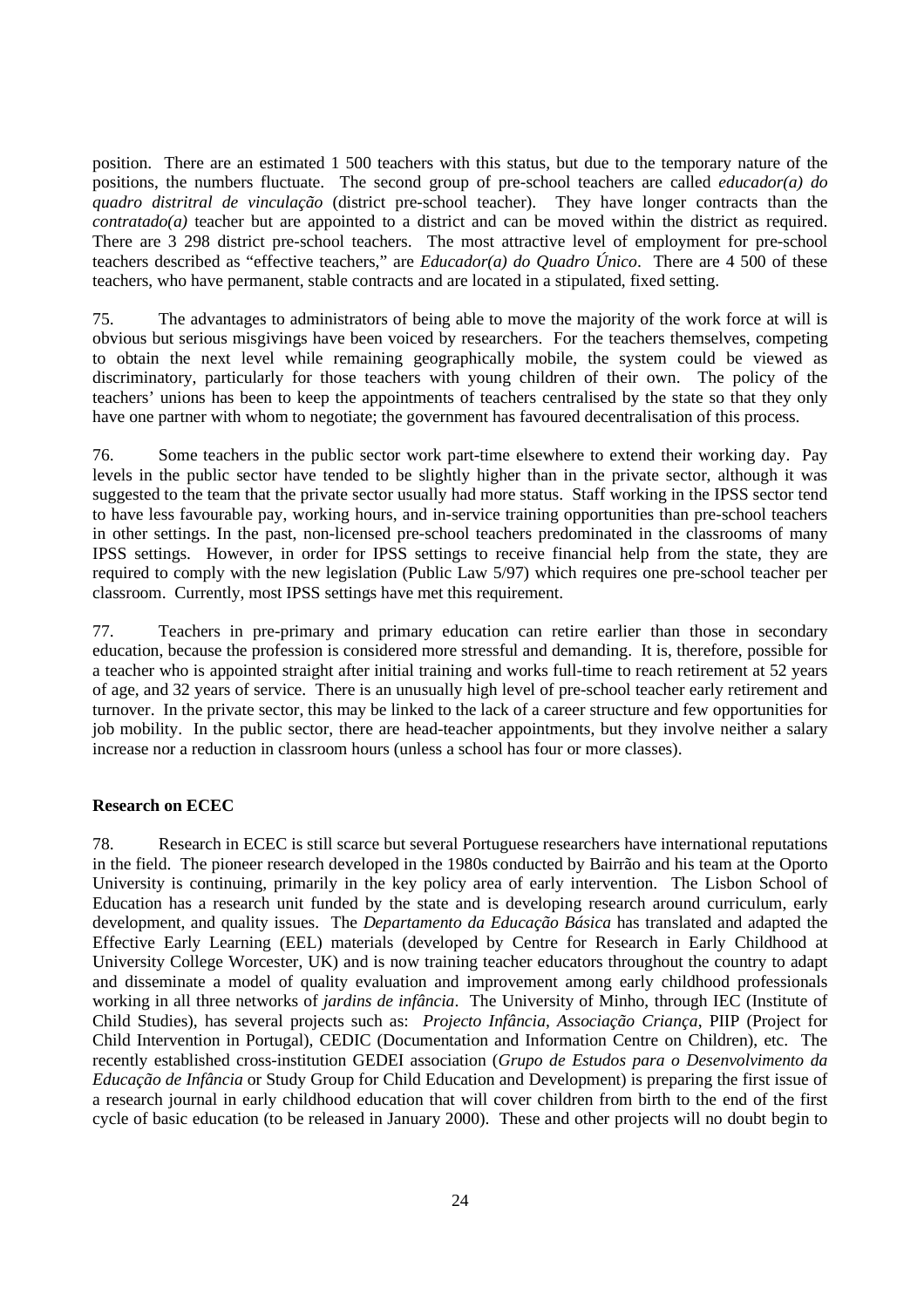build a much needed critical mass of Portuguese researchers in early childhood. The Aga Khan and the Gulbenkian Foundations have been influential in funding research in this area.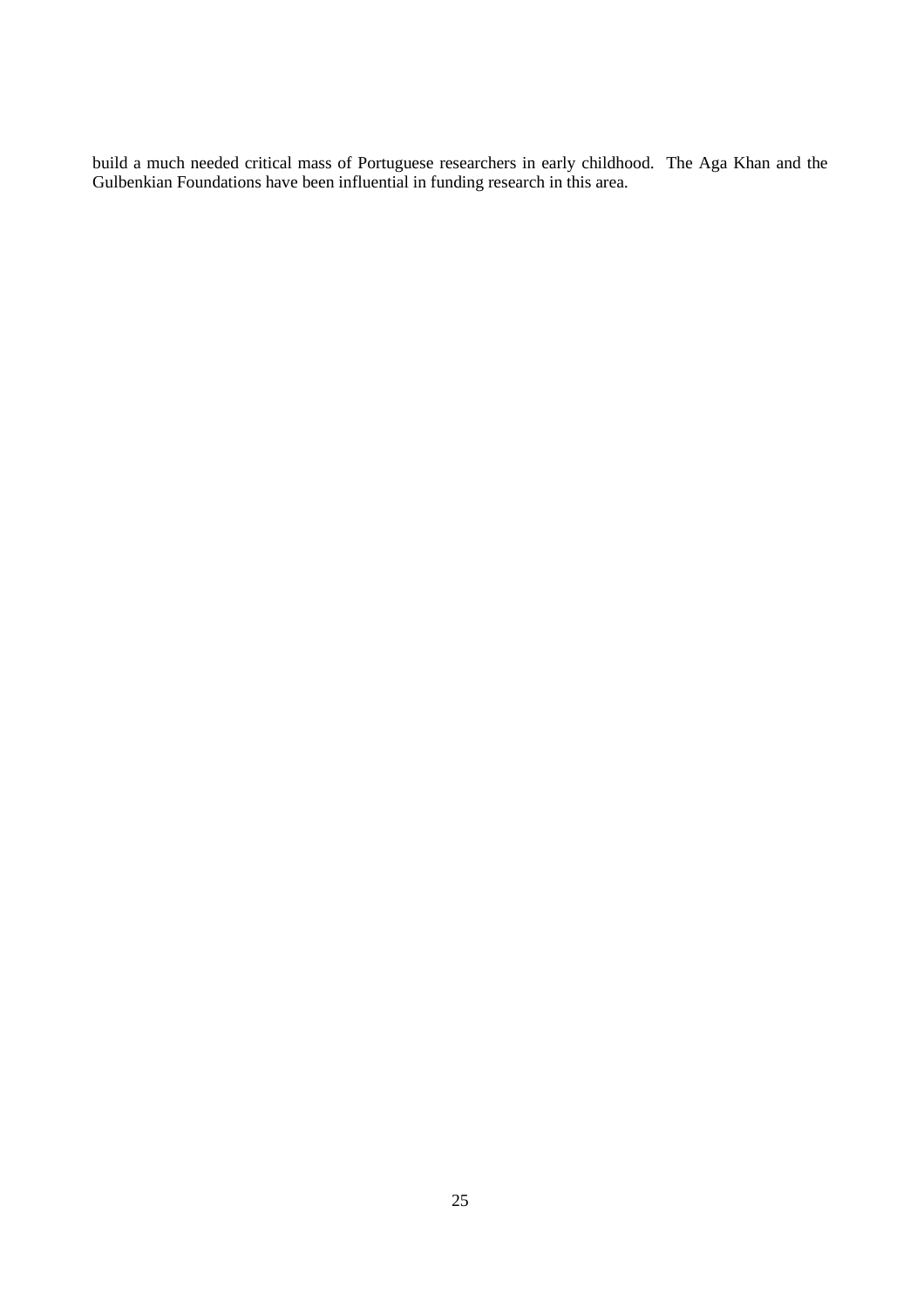### **CHAPTER 4: ISSUES ARISING FROM THE VISIT**

79. Portugal has made huge strides in meeting the needs of children and families in the past four years, and there is an appreciation that the enormous progress achieved so far should be expanded in the future. As one ministerial official expressed it, "This is a beginning!" At a political level, many felt that in Portugal, the momentum of change must continue, but incrementally, through strengthening partnerships, keeping all the providers on board and avoiding antagonism between sectors. This political reality meant that insistence about rigour in systematising quality monitoring and assessment were difficult. Progressive statutes were passed and highly complex processes of negotiation would be needed to ensure that they are successfully implemented throughout the field. There was a realisation by all that it would take time to fully achieve their high aspirations and impressive policy objectives.

80. At the same time, there is real support from the base in favour of improving the sector. There is an awakening of popular consciousness regarding social rights and of the political power ordinary people now enjoy. One informed contributor suggested that this was a historically appropriate moment for change to happen in the early childhood policy area, as people, especially women, are becoming politically aware. This growth of political awareness coincides with demands for more action to meet the needs of young children and parents, as family patterns change and women's traditional role is widening to include increasing demands for them to take up employment outside the home. Although Portugal has a tradition of women being in the work force, employers have not been very concerned about child care or familyfriendly policies. For a long time, ECEC was considered a women's issue, but now is becoming a public concern. Early childhood provision has thus become a central item in the political agenda at national and local level, although the issue for most people is about *care* rather than *education*, and about practical need for child care more than equal opportunities for women or the stimulation of growing minds.

81. For government, the argument lies not just in the political realities of a popular measure but in issues related to the quality of education and the long-term development of human resources. High quality ECEC is increasingly seen as the vital foundation for lifelong learning. A spokesman stated that the Prime Minister's vision gives priority to education, and within education, the early childhood period: "We intend not simply to compare with other European nations but to be amongst the best educated." The foresight of the present government in investing heavily in education and especially in early childhood shows a strong belief in the importance of this phase of development to later success, both for the individual and for society. Compared to most other EU countries, many with more favourable economic circumstances, the goals toward which Portugal strives and the financial commitment it makes to young children are remarkable. An example of this can be seen in child/adult ratios in the typical *jardim de infância*, which are lower than in many other European countries where classrooms of more than 30 four-year-old children under the responsibility of a single teacher are not uncommon.

82. Continuing the enormous advances that the state, municipalities and non-governmental agencies have made in extending provision for young children in Portugal will take both tact and forcefulness. As the team was told on several occasions, the next level of reform will need to probe the balance between state and other agencies, consider the relationship of family to the state, and bring the local authorities more to the fore. The team recognises that already substantial progress has been made. Joint agreements have been made between Ministries and there has been substantial expansion of the services especially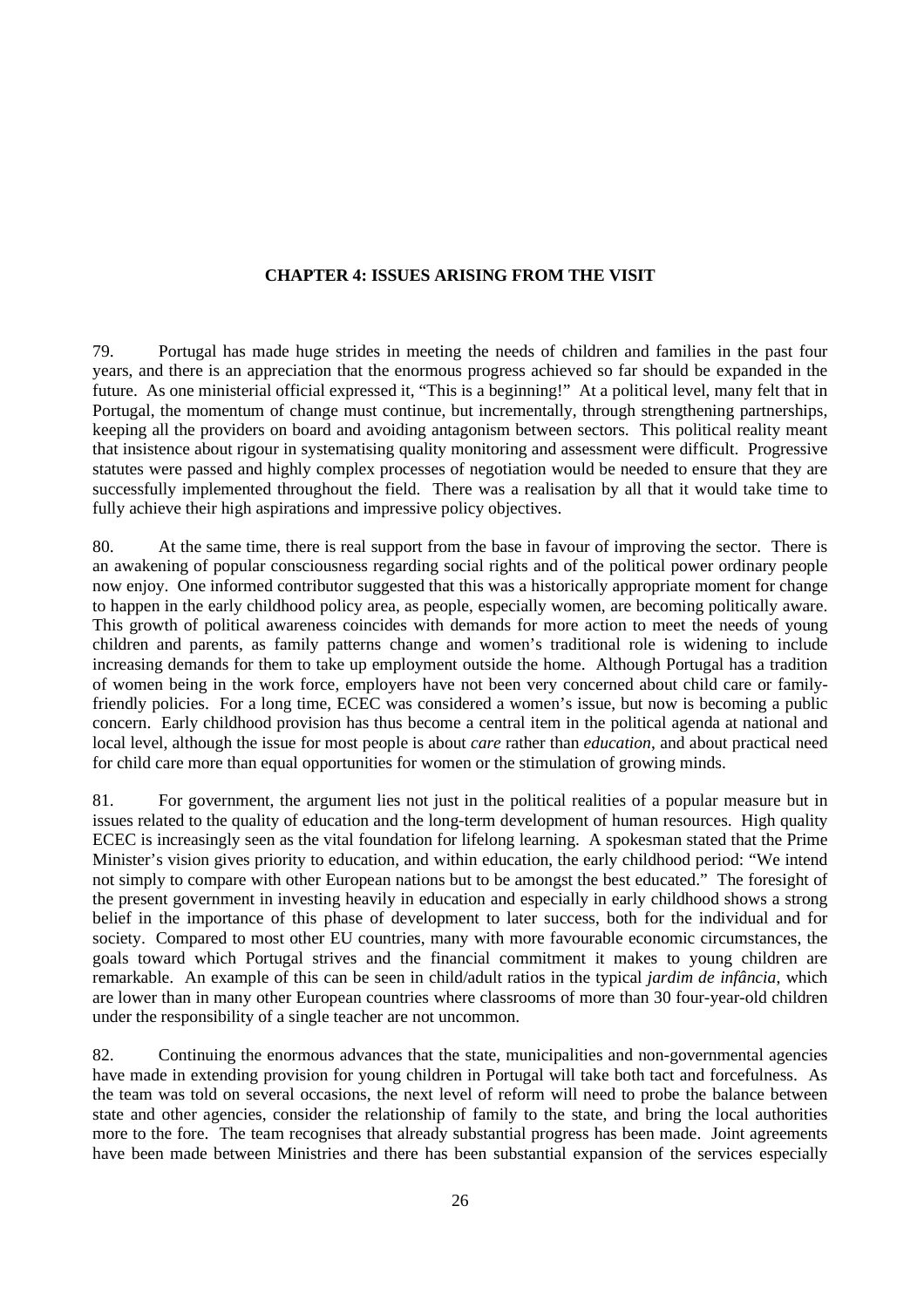through decentralisation initiatives. There were some successes also in gaining agreement between groups outside the public sector about employment conditions. Scaffolding laws, such as the 1998 approved statutory basis for administration and management, will be gradually implemented until the end of 1999/2000 school year.

83. It is important to state that the issues we identify below were all referred to at some point by Portuguese colleagues during our visit and, as such, reflect what is known already. Part of our team's role, as we conceive it, is to spotlight them. Some of these involve deep cultural perspectives that cannot change overnight but may evolve, in time, incrementally. It is against this background that the reviewers offer, in a spirit of support and professional dialogue their outsiders' perceptions of the central issues which need to be faced at this time but in full awareness of the sensitivity with which such issues will need to be addressed. Our intention is to try to hold up a mirror to our Portuguese colleagues, a mirror created by our reflections on what we have seen and heard, and ask, "Is this a true reflection of where you are and is our perspective helpful?" To that end, we have identified a number of issues, which we feel require further consideration in Portugal. Although these issues are multivariate and inter-linked, for the purpose of organising the review team's analyses, we have attempted to delineate and separate them.

#### **Social representations of childhood and the family**

84. Children have a special place within Portuguese society and warmth and tolerance towards children was clearly apparent, particularly in the affective interactions between staff and children in the settings we visited. As the Background Report suggests, there seems to be a "romantic and idyllic" view of childhood, and less recognition of children as rightful social actors (Background Report, p. 13). This idealised view of children, as fragile and vulnerable, can sometimes lead to an imbalance between the adult's perception of the childhood needs and the actual needs of children. While such constructs of childhood may help ensure that children's health and safety needs are met, they also can make adults over protective and limit the child's opportunities for exploration and appropriate stimulation.

85. Our discussions with health and legal authorities suggest that at the level of policy making and within society-at-large there is a strong commitment to children's rights. Within the ministries and relevant agencies at the local level, there is consciousness of the rights of children and of the action to take in cases of abuse or maltreatment. The joint ministries who are represented in the national commission for the rights of children spent \$11.5 million on raising public awareness of children's vulnerability to family and institutional violence and have authorised a forty-second video. In addition, the Portuguese system of reporting and dealing with child abuse, as it was explained to us, meets European standards. Yet, comparative statistics on the exploitation of children, and concerns expressed by the health and legal authorities, suggest that there may be a gap between commitment to children's rights and the actual provision of youth care. Strategies to overcome these implementation barriers need to be put into place to ensure that children's rights are protected fully.

86. With regard to early childhood provision, an idealised perception of childhood seems to influence relations between the state and the family. The team members were told, on a number of occasions and from different levels of the system, that the importance of family sometimes overrides the state's intervention strategies for children. It was suggested that traditionally the state has been reluctant to become too dominant in matters that, according to some, are rightfully the concern of the family. Early childhood provision therefore is seen as an issue for women and for business and commerce, not as an issue for people and society, and still less about children's rights to self-fulfilment. Some respondents suggested that in some cases, the state appears reluctant to intervene to support parents with young children, because the family in matters of child rearing is seen to have absolute power. The Eurydice (1998) information dossier for Portugal states: "Pre-school education is, from a formative point of view,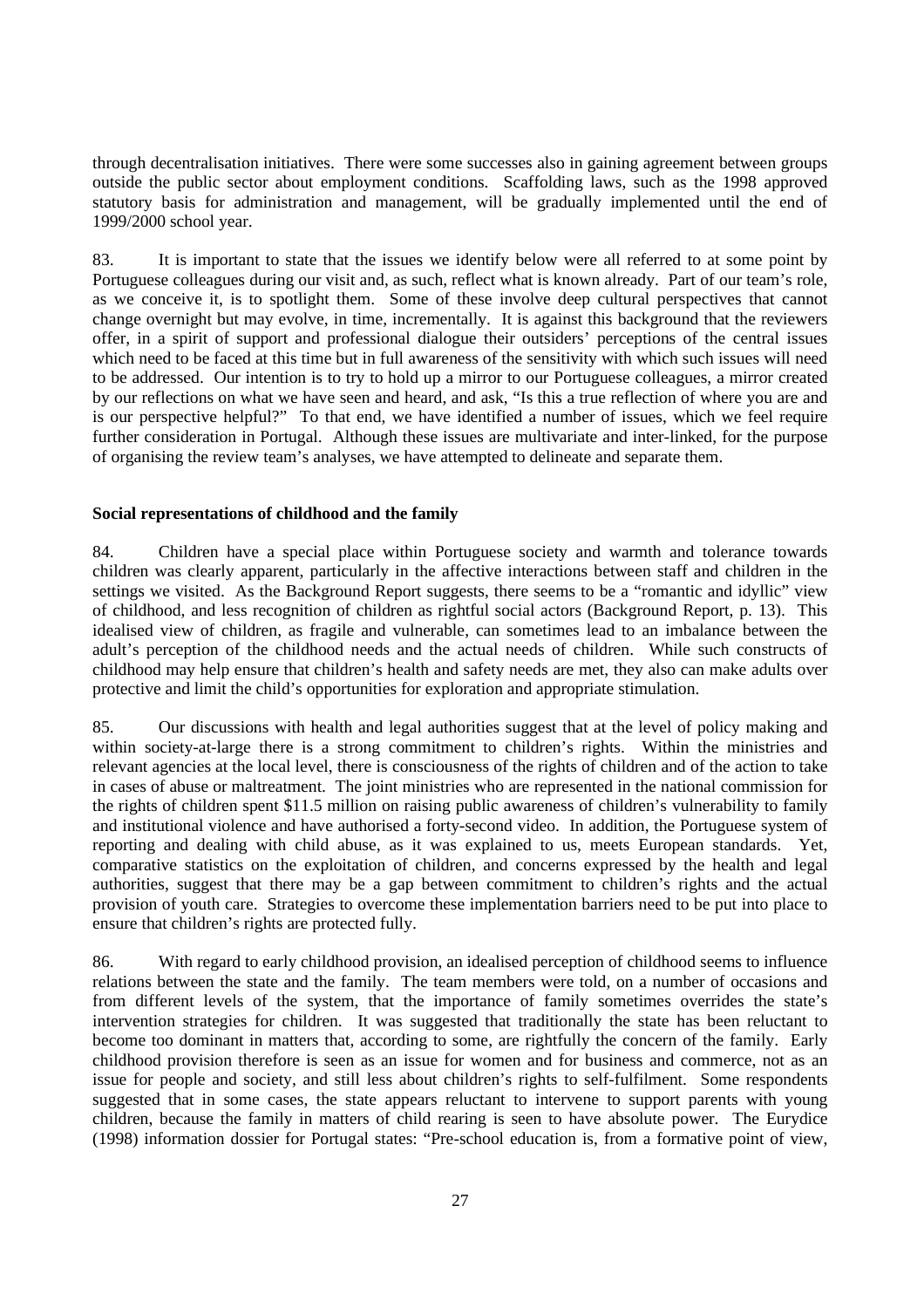complementary and/or supplementary to education received at home. Its attendance is not compulsory as the family's educative role for this age group [children between the ages of three and six] is recognised" (p.11).

87. This reluctance of the state to intervene in family domains seems to be particularly strong for children from birth to three years of age who, according to a number of correspondents, should be cared for by their mothers or other family members. As noted earlier, the state has no educational role or responsibility for this age group. Yet recent research confirms the primary importance of this early phase in setting attitudes and patterns of thinking such as the ability to self-organise, to persist, to realise an image of oneself as an exploratory learner making sense of one's world (Shore, 1997). These attitudes and dispositions have lifelong implications for individual development and learning. Parents need some support in stimulating their children's dispositions and attitudes to learning whether their children are cared for within the home or in organised provision. The team felt this reluctance to address state involvement in providing early childhood services for the birth to three years age group sometimes had negative consequences for families and for children, and that these would increase with expanding industrialisation and demand for women to join the workforce. One of the most serious of these consequences, already apparent, was the relatively late identification of many children with special needs or who were at-risk.

#### **Family engagement**

88. The *Framework Law* emphasises the importance of active parent participation in pre-school settings. There seem to be opportunities for parental participation in decision making in Portuguese preschools, and the settings visited by the review team engaged parents to a greater or lesser degree, e.g. engaging them as practical helpers, bringing them into the learning process, or involving them at institutional level in making decisions. This was particularly true of one combined, pyramid setting in a newly settled coastal township, which was a community school (pre-school through secondary school) with links to smaller neighbouring satellite primary and pre-school settings. These parents valued the care and education opportunities available for their children and the team were aware of good working relationships and the proactive stance the school took in encouraging parents to participate in decision making. Despite the importance placed on family engagement in the legislation, parents were less involved in other settings. Professional staff should be encouraged - and trained - to take a proactive role with regard to parental participation so that families are viewed as partners. This is especially important in settings for the youngest children. Given the tension that exists in some parts of Portuguese society concerning the respective responsibilities of state and family for the care and education of the young child, the promotion of increased parental involvement and participation in publicly-funded settings might allow some resolution of the issue. It is encouraging that parent associations are among the privileged partners in the formulation of national educational policies, a shift that is likely to have a positive impact on family engagement in pre-schools in the coming years.

#### **Quality and access**

89. As in many other countries, there has been much discussion in Portugal about what is meant by "quality" in early childhood education and care. As judgements about quality are generally made from the standpoint of a narrow group of assessors (who do not necessarily include either children or parents), some European researchers have begun to doubt that the term quality has any universal validity in a post-modern world which is concerned with legitimacy. Others, more pragmatically, have tried to frame ideas on quality as domains that stakeholders and partners in settings must negotiate.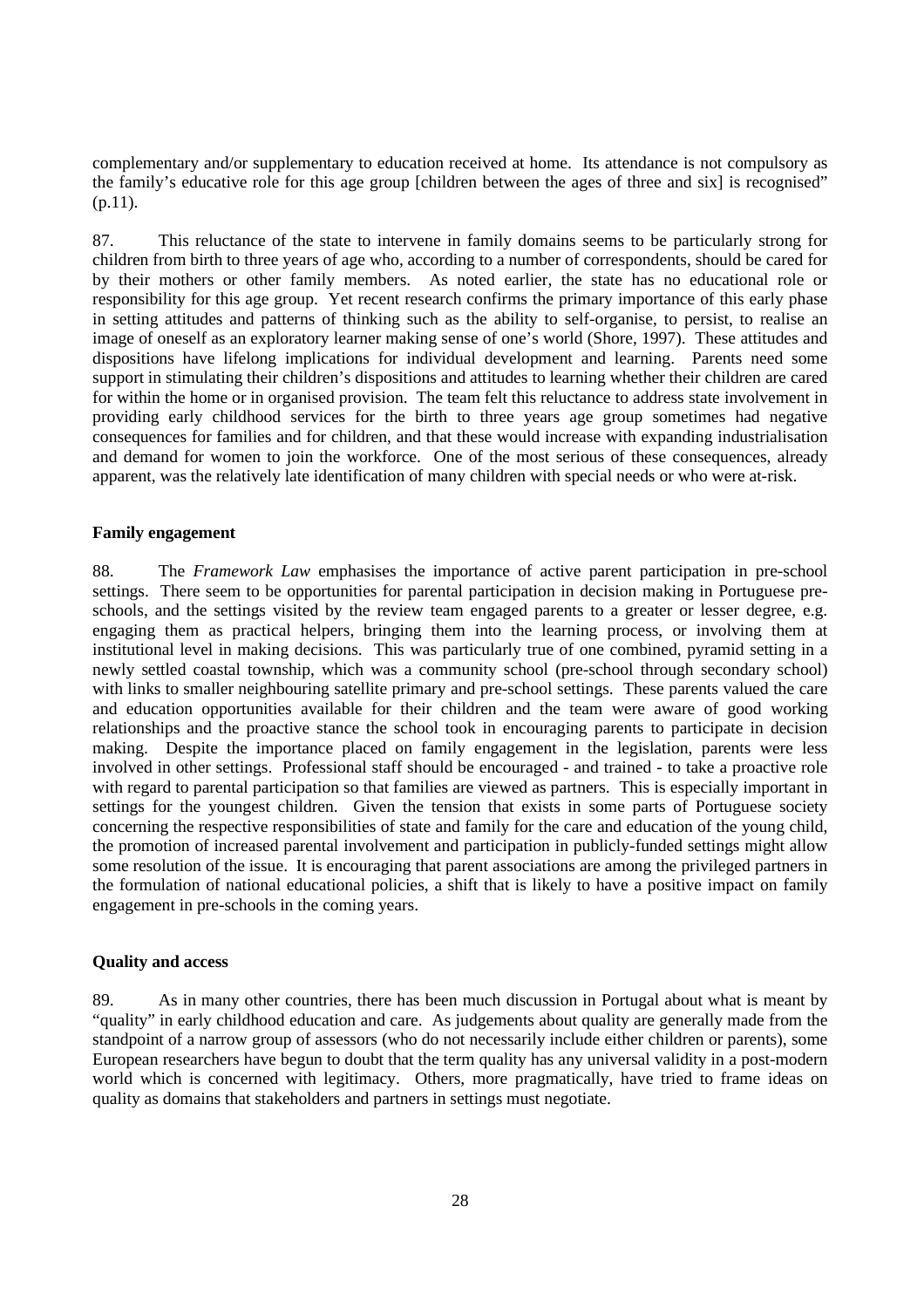90. Bertram and Pascal (1997) conceptualise quality in three domains: quality of context, quality of process, and quality of outcome. Contextual issues centre on such matters as: the purpose and aims of a setting; the involvement of parents; the curriculum offered; the physical environment; the range of models of adult interaction (passive or proactive, caring and stimulating); the management, monitoring and evaluative aspects; the awareness of equal opportunities; the nature of observation, planning and record keeping; staffing qualifications and ratios, and the access of staff to appropriate training; and responsiveness to needs of families. Process qualities focus on the nature of interactions: how adults both practitioners and parents "engage" with children and each other (focusing on mutuality, empowerment, giving of autonomy, appropriate stimulation and sensitivity) and the degree to which children are "involved" in the activities they are offered. Outcome qualities look at such things as: respect for self and others; dispositions to learn; emotional and physical well being; and cognitive and aesthetic development.

91. Setting-based quality domains need to be matched at the macro level by institutionalised notions of quality. The Background Report suggests that the Portuguese perspective on quality improvement includes both balancing the educational and social support aspects of provision (implying, for example, the extension of opening hours and the provision of meals in the public network), and emphasising appropriate educational development, especially in the Solidarity network. From what the team saw and heard, we formed the impression that the Solidarity network was better adapted to addressing family needs and in general, addressed educational aspects less well; in the public sector, the reverse seemed to be true.

92. A key issue, then, centres on diversity and lack of homogeneity both in access to high quality provision for children and in access to the range of provision. Diversity, in itself, can be seen as strength. The needs of family and children are diverse and there should be a range of choice to meet those needs. The issue is not about the range or variety of provision but about diversity in quality offered to families and diversity in access. Although there are many agencies working to address this latter problem, access to provision, particularly high quality provision, still depends less on need and more on location and socioeconomic status. As yet, therefore, the social right to quality pre-school is not enforceable. In a country in which pre-school provision is seen as part of national policy to combat social exclusion, this issue needs to be addressed urgently.

93. Many of the issues surrounding disparities in quality and provision are linked to the multiplicity of providers and the complex division of functions between them. The system must reconcile many different interests: public and private provision; central and decentralised organisation; secular and religious control; state and non-governmental auspices; union interests and state attempts to reform and streamline. Variation also arises in terms of geographical location - whether one is speaking about child care centres in a wealthy suburb or in a disadvantaged immigrant area; about provision to the expanding coastal plain or to the deserted hinterlands; about the needs of isolated rural areas or of the pressure on supply in overcrowded urban centres. At the heart of the matter, there is the dilemma of reconciling the traditional values of the past and the social demands of a modern industrial nation.

94. The team was concerned about these disparities in provision for young children across Portugal. There is a need to consider one interviewee's comment that differential investment is necessary to achieve parity across sectors and communities and to achieve equality of opportunity. Specifically, the team felt that intervention strategies targeted at disadvantaged children could be increased and extra financial help given to those from low-income families. However, this intervention should not institutionally marginalise children, by isolating them from their more advantaged peers.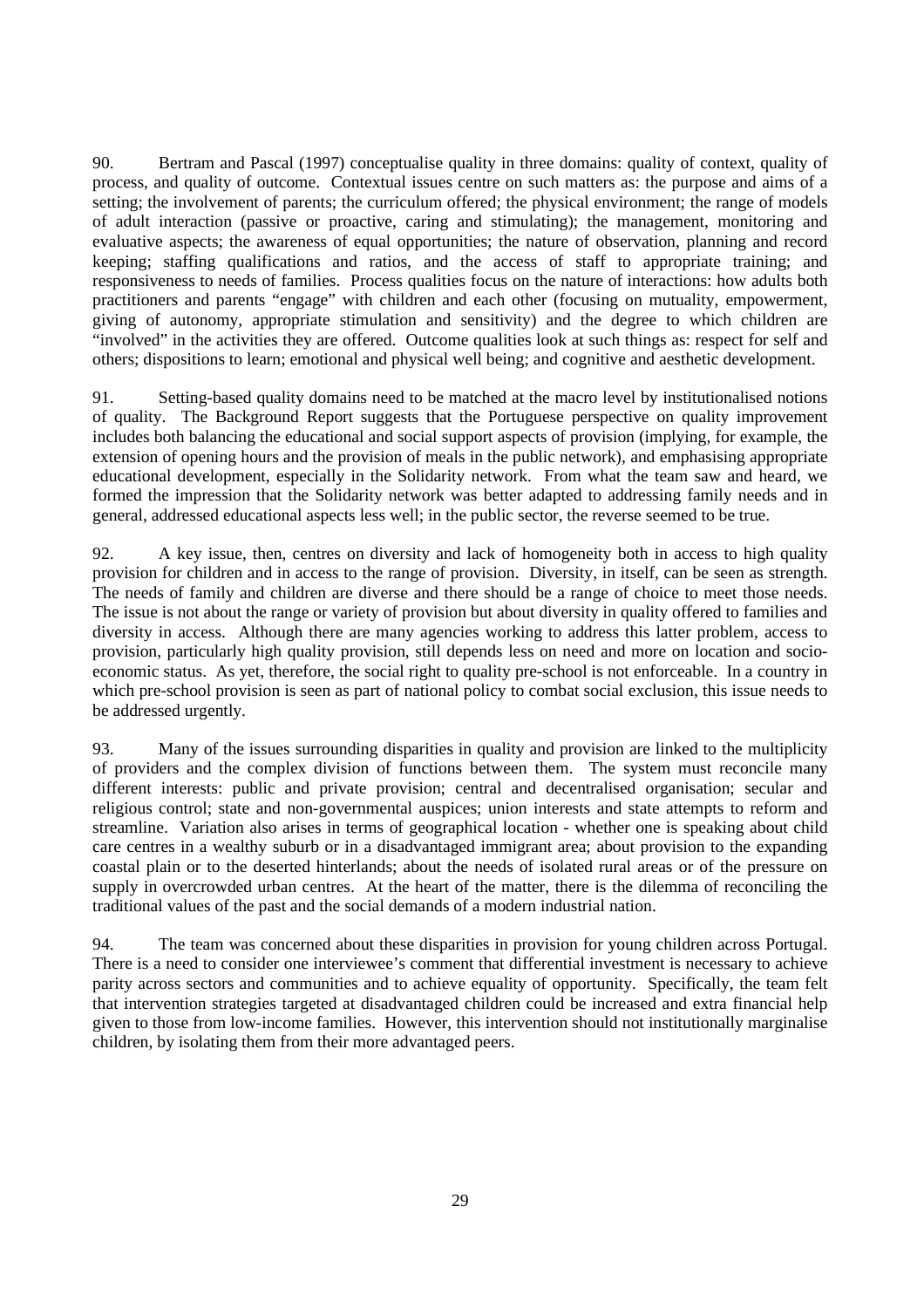#### **Expansion of quality education and care provision for children from birth to three**

95. A substantial issue which the team thought to be an essential prerequisite to the long term development and well-being of children in Portugal, was the scarcity of provision for the birth to three years age group, the inequitable access to such provision and in general, its lack of quality. Responsibility for this age group is located predominantly in Ministry of Labour and Solidarity and non-state sector. *Creches* and other settings are insufficiently monitored and where inspection does take place it usually focuses on such matters as building regulations or responds to parental complaints. The educational aspects were rarely monitored in our meetings and visits, and the opportunities for staff development in this age phase seem to be minimal. Therefore, the team was concerned that children deemed "at-risk" were more likely to be served in the *creches*, while their more advantaged counterparts had the opportunity to participate in richer early childhood experiences.

96. When we raised these issues with our Portuguese colleagues we were told that there was "a consensus that these children should be at home." Yet, as we have already discussed, the reality is that for many working families, especially those from low-income groups, access to care has become an important issue as traditional forms of family support, especially grandmothers, are more likely themselves to be in work. Research evidence points to the crucial influence of appropriate stimulation in these years to the development of lifelong attitudes to learning. Adequate provision in this area is not simply an adjunct to equal opportunities for women but a fundamentally important issue for the realisation of full potential in children and ultimately the enhancement of human resources for the nation.

97. By legally defining pre-school as beginning at three years of age and in the absence of any role for the Ministry of Education in the birth to three age group, a valuable opportunity is missed to strengthen the foundations of lifelong learning for Portuguese youngest citizens. It was the team's understanding that this may have resulted for financial reasons and the uneasiness of committing the Ministry of Education to overseeing what can be a very expensive form of provision. Yet, this approach contrasts with trends in many other European countries notably Spain, Sweden, and the United Kingdom, where the role of the Ministries of Education for infant and toddler early childhood settings has increased in recent years. In addition, the status and training of practitioners in infant-toddler settings has been much weaker in the care sector than in the *jardim de infância*, and this may have negative consequences on the quality of the provision. In addition to reconsidering the role of the Ministry of Education for infants and toddlers, for quality reasons, the status and payment for workers needs to be examined. Incentives for staff working with infants and toddlers to raise their level of training to that of pre-school teachers and increased access to in-service training should be explored as policy options.

#### **Children with health problems and special needs**

98. In recent years, there have been significant advances in identifying children with "special educational needs" (SEN) and a movement from a deficit model toward genuine integration. Nonetheless, the reviewers were concerned that identification of special needs was usually delayed until the primary stage when re-mediation would be much more difficult and psychological or developmental damage had already occurred. Referral rates for children six to ten years of age are significantly higher than for the birth to six, which suggests that many children are having their special needs identified too late. There is evidence that delayed intervention has profound effects on the child and is more costly in the long run to society, both in underachievement of potential, greater dependency and greater cost.

99. The place of children with special needs within the pre-school system is strongly protected in law. The policy goal in Portugal is inclusion within regular schools whenever possible, and in many settings, children with special educational needs are admirably integrated. They benefit from support by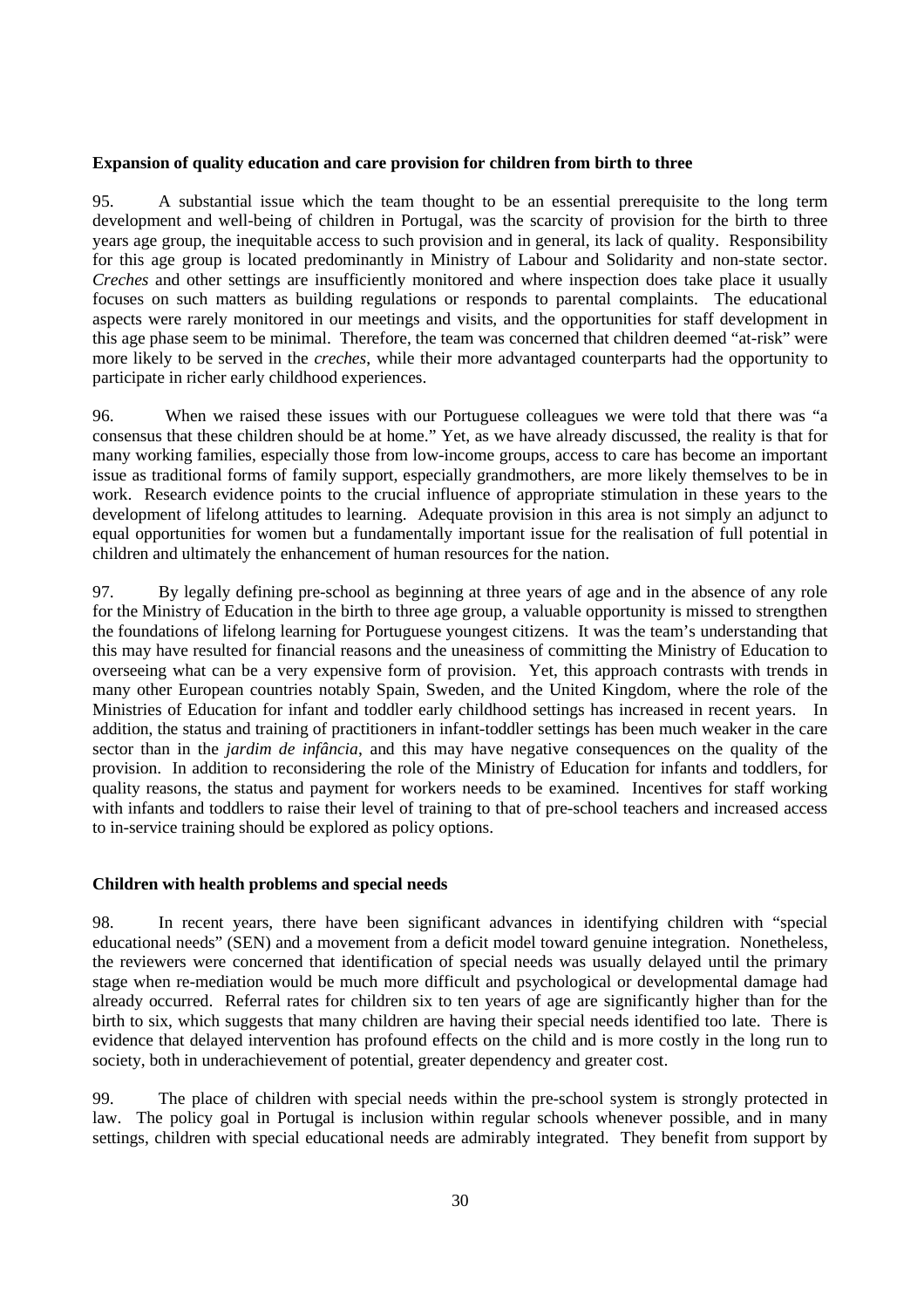trained staff following a structured and differentiated curriculum. Yet, medical staff, with whom the team spoke, expressed their concern that the number of young children with special educational needs in private settings was excessive and not in the best interests of these children. It was suggested that sufficient funds were not made available to achieve full inclusion within the regular school system, and as a result, many children with special educational needs continue to attend private special education settings that receive state funding. Other identified barriers to successful inclusion include the insufficient supply of specialised staff in regular schools and a lack of consensus about their role, inappropriate facilities, and transport difficulties.

100. For children between birth and the age of three years, some senior health professionals suggested that in primary healthcare there existed a lack of consensus, uniformity and the acceptance of a preventive medical approach based on user-friendly interactions with the families. They felt that child abuse was significantly under reported and that government was resisting pressures from professionals to adopt precocious intervention strategies. It was suggested that relationships between hospitals and the regional centres was good but that health intervention strategies for the underprivileged often fell through the structures in place.

### **Implementation of national policy**

101. The review team acknowledges the substantial effort to expand early childhood provision through the partnership of two ministries and private institutions (IPSS, private schools, *Misericórdias*, etc.). Such an effort is especially impressive given that, like other countries, national intervention, co-ordination and regulation by the state has occurred after patterns of responsibility have been established by other institutions in the field. Many of these institutions have learned to work in separate and independent ways to meet the needs of families and children over time - for example, catering for different regional areas or particular social economic groups. In Portugal, there are parallel administrative organisations giving different responsibilities to diverse ministries and non-government organisations and in the process, creating multiple levels of decision-making and execution. In addition, administrative regions for the health, education and social services sectors do not always have conforming boundaries and this gives rise to statistical and administrative problems.

102. As a result of these complexities and tensions, much of the admirable work at policy level is diffused and not fully implemented. A beginning has been made with the recently agreed protocol between the Ministry of Education and the Ministry of Labour and Solidarity, but there still remains much duplication and inefficiency to change. It seems as if territories, with some notable exceptions, are demarcated and guarded. Collaboration then becomes impeded and policy fragmented. Yet, there are many signs of progress. A Ministry of Education official informed us:

*We are breaking with the established routine. We are working to conciliate different interests and perspectives that have only just begun to work together. From 1995 to 1999, there was a 143% increase in the educational budget. We have backing at the highest level to drive forward interministerial and inter-sectorial collaboration.*

103. Even for the Ministry of Education, the separation of functions outlined earlier can cause excessive pluralism in policy-making and problems in policy implementation. The evidence suggests that children and families are best served when structures are simplified and when services attempt to address holistically the needs of families and their children from birth. In addition, it helps when one organisation or Ministry takes the lead role and has the responsibility and power to make sure decisions are implemented (Iglesias, 1999). There is a need therefore to consider alternative management structures and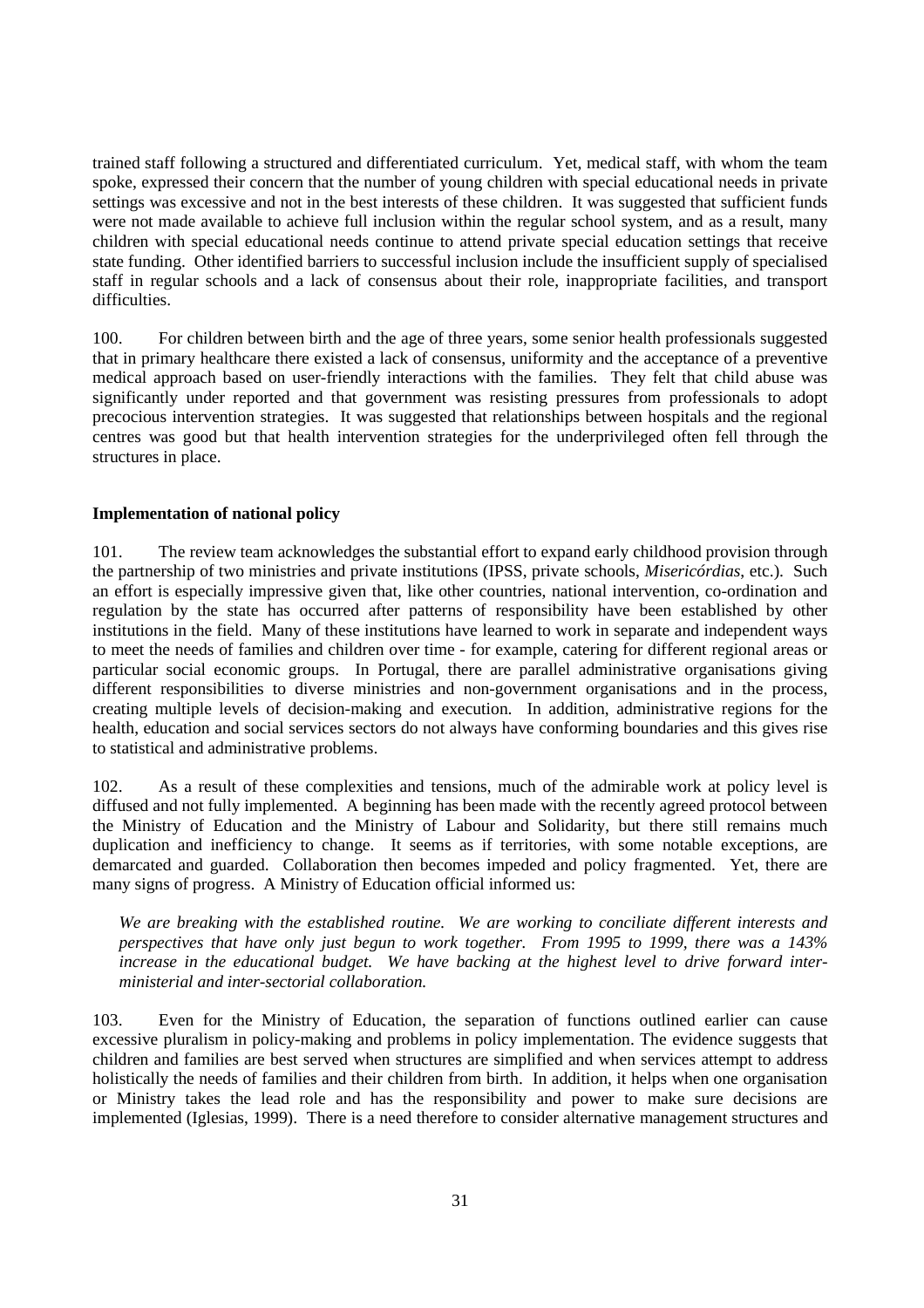the future role of the Ministry of Education in the whole early childhood field in Portugal.<sup>3</sup> Progress here requires political will, sensitivity and strategic collaboration between ministries and other bodies. There is little doubt that as the public system becomes strengthened with investment and trained professionals, the need for one ministry to take a greater lead role will become apparent.

104. Although many policies are sound and wide ranging, the review team learned that some municipal authorities are antagonistic to reforms which, from their perspective, are foisted upon them with inadequate funding. There is still a challenge to persuade municipalities that they are responsible for the networks (public and private) operating in their respective areas. The team saw examples of municipalities that welcomed this new responsibility, but there are clearly others who are more reluctant. New responsibilities and threats to the existing order require negotiation and determination. It also is important for agencies and representatives of those expected to implement reform to be included in reform discussions. Above all, the common focus should be the development of the child and support for families.

### **Coherence and co-ordination of services**

-

105. There are a number of issues which we think it important for the government to consider in relation to creating a coherent and co-ordinated system of early childhood provision. There is a need to address, for example the unrealistic division of provision for young children into social and educational sectors which sometimes impedes a holistic view of child and family needs. This separation often appears to have more basis in traditional divisions of competence among ministries rather than in the practical need of children and families. Segregation of care and education seriously weakens the coherence of the system, leads to compartmentalisation of responsibilities and makes seamless services for children and families more difficult to achieve.

106. The links between sectors and age phases could be strengthened to encourage continuity of experience. The team explored some of these issues during their visit to an integrated setting, which included pre-school through to compulsory school. The team was interested to see the opportunities this facility provided for ameliorating difficulties of transition e.g. creating opportunities for staff interaction and ideas sharing and join activities for children across age groups. Certain disadvantages can be attached integrated settings, the greatest being that the early years programme can be marginalised or seen simply as a preparation for later years rather than as a specialised phase within its own terms. However, provided that the professionalism of early years staff is recognised and that they have status and an empowered voice, integrated settings can be beneficial and allow a coherent view of children's development and continuity of provision.

107. In order to strengthen coherence in the field and create a culture of empowerment amongst practitioners, there is a need to adopt and encourage bottom up strategies which complement government by decree e.g., supporting initiatives such the "Modern School Movement" and the more recent *Associação Criança* (mentioned earlier), as well as in-service training programmes sponsored by the ICE (*Instituto das Comunidades Educativas*), the CEFEPE (*Centro de Formaçaão Educacional Permanente*), the APEI (Association of Early Childhood Professionals), and so on. Practitioners could be encouraged to become more reflective and evaluative and take more responsibility for their professional development, perhaps by forming local early years associations to promote good practice. It would be well also to encourage greater cross-sector and cross-age phase collaboration, for example, with staff focusing on joint curriculum, record keeping and self-evaluation. This would help continuity of experience for children and allow practitioners

<sup>3</sup> In several countries (e.g., Spain, Sweden, the UK) the Ministry of Education has been given the responsibility within the framework of a lifelong learning perspective - to co-ordinate and develop policy for early childhood across all ministries and ECEC providers.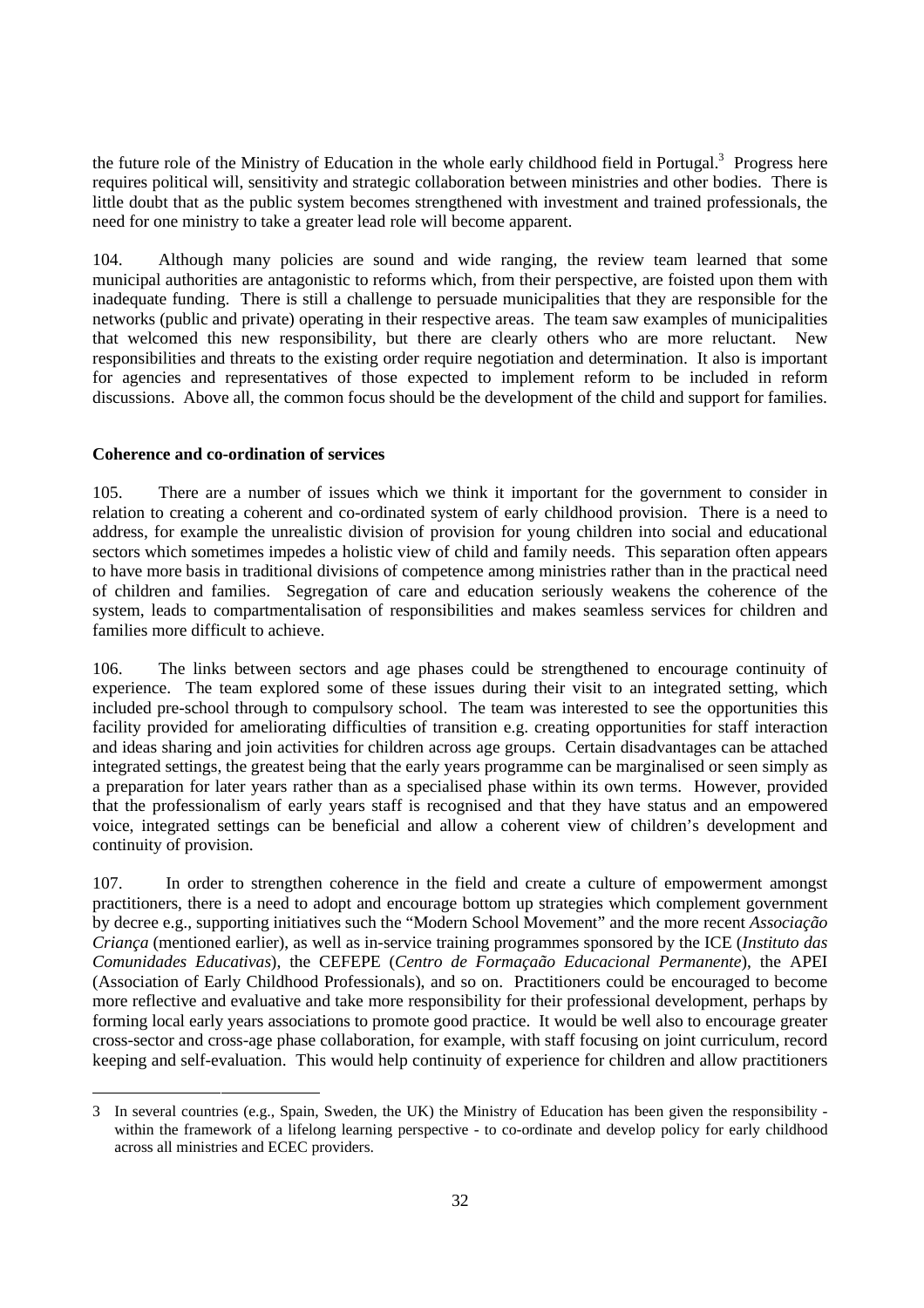to develop mutual professional respect. The *Curriculum Guidelines* also provide an opportunity to promote coherence across the early childhood field thorough continuing partnerships with training institutions and others to support and monitor the implementation of the guidelines in ECEC settings.

#### **Inspection and accountability**

1

108. Another important issue centres on the need for better inspection and accountability. The existence of a rather complex and incoherent system makes the task of inspection extremely difficult. There is a move by Ministries to introduce joint inspections but the process still remains unconvincingly segregated between the care and education sectors, and in the case of *creche* provision, it remains exclusively the responsibility of the Ministry of Labour and Solidarity. We would suggest that the institutions of higher education, some of which have expertise in these areas, could feed into the monitoring process by developing policy in this area. There are several matters to explore: concepts of effectiveness, quality and accountability; cost benefit analysis and evaluations of policy initiatives; and the creation of systematic and effective self evaluation procedures for settings and staff, with the necessary external moderation, support and validation. It is important that monitoring and appraisal by inspection be open, such that reports of inspectors are publicly available to all. They need to be developmental, not punitive, in that weaknesses identified would be supported by training. There is a need, too, to expand the number of inspectors specialised in early childhood education and care. It seems unrealistic to have such a small group (only 17 inspectors under the auspices of the Ministry of Education) to monitor an expanding programme and a number of new and exciting initiatives.

109. At the moment, accountability also seems to be a challenge. We were informed that the state was obliged in the past to compromise in its supervision and support of the early childhood providers, as it needed all hands to maintain services and, in addition, many of the service providers were religious or of a voluntary nature.<sup>4</sup> A culture of self-regulation did not develop, while acquiescence allowed the authorities to avoid the confrontations and difficulties that are linked to enforcement issues. Reasons were advanced for this complacency: it would be financially and politically fraught to force through change; no major provider could be antagonised because, in a period of economic stringency, all efforts and contributions are needed. In addition, there is the feeling in Portugal that change should come softly and incrementally, with a respect for tradition. In this context, the team felt that responsibility for quality monitoring across the system needs to be more clearly defined.

110. One way of ameliorating the situation would be to correct the current imbalance between accountability and autonomy. The state gives substantial grants to voluntary and charitable organisations and allows them a wide measure of independence of action, but it does not always contractually demand in return verifiable evidence of value for money, target achievement, or impact and outcome measures. The culture of accountability, appraisal and inspection needs to be developed. As discussed above, policy can often be strong in formulation but is sometimes ineffectual in implementation. Rigorous accountability and assessment will need to be applied and suitable self-evaluation tools developed.

<sup>4</sup> The argument in favour of lenience in evaluating the performance of charitable or voluntary organisations does not make sense at the economic level. Foregone wages or imputable costs need to be taken into account at the national macroeconomic level, as (wo)man hours used in one area of activity, albeit charitable, denies their use in another. Hence, at a national level, voluntary work is not just a saving but a cost somewhere else. When used in a particular setting over a long period of time, large-scale charitable activity may cause recruitment problems, labour unrest and, as mentioned here, issues of accountability.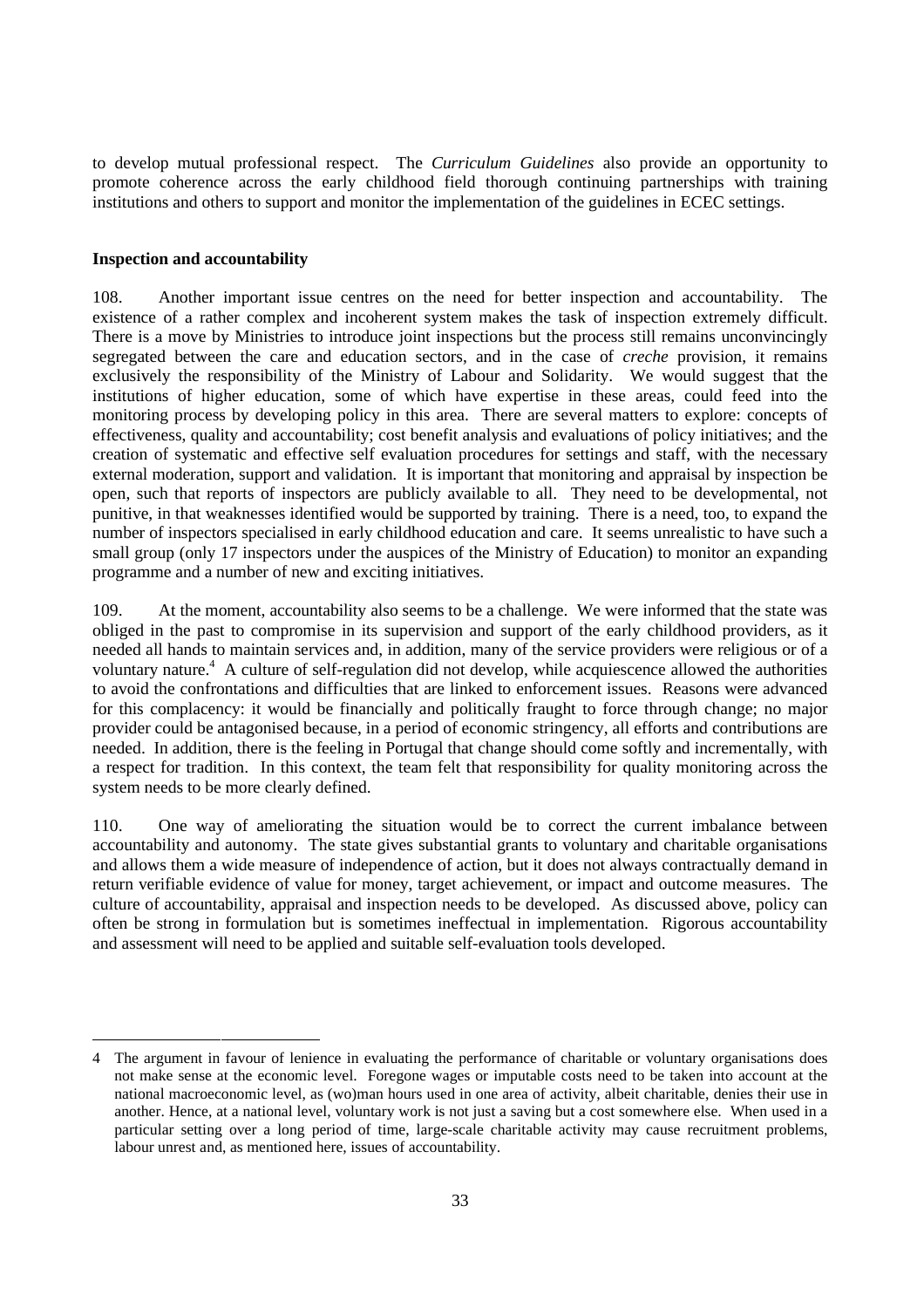### **Curriculum guidelines**

111. The *Curriculum Guidelines* demonstrate that the state recognises the importance of quality early childhood settings, not only as a support to working parents, but as a key element to children's early development and learning. The team agreed with the general nature of the *Guidelines*, although their openness to adaptation and interpretation highlights the importance of monitoring, inspection, and assessment of implementation. This flexibility also allows for local expression in different parts of the country. As an example, the team visited a pre-school in a low-income area outside Lisbon serving predominantly children from a community of "travelling people." The pre-school teachers purposefully built on the children's strengths, such as their energy and creativity, to develop mutual trust and acceptance and create a positive learning environment. The staff expressed the importance of maintaining a flexible programme for these children who would not thrive as well in a system which was more strict or formal.

112. The team felt very positive about the stated aims for children and the holistic approach to early development and learning. We saw how these related to and were balanced with the acquisition of the more formal aspects of the learning-orientated goals. However, the reality of our observations during our visits to pre-schools often contrasted with the team's interpretation of the intentions of the *Guidelines*. At times, we observed formal structured learning, focused on fairly narrow aspects of cognitive development. The team felt that there could be more emphasis on social and expressive learning and that staff often missed the opportunity to use interactions and conflicts for social and learning development. As in other countries, fostering children's autonomy and personal choice remains a challenge.

113. No doubt, these challenges stem from the fact that the *Guidelines* are very recent, giving staff little chance as yet to work through the concepts and absorb the guiding principles of the text. The team's observations suggest also that *Curriculum Guidelines* will be effective only if their implementation is carefully monitored. In-service training provides a valuable opportunity for staff to become familiar with the guidelines and with approaches to successfully use them in the classroom. Otherwise, there is a risk that a model which is "too formal, too soon" will be adopted, which can be particularly difficult for those outside cultural norms and for late developers who can quickly acquire notions of failure. Pre-school needs to be viewed as more than preparation for later formal schooling but rather as an opportunity to establish lifelong dispositions to learn. The *Curriculum Guidelines* give a framework for this to be addressed but implementation will depend on proper inspection and on the support given to early childhood staff through training.

### **Staff terms and conditions of work**

114. The team had opportunities to talk with some excellent practitioners who were reflective and professionally focused. Indeed, there has been a laudable initiative to raise the status and level of professional qualification among early childhood staff, though the team was concerned that initial training curricula varied greatly across institutions. Nonetheless, the raising of professional qualification to graduate level for all teachers is a considerable achievement, which needs to be supported with adequate mentoring and monitoring of teachers. Both new teachers and teacher educators expressed disappointment that they had little contact with each other once student teachers had graduated. Since it is possible for some early years staff to retire at 52 years of age, some experienced and talented staff left the profession with many years of potential contribution unfulfilled. Although there are some mechanisms in place to encourage teachers already working in the field to upgrade their training to degree level (credits, higher retirement benefits, etc.), it is important that the courses for very experienced teachers build on their acquired knowledge and work in the field. We also would suggest that some of these valuable mature practitioners could help to develop inspection and monitoring procedures.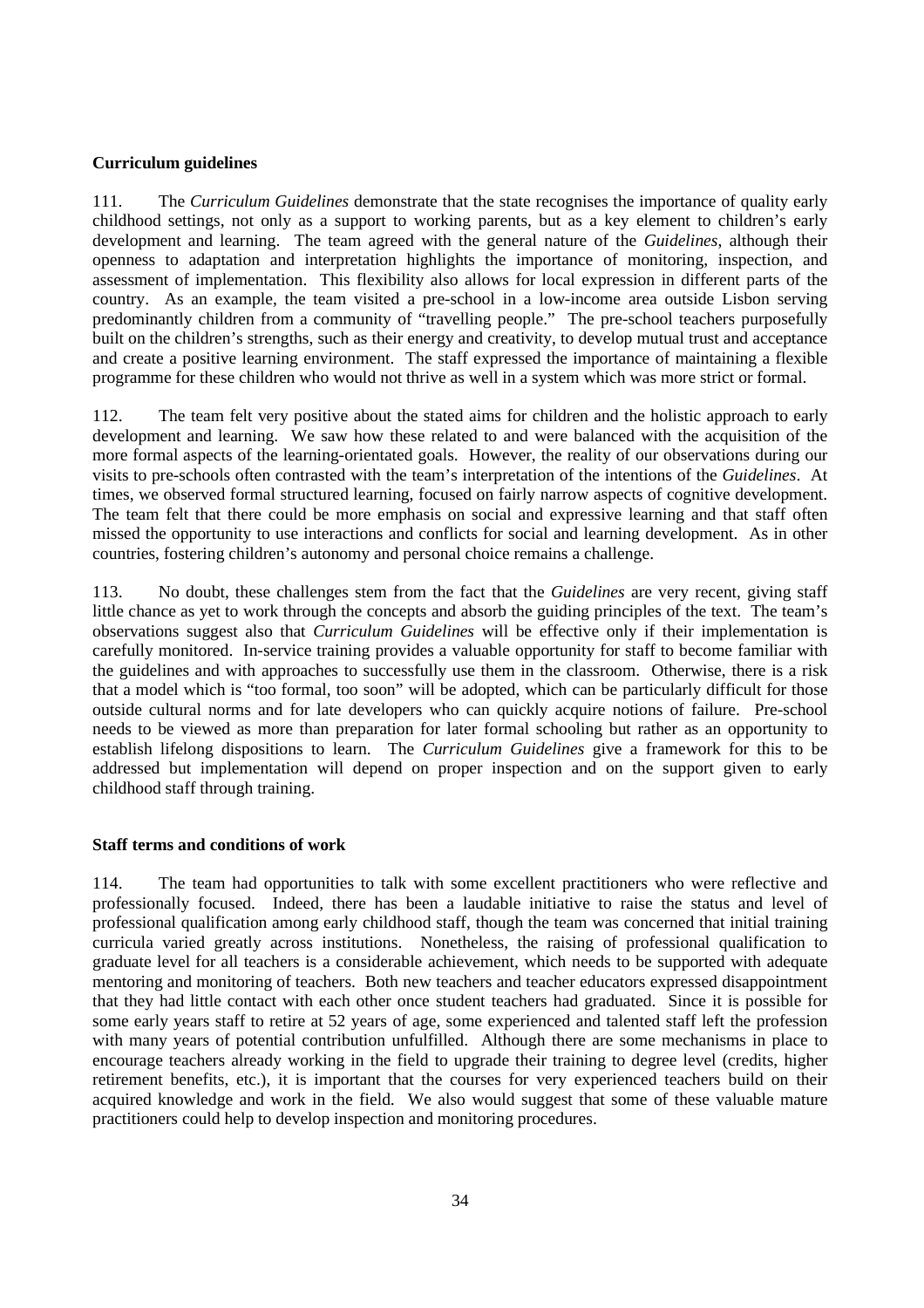115. Providers voiced concerns about recent changes in terms and conditions of staff. Although these were welcomed in the public sector, the impact on other sectors was seen as a potential difficulty. The transient nature of the employment of the *Educador(a) do Quadro Distrital de Vinculação* was also seen by some as an issue that needed to be resolved. The professional development of staff in the many smallsized settings was recognised to be challenging. In the area around Braga, for example, a third of all preschool teachers, moved school in one year. Issues arose from this, such as, continuity for children in relationships, continuity for the development of staff and the need to prevent disruption of staff teams. There were particular issues for recruitment in some localities, especially in isolated and deprived areas. In order to attract more teachers to work in such areas, the government might explore providing financial incentives, as the Background Report suggests.

116. Salary disparities among professionals working in the sectors add to the challenge of achieving cross-sector collaboration. It seems that IPSS staff are subject to less favourable conditions with regard to pay, hours of work and in-service regulations. Some *Misericórdias* and their professionals enjoy tax relief that is not open to others. In spite of the government's intention to regulate these inequities through increase in financial support to IPSS, the situation remains a concern. We also stress the importance of strengthening the provision of in-service training within the private and solidarity sectors and increasing the opportunities for cross-sector joint training.

117. The teachers' unions are recognised as strong defenders of the rights of their members but there was some concern voiced that unions, while defending legitimate interests, should avoid politicising the education field and should engage strongly with the government toward improving the professional quality and commitment of their members. In particular, the teachers' unions' support of the centralisation of teacher appointments needs to be reconsidered given the impact this policy is having on the stability of early childhood workforce and on the children in pre-school settings.

### **Data and statistics**

118. At various times during the review, the team became aware of doubts about the reliability and validity of data and statistics. This is often the case in early childhood reviews as statistical data on ECEC is notoriously difficult to collate, even in data rich societies. Different methods of collecting data operate in the various sectors of health, education and the social services and across the different providers. There is a need for much greater coherence in methodologies. Several comments from our correspondents in Portugal suggest too that there is need to see openness and accuracy in information gathering as part of the democratic process. One regional official indicated that when asked to make returns, some staff in preschool settings felt that they should provide answers to please, rather than viewing statistical data as an objective means of informing the authorities as to what has happening and so opening the way to necessary improvements. Another municipal officer suggested that if returns carried negative implications, correspondents would be tempted to bend figures e.g. in the case of small settings which, if their numbers fell below a certain point, would be threatened with closure. Yet another respondent suggested that attitudes to the collection of statistical data relate to the past. Statistics in the dictator years were seen as a concern to many people, and viewed as part of the states control mechanism. A cultural shift was required. Whatever the validity of these remarks, the establishment of a Centre for Documentation and Information on the Child (CEDIC) at the University of Minho, with the expressed aim of creating a "databank on Portuguese children," is very welcome and suggests that some of these issues may shortly be addressed.

119. Data collection and statistical records concerning young children and families need to be coordinated and systematised so as to inform accurately policy development. There is a need to distinguish between places available and places taken. In particular, there seemed to be little data on provision and take-up of places by children under three years old. The team discovered several instances of anomalies in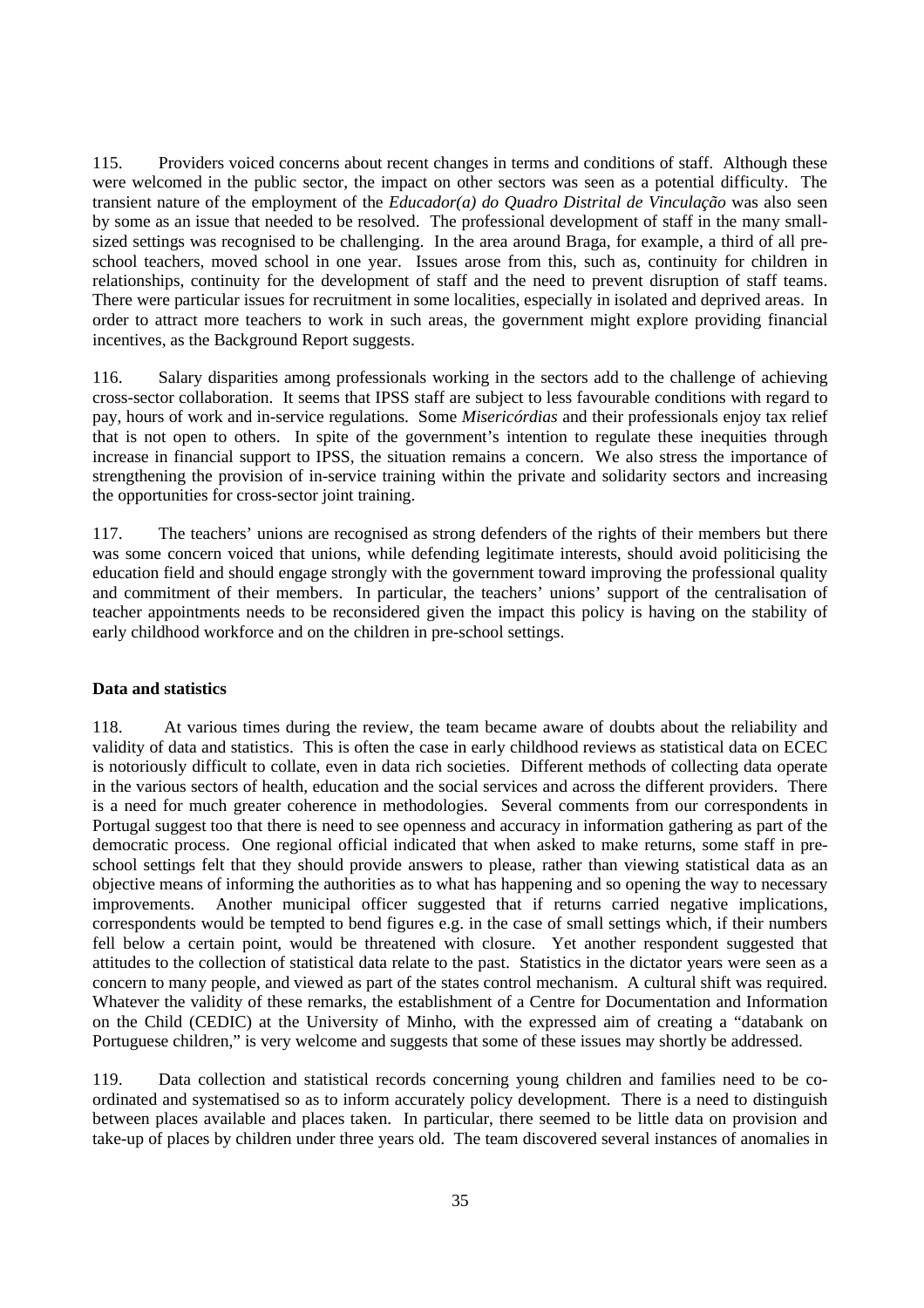figures coupled with inadequacies in monitoring data collection methods. Triangulation of data and the establishment of some commonly agreed criteria should be priorities. Reliable evidence is necessary for policy makers to make informed decisions.

### **Economic issues and gender**

120. The rights of women are enshrined in the Portuguese Constitution and the evidence of their educational achievement and of their contribution to the economy is apparent. In fact, however, women are a social group for whom law and its implementation do not seem to match. There has, of course, been enormous progress, not least in the strong legislative terms which protect women's rights and in the statistical evidence of their recent educational achievement. Yet there still remains, as in other countries, many societal pressures on women. As one academic suggested, "Women in Portugal have internalised the view that, no matter what their growing commitments to sustaining the economic viability of the family, they alone have the sole responsibility for child rearing, not the father nor the community nor the religious authorities nor the state, but the mother."

121. In some ways, women have established their right to do two jobs, one within the home and one outside. In common with much of the rest of Europe, roles of men have changed less. Studies show that Portuguese males are not yet enthusiastic about child rearing and do not take on significantly the burdens of household chores. In contrast, however, whilst the team was in Portugal a series of television advertisements were raising awareness of gender issues, a reflection of the way in which modern Portugal is beginning to address the challenge.

122. The sharing of household responsibilities is but one aspect of the gender issue. A more public aspect is that of equal wages, which has a real influence on household income and on sums spent on children. There is a strong argument for economic equity in pay conditions and in redistribution of taxes toward early childhood provision. If women are contributing to the expansion of the economy by taking on more paid work and becoming better educated, it seems equitable to devote some of the additional resources the state acquires from their labour activity to support measures to reconcile employment and family responsibilities - especially through providing accessible and high-quality early childhood provision for children from birth to three years. Yet, there is a serious shortage of places for infants and toddlers and, as yet, a reluctance to see this as a priority issue.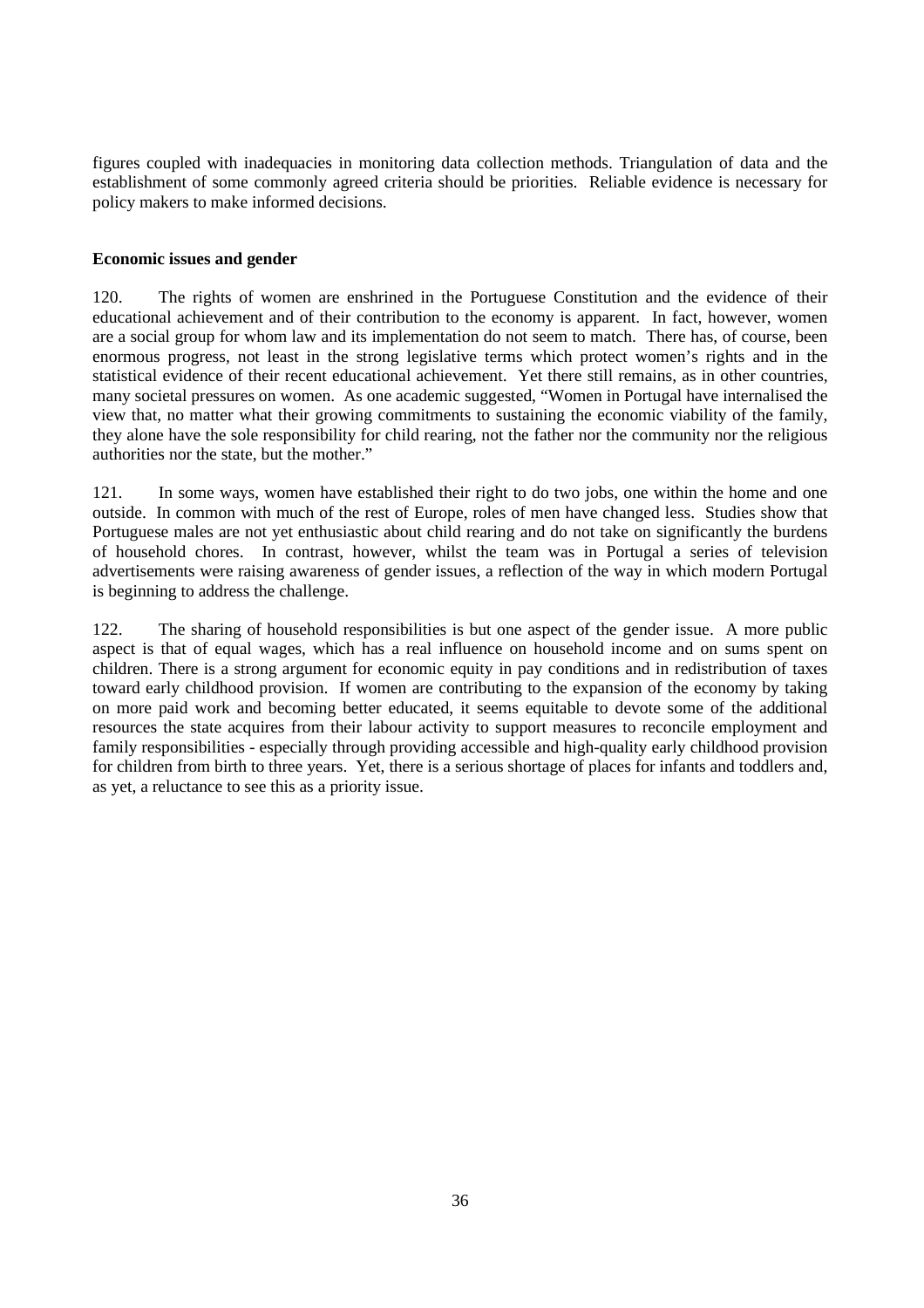### **CHAPTER 5: CONCLUSIONS**

123. Throughout the visit, the review team was impressed with the dedication by those working at all levels of the system to expanding and co-ordinating early childhood education and care in Portugal. It was clear that over the past few years, early childhood has become a political priority amongst decision-makers, and is increasingly a vote winner among citizens. Moreover, there is evidence from the economic figures that Portugal is spending a relatively large proportion of its GDP on education, and on early childhood in particular. The political will is apparent, and substantial investments are being made to improve access to, and quality of, early childhood provision. The review team recognises the achievements of recent years and encourages the relevant ministries to continue their fine work on behalf of children and families. In order to build on these signs of progress and promise, this final chapter suggests a set of policy areas for further thought and action.

124. *Improving coherence in policy-making and implementation*: There are moves to develop cohesiveness in policy across all providers and, whilst more needs to be done in this area, big strides have already been made in reducing the number of directly involved ministries and in ensuring collaboration and cohesion through joint approaches in decision making. Government ministers should continue to seek to eliminate overlap and propose further joint working and collaboration.

125. *Pre- and in-service training for staff*: There has been a substantial rise in the status and qualification level of pre-school teachers. There is an increasing emphasis on the educational aspects of caring for young children and the need for appropriate training for staff in early childhood settings. To encourage collaboration, there could be more joint training including in-service between sectors and through age phases with a focus on young children. Further guidelines by the government for the early childhood courses offered by higher education institutions would be useful to ensure consistency and comprehensiveness.

126. *Terms and conditions of service*: There were a number of issues involving the nature of the terms and conditions of service of practitioners. The practice of frequently moving some teachers to new settings can raise issues for staff, parents and children. Retirement age is another issue and there is a potentially damaging loss if capable and experienced senior staff retires early. An economically efficient way to introduce mentoring and monitoring in a self-evaluation process would be to make use of some of these teachers. In addition, the government should consider providing incentives for pre-school teachers who are willing to work in isolated and deprived areas and for those who accept administrative and leadership responsibilities within the public network.

127. *Strengthening inspection and self-evaluation*: There is a need to strengthen the inspection process. Evidence from abroad suggests that this can be done effectively and cost efficiently through an agreed, rigorous self-evaluation model, which might also encourage practitioners to be more reflective. To encourage a move towards this level of professionalism a joint working party, which would include unions, could look at initiatives to develop evaluation strategies. This would be in addition to the inspection process, which will need to be strengthened. Inspectors could act as validators of staff self-evaluation.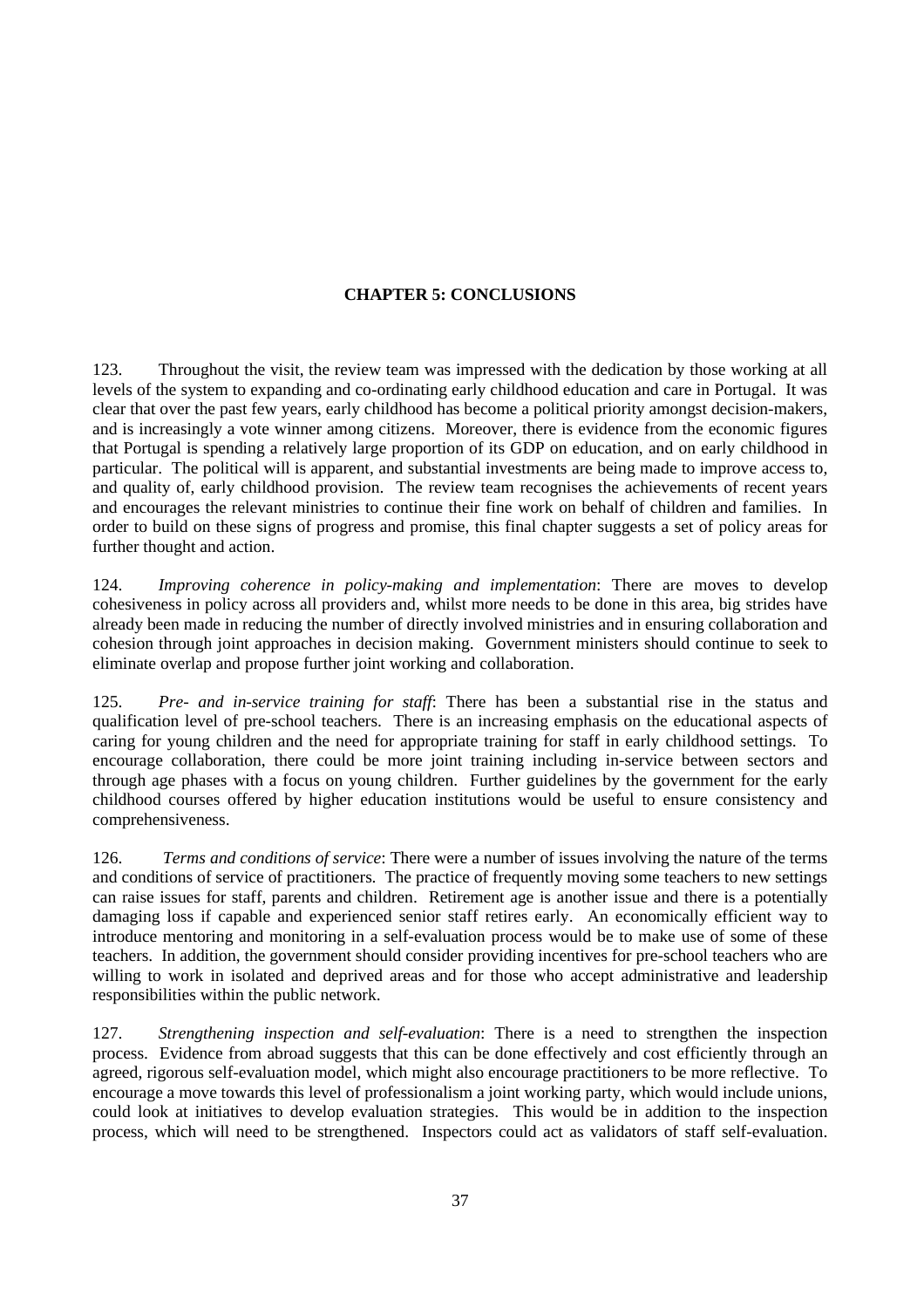The new *Curriculum Guidelines* give a baseline for practitioners aspiring to offer a quality experience to their children, and their implementation will need to be monitored and supported.

128. *Improving standards and accountability*: The state embraces diversity in its provision for young children and works closely with its partner providers. There are indications that one strategy for crosssector improvement of all settings would be to set high standards within the public sector that the private sector will either have to emulate or see parents transfer children to other sectors. There are other ways to increase quality. One would be to strengthen the relationship between state funding and the achievement by the providers of mutually agreed outcome measures. The level of autonomy given to non-government bodies needs to be strongly linked with notions of accountability.

129. *Addressing gender issues and the needs of children under three years*: There are some innovative ideas for addressing the gap in provision for children under three. The team saw a commendable example of an IPSS-supported nanny who worked in her own home, with access to training in a local centre and support from a supervisor. Generally, however, provision for those between birth and three is not a priority and there are deep cultural values which impede its growth. The relative lack of state support for the youngest children and the contradictory expectation that women should engage in work outside the home while being responsible for child-rearing and house-work suggest there are unresolved issues of gender equality in Portugal which need to be addressed. Perhaps the time is ripe to open and fuel a wider debate about the place of the state, children and families in Portuguese society and, in particular, about the needs of young children and women in the modern industrialised state. Government may wish to consider the extent of coverage for the children from birth to three years and the role of Ministry of Education in monitoring the quality of their care, education and developmental experience.

130. *Keeping records of children and their transfer to other settings*: The team was aware that full records of children's achievement over time were kept by many settings but that these tended not to move with the children when they left either to primary schools or other settings. The early childhood constituencies may wish to establish together systematic record keeping procedures and protocols across sectors and across age phases so as to ensure continuity of experience and staff awareness of the developmental level and previous experiences of newly admitted children. Such records can be especially useful for incoming staff in settings where staff turnover is a common feature.

131. *Improved implementation, monitoring and consultation:* The strength of many excellent government reforms has been weakened by barriers to implementation. Monitoring and inspection needs to ensure that statute is matched by reality. A research and evaluation element in the budget of each new initiative would give feedback on the effectiveness of implementation and provide indications for the need to tighten regulations if they were not followed. Sometimes, too, initiatives flounder because of inadequate prior consultation. The welcome success of the agreed *Curriculum Guidelines* underlines the value of consultation. The government may wish to consider how to encourage and support more bottom up initiatives.

132. *Reliable statistics and an independent supervisory body for children*: Effective evaluation of policy and development of policy will also be dependent on reliable and accurate statistical data, e.g. inadequacies in the data sets covering provision and take up of places for the under three year olds need to be urgently addressed. In order to improve sensitivity to children's needs and overall information about their situation and status, government may wish to consider the possibility of establishing a central supervisory body for children such as the Ombudsman for Children in Norway or the Council for Children in Denmark. Such authorities would have a responsibility to represent the interests of children across all government agencies. This might be especially important for the child with special needs or who is at risk.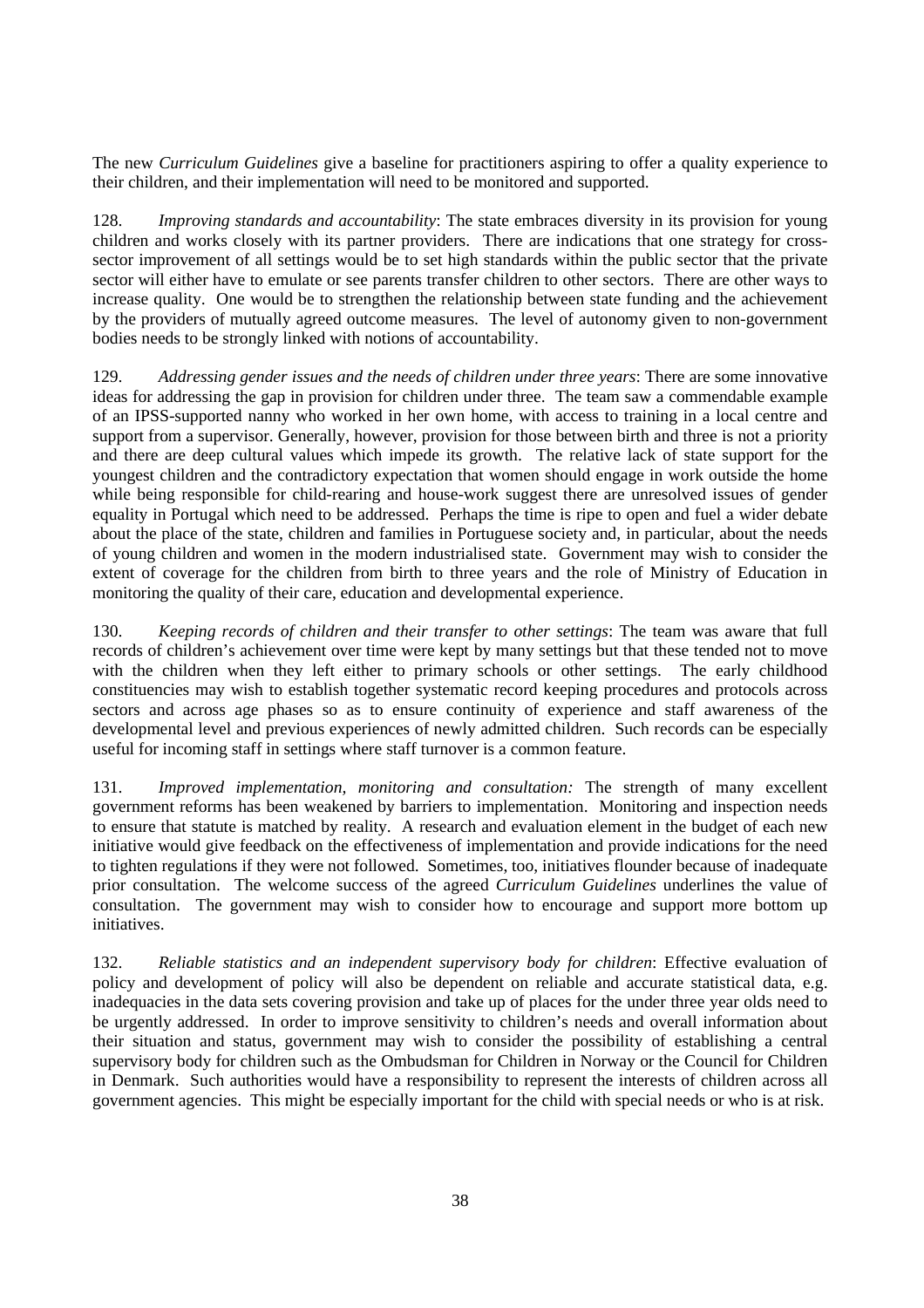133. *Research on the quality of diverse forms of provision:* Diversity of setting types is seen as necessary to meet the diverse needs of children and families, but this diversity should not imply diversity of quality. The extent to which different kinds of settings successfully address the needs of communities should be examined. Likewise, longitudinal cross-sector comparative research - which looks at full-cost effectiveness in different early childhood settings - would be informative to policy makers.

134. This report acknowledges the high priority accorded to the well-being of young children in Portugal and the impressive expansion of early childhood services achieved over a short period of time. It is a society holding to long-established values while trying hard to address rapid change and its effects on the young. Some hard political realities have still to be faced in improving the situation of young children and families, but Portugal can be proud of what has already been achieved.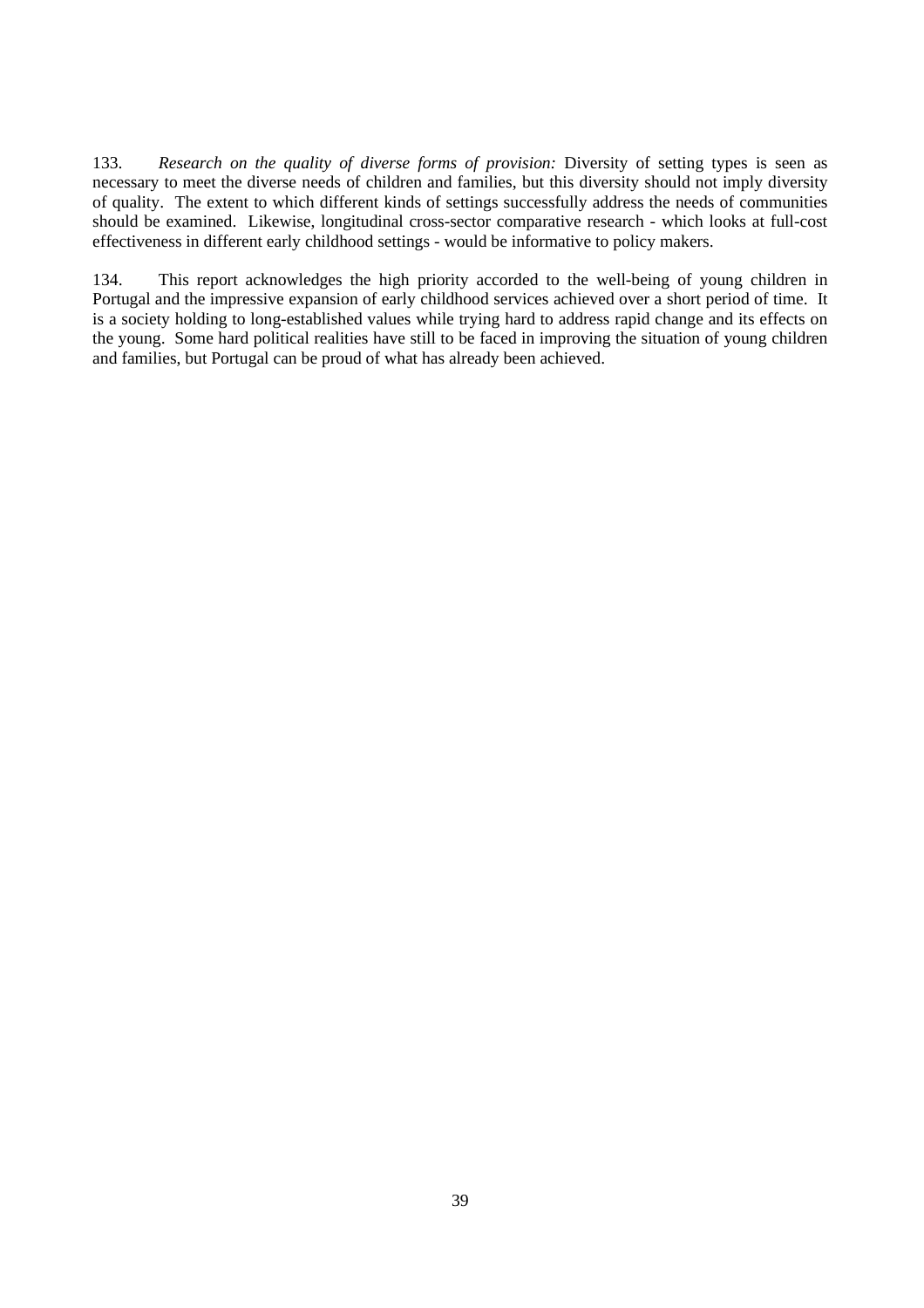#### **REFERENCES**

Bairrão, J., Barbosa, M., Borges, I., Cruz, O., & Macedo-Pinto, I. (1989). Care and education for children under age 6 in Portugal. In P. P. Olmsted & D. P. Weikart (Eds.), *How nations serve young children: Profiles of child care and education in 14 countries* (pp.273-302). Ypsilanti, MI: High/Scope Press.

Bertram, A. D. & Pascal C. (1997). A conceptual framework for evaluating effectiveness in early childhood education. In M. Karlsson Lohmander (Ed.), *Researching early childhood*, *Volume 3* (pp. 125- 150). Göteborg, Sweden: Göteborg University.

EC Childcare Network (1996) *A review of services for young children in the European Union 1990-1996*. Brussels: EC DGV, Equal Opportunities Unit.

Eurydice (1998) *The information network on education in Europe: Information dossiers on the structures of the education systems in the member states of the European Union, Portugal*. European Union Website.

Formosinho, J. (1996). *Portuguese preschool education: Policy issues and the quality debate*. Keynote presented at the 6th European Early Childhood Education Research Conference, Lisbon September 1996.

Iglesias, E. (1999). *Breaking the poverty cycle: Investing in early childhood*. Paper presented at the Inter-American Development Bank annual conference, Paris, 14 March 1999.

Ministry of Education, Department of Basic Education. (1998). Early childhood education in Portugal (includes translation of the *Framework Law on Basic Education 5/97* and the *Curriculum Guidelines Ruling 5220797*). Lisbon: Author.

Shore, R. (1997) *Rethinking the brain: New insights into early development.* New York*:* Families and Work Institute.

Ministry of Education, Department of Basic Education. (1999). *Portuguese Background Report prepared for the OECD Thematic Review for the Thematic Review of Early Childhood Education and Care Policy.* Lisbon: Author.

Oberhuemer, P. & Ulich, M. (1995). *Working with Young Children in Europe.* London: Paul Chapman.

OECD. (1996). *Lifelong learning for all: Meeting of the Education Committee at Ministerial level, 16-17 January 1996*. Paris: Author.

OECD. (1998). *Early Childhood Education and Care Policy: Proposal for a Thematic Review: Major issues, analytical framework, and operating procedures.* Paris: Author.

Olmsted, P. P. and Weikart, D. P. (Eds.). (1995). *Preprimary study:Early childhood care and education in 11 countries. International studies in educational achievement, Volume 12.* Oxford: Pergamon/Elsevier Science.

UNICEF. (1999). *The state of the World's children: Education*. New York: Author.

Vasconcelos, T. (1997). Planting the field of Portuguese Preschool Education: Old roots and new policies. *European Early Childhood Research Journal*, 5(1), 5-17.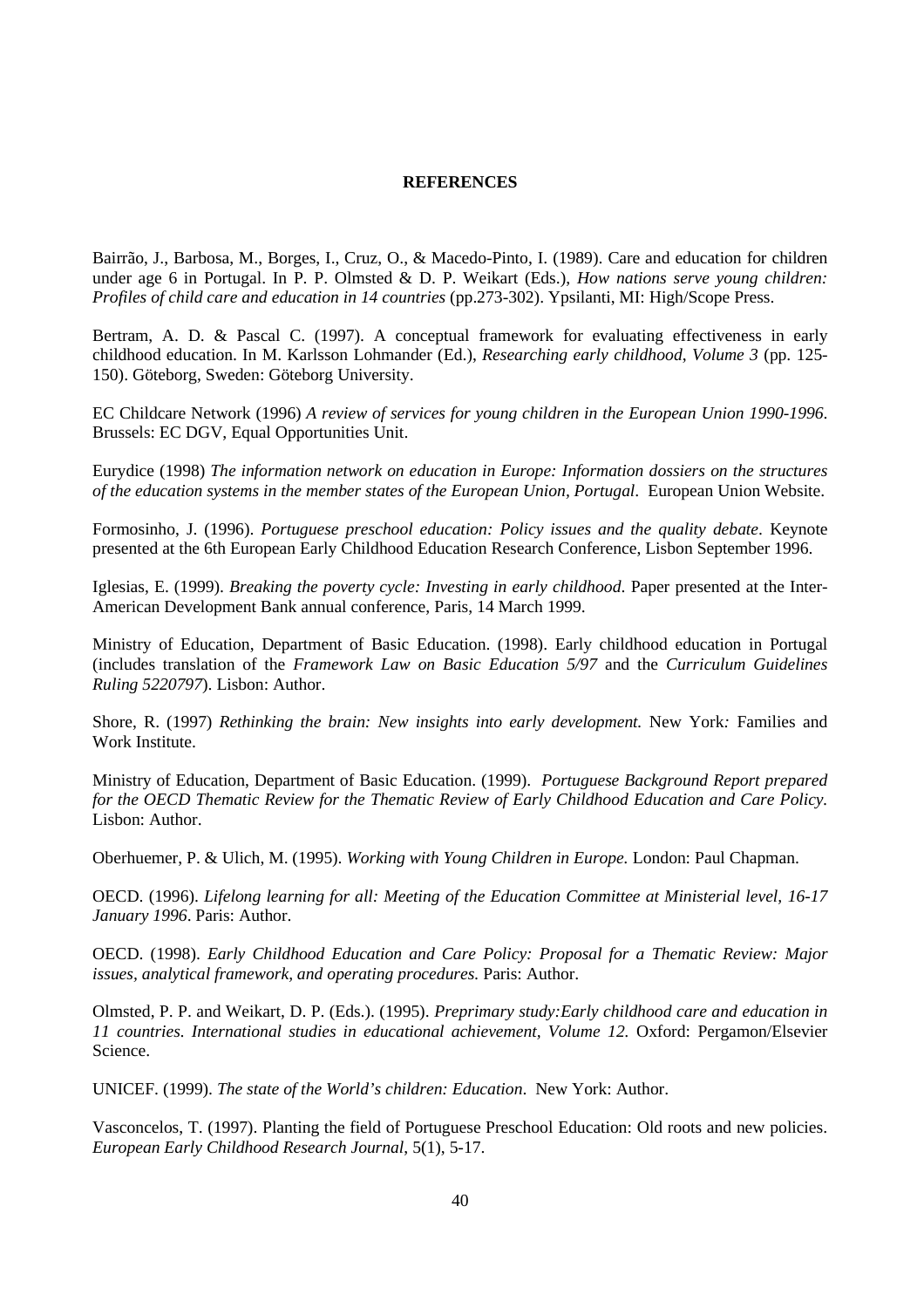### **APPENDIX I: OECD REVIEW TEAM**

Mr. Anthony Bertram **Director** Centre for Research in Early Childhood Worcester College of Higher Education Henwick Grove, Worcester WR2 6AJ United Kingdom

Ms. Kari Jacobsen Adviser Ministry of Children and Family Affairs P.O. Box 8036 Dep. N-0030 Oslo Norway

Mr. Jo Hermanns Co Act Consult Spartodonk 22 6218 GM Maastricht The Netherlands

Ms. Michelle Neuman Administrator Education and Training Division Directorate for Education, Employment, Labour and Social Affairs **OECD** 2, rue André-Pascal 75775 Paris Cedex 16 France

Mr. Patrick Werquin Principal Administrator Education and Training Division Directorate for Education, Employment, Labour and Social Affairs **OECD** 2, rue André-Pascal 75775 Paris Cedex 16 France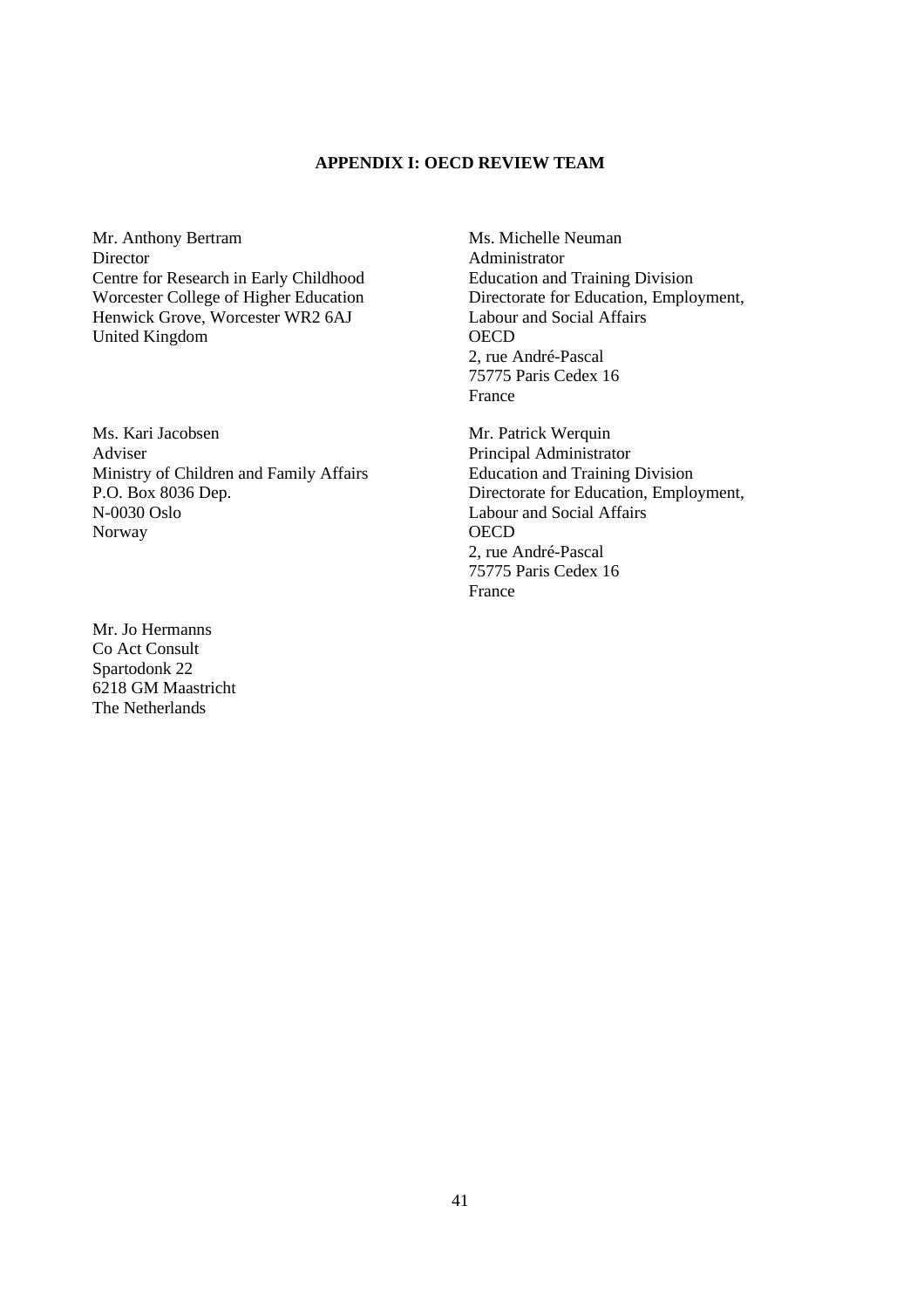### **APPENDIX II: INFORMATION ON THE PORTUGAL BACKGROUND REPORT**

The Portugal Background Report was co-ordinated by the National Co-ordinator, Teresa Vasconcelos, Escola Superior de Educação de Lisboa. Under her direction, the report was prepared by the team of the Departamento da Educação Básica, Ministério da Educação, Lisbon: Maria Luísa Sobral Mendes, Maria Manuela Neves and Madalena Guedes. A Working Group was established for the preparation of the Background Report and Portuguese experts in early childhood education and care consulted. The members of the working group and the experts are acknowledged by name in the Background Report.

### **Section I. - Definitions, contexts and types of current provision**

- 1. Historical framework for the development of ECEC policies and types of provision
- 2. Social changes which influenced ECEC policies and practices
- 3. The status of women in Portugal
- 4. General conceptualisations concerning childhood and early childhood
- 5. Policies and support measures extended to children and families
- 6. Health support measures within ECEC
- 7. Aims and objectives of ECEC target populations
- 8. Age groups: ECEC and compulsory education
- 9. Types of educational provision
- 10. Institutions responsible for ECEC
- 11. Other public institutions
- 12. Private and non-profit institutions

### **Section II - Definition of policies**

### **A - Quality**

- 1. Responsibility for quality criteria.
- 2. Policies and quality criteria guiding educational provision.
- 3. Inspection, quality criteria and control.
- 4. Gathering and sharing of experience.

### **B - Access**

- 1. Conditions and criteria for access.
- 2. Provision and demand for the various types of ECEC
- 3. Programmes and strategies for intervention.

### **Section III - Policy approaches**

### **A - Regulations**

- 1. Extent of regulation
- 2. Entities responsible for ECEC regulations
- 3. Evaluation and enforcement of regulatory standards
- 4. Information gathering and sharing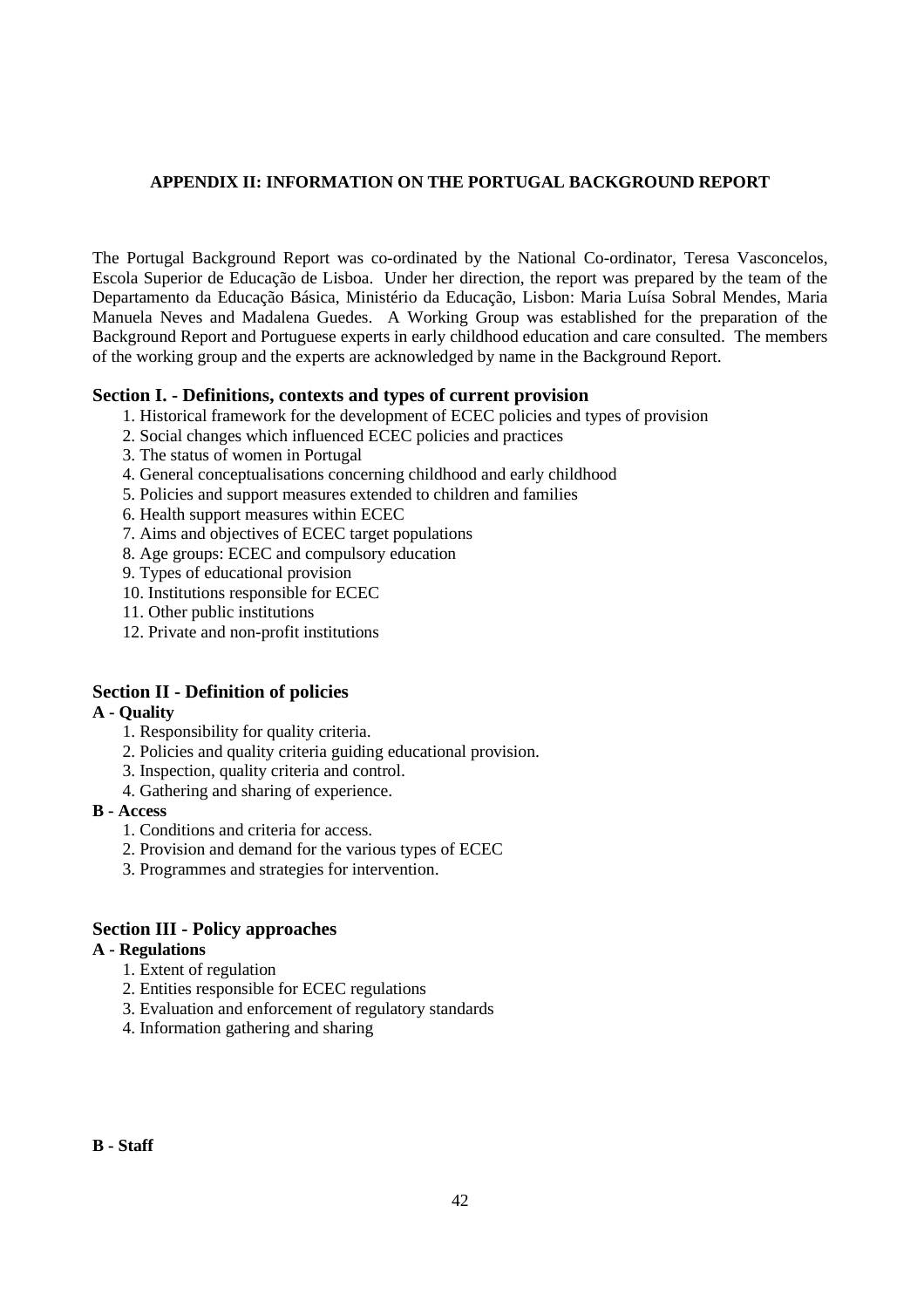- 1. ECEC staff: duties and training required
- 2. Career statutes for early childhood teachers
- 3. Initial and in-service training of early childhood teachers
- 4. ECEC staff salaries

### **C - Programme contents and implementation**

- 1. Curricular guidance
- 2. Curricular guidelines
- 3. Curricular guidelines and pedagogical organisation
- 4. Strategies for the promotion of innovation and educational quality

### **D - Participation and support to families**

- 1. Participation of parents and guardians
- 2. Information to parents
- 3. Support measures extended to parents to meet professional and family requirements
- 4. The role of local communities
- **E Funding**

## **The specific case of the Autonomous Regions: Madeira**

### **Açores**.

### **Section IV - Evaluation and research**

Quality evaluation studies Regional network studies Studies on models and their implementation

### **Section V - Conclusion**

**Bibliography Glossary Appendix 1**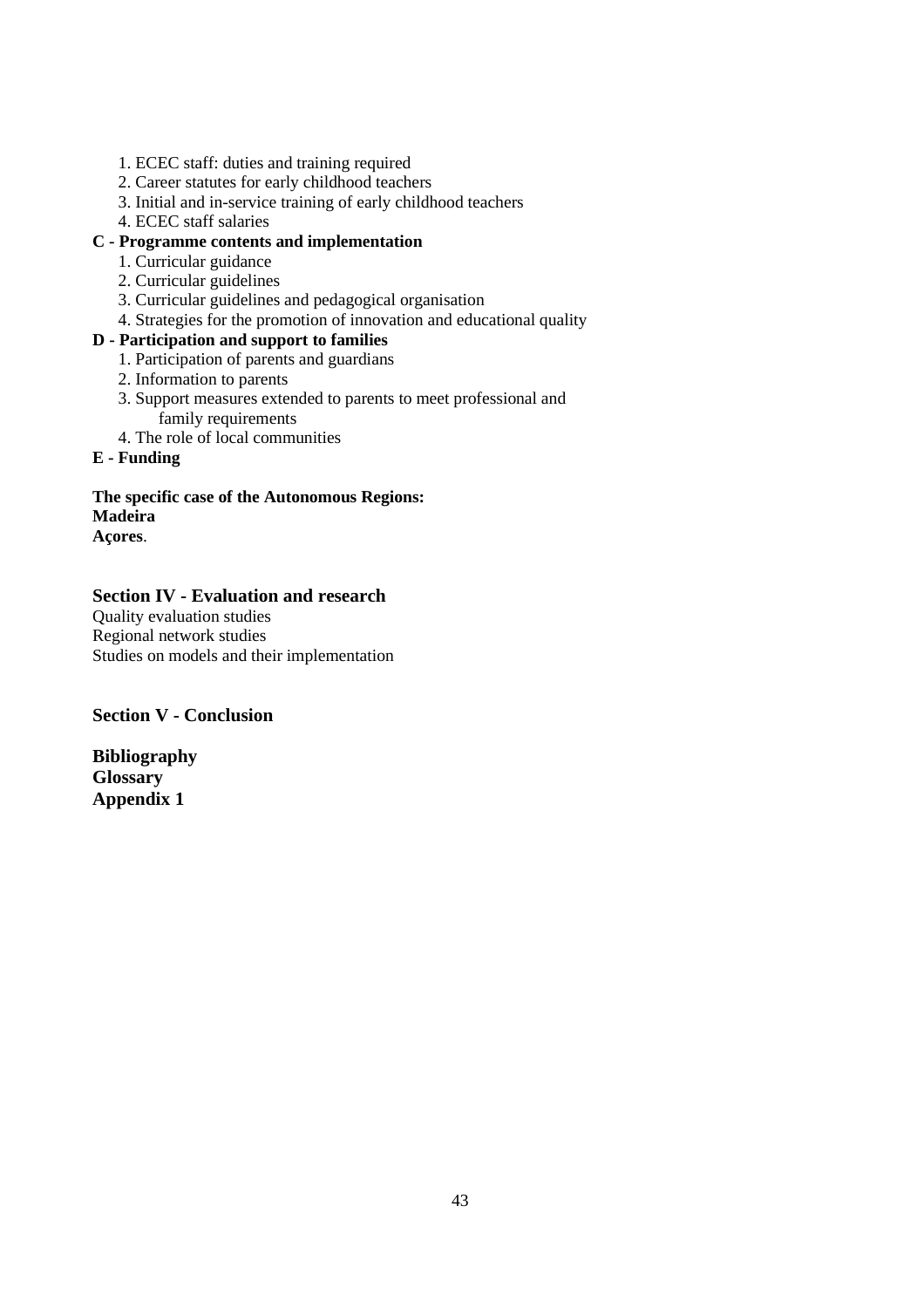### **APPENDIX III: PROGRAMME OF THE REVIEW VISIT**

### **26 April to 5 May 1999**

#### *Monday 26 April*

*The Educational System and Pre-school Education*

10h00 - 12h00

Meeting with the National Co-ordinator and the DEB team who prepared the National Report to exchange views on the programme and the methodology of the visit.

14h30 - 16h00

Meeting with the National Co-ordinator and representatives of the institutions who participated in the preparation of the National Report and other official institutions

Ministry of Education: Drª. Eduarda Boal, Director, the Gabinete de Assuntos Europeus e Relações Internacionais (Office of European Affairs and International Relations); Professor Doutor Paulo Abrantes, Director, the Departamento de Educação Básica (Basic Education Department); Professor Doutor Pedro Lourtie, Director, the Departamento do Ensino Superior (HE Department); Professor Doutor Domingos Fernandes, Director, the Departamento do Ensino Secundário (Secondary Education Department); Dr. António Fazendeiro, Director, the Departamento de Avaliação, Prospectiva e Planeamento (Evaluation, Prospection and Planning Department); Dr. Edmundo Gomes, Director, the Departamento de Gestão Financeira (Finance Management Department).

Ministry of Labour and Solidarity: Drª. Joaquina Madeira – Director-General, from Direcção-Geral da Acção Social (Directorate Council for Social Welfare); Dr. João Rafael Almeida, Associação dos Estabelecimentos de Ensino Particular (Association Private Schools); Drª. Isabel Raposo Almeida, Departamento do Ensino Superior (HE Department); Dr. José Martins Carlos, Gabinete do Secretário de Estado da Justiça (Office of the Secretary of state for Justice); Drª. Guilhermina Lopes, Instituto Nacional de Estatística (National Institute of Statistics); Drª. Branca Virgínia Martins, Chefe de Divisão da Direcção-Geral da Acção Social, do Ministério do Trabalho e Solidariedade (Division Head, General Directorate for Social Welfare, Ministry of Work and Solidarity); Drª. Fátima Serrano, Gabinete de Assuntos Europeus e Relações Internacionais do Ministério da Educação (Office of European Affairs and International Relations); Doutora Isabel Lopes da Silva, Instituto de Inovação Educacional (Institute for Educational Innovation); Drª. Fernanda Valadas, Coordenadora do Núcleo Inspectivo dos Serviços Educativos, Inspecção-Geral de Educação (Coordinator of Inspectors in Education, Ministry of Education).

16h30 - 17h30

Meeting with the Secretary of state for Education and Innovation, the Secretary of state of School Administration from the Ministry of Education and the Secretary of state for Social Reintegration from the Ministry of Labour and Solidarity.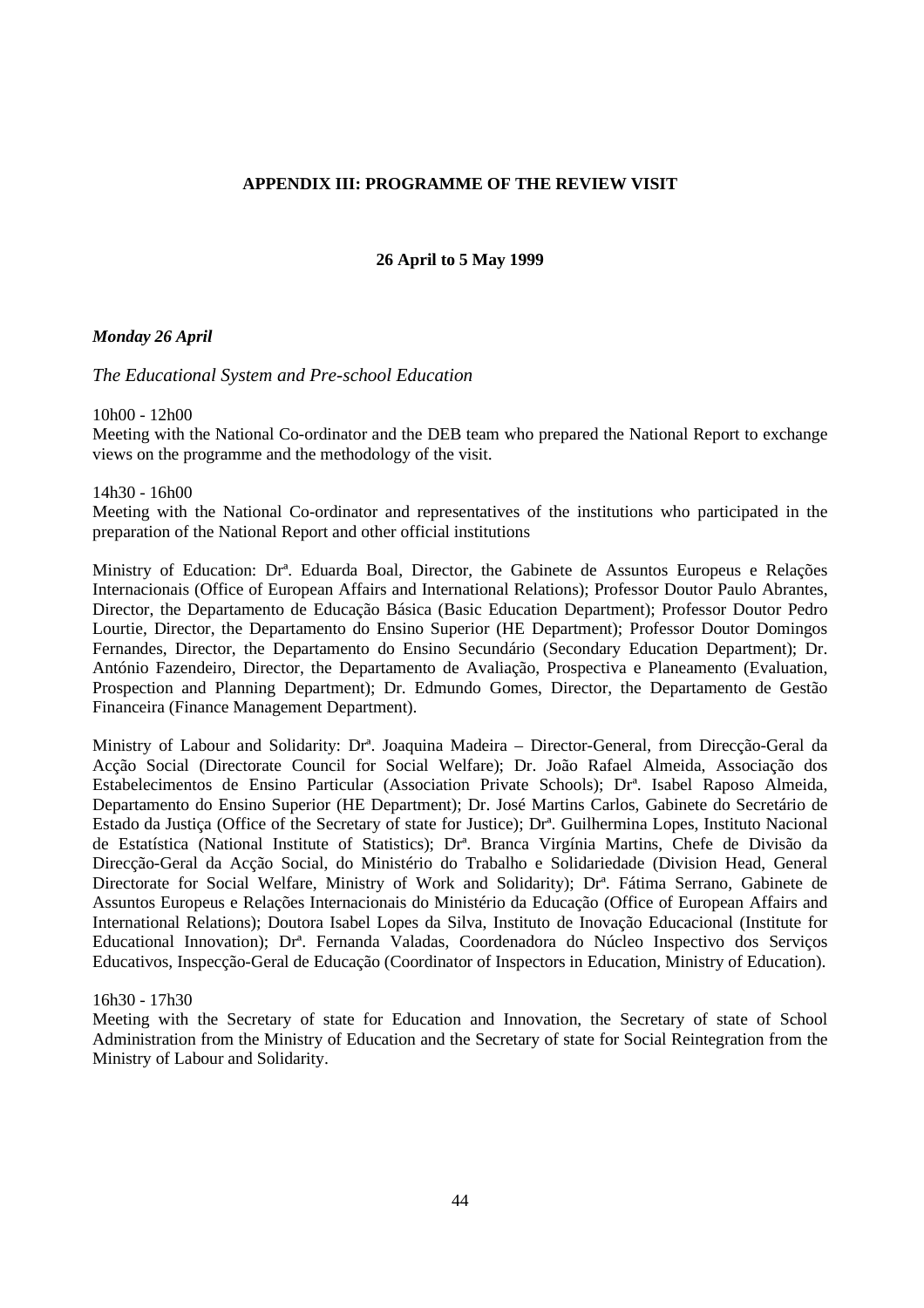### *Tuesday 27 April*

*Types of Provision, School Management and Partnerships*

### 9h00 – 10h30

Visit to a pre-school education centre providing itinerant modality, at Palmela (Itinerant modality at Lau - CAIC at Bairro da Bela Vista) – Contact: Drª Leonor Duarte, CAE Setúbal;

### $11h00 - 13h00$

Visit to Escola Básica Integrada da Quinta do Conde (pre-school, 1rst, 2nd and 3rd Cycle) to participate in a debate on the new management model and articulation between various levels – Contact:Drª Carmo Serrote. Participants: Teachers; Members of the School Council; Parents; Municipality; Students' representatives.

### 15h00 - 17h00

Meeting with Pre-school education and early childhood care partners (Departamento da Educação Básica). Participants: Associação de Estabelecimentos do Ensino Particular (Association of Private Schools); Padre José Martins Maia from the Association of IPSS - Private Institutions of Social Solidarity ; Associação Nacional dos Municípios (National Association of Municipalities); Confederação das Associações de Pais, CONFAP (Confederation of the Associations of Parents).

### *Wednesday 28 April*

*The Educational Component and Practices*

 $9h30 - 11h30$ Visit to the Jardim de Infância nº 1 de Benfica – Contact: Drª Palmira.

11h30 – 12h45

Discussion with the curricular guidelines co-ordinator, Doutora Isabel Lopes da Silva, the Co-ordinator of the Núcleo de Educação Pré-Escolar, Departamento da Educação Básica, Drª. Miquelina Lobo (Pre-school Education Group at Basic Education Department) and the team of pre-school teachers.

14h30 - 16h30 Visit to Schools

Group A: Visit to a Jardim de Infância da Associação João de Deus – Contact: Dr. António Ponces de Carvalho

Group B: Visit to Colégio Moderno – Contact: Drª Isabel Soares.

17h00

Meeting with the Parliamentary Committee for Education (Palácio de S. Bento – 1200 Lisboa).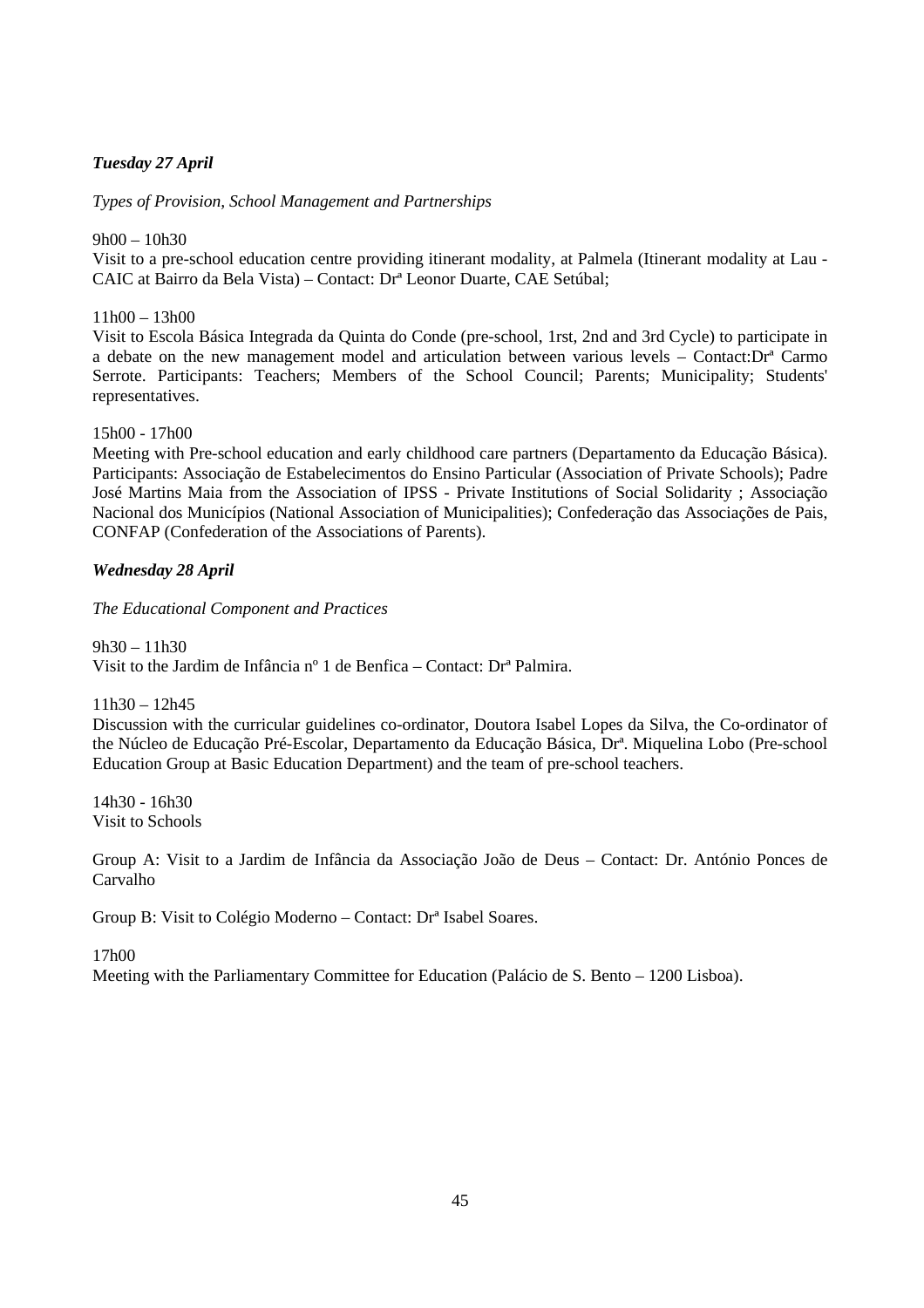### *Thursday 29 April*

### *Joint Pre-school Education Policies of the Ministry of Education and the Ministry of Labour*

### 9h30

### Group A

Santa Casa da Misericórdia de Lisboa - Vale Fundão nº 1– Contact: Drª Gabriela Colen. Visit to a crèche, and crèche familiar, a Jardim de Infância and ATL - "After School Hours Care" centre working together in the same building. Discussion with the pedagogical and social service teams of the institution.

### Group B

Centro Social e Paroquial de S. Vicente de Paulo Contact: Father Crespo. Visit to a crèche, a Jardim de Infância and ATL - "After School Hours Care" centre working together in the same building. Discussion with the pedagogical and social service teams of the institution.

### $14h30 - 16h00$

Meeting with the Serviços de Acção Social of the Ministry of Labour and Solidarity, at Ministério do Trabalho e Solidariedade. Participants: Drª Joaquina Madeira, Direcção-Geral da Acção Social (Directorate-General for Social Affairs); Drª Branca Virgínia Martins, Direcção-Geral da Acção Social (Social Affairs); Drª Maria Manuel Mira Godinho, Centro Regional de Segurança Social de Lisboa e Vale do Tejo (Regional Centre for Social Welfare in Lisbon and Vale do Tejo); Drª Maria João Rebelo, Santa Casa da Misericórdia de Lisboa; Secretariado Distrital das IPSS; Drª Isabel Miguéns Bouças, União das Misericórdias; Mutualidades.

### 16h30 – 18h30

Discussion about questions concerning Justice and the Rights of the Child (Direcção Geral da Acção Social). Participants: Juiz Armando Leandro, Juíz do Supremo Tribunal de Justiça (Judge, Supreme Court of Justice; Drª. Dulce Rocha, representing the Alto Comissariado para a Igualdade e a Família (Office of the High Commissioner for Equality and Family); Drª Ana Perdigão, IAC (Institute for the Support of Children). Professora Doutora Manuela Silva, investigadora.

### *Friday 30 April*

Child Healthcare

#### 9h00 – 10h30

Visit to Hospital Fernando da Fonseca, at Amadora.

### 11h00 – 12h30

Discussion on child's health and school health questions. Participants: Professora Doutora Maria do Céu Machado, Director of the Pediatric Division at Hospital Fernando da Fonseca; Professor Doutor Mário Cordeiro, Pediatric Counselor, Direcção-Geral da Saúde (Directorate General of Heath), Ministry of Health; Drª. Gregória von Ammen, Direcção-Geral de Saúde (Directorate General of Heath), Ministry of Health; Drª. Isabel Loureiro, Programa de Promoção e Educação para a Saúde (Promotion and Educational Programme), Ministry of Education; Drª. Filomena Pereira, Coordinator, Núcleo de Orientação Educativa e de Educação Especial (Educational and Special Needs Education Counselling), Basic Education Department. Drª Purificação Araújo, Comissão Nacional da Saúde da Mulher e da Criança.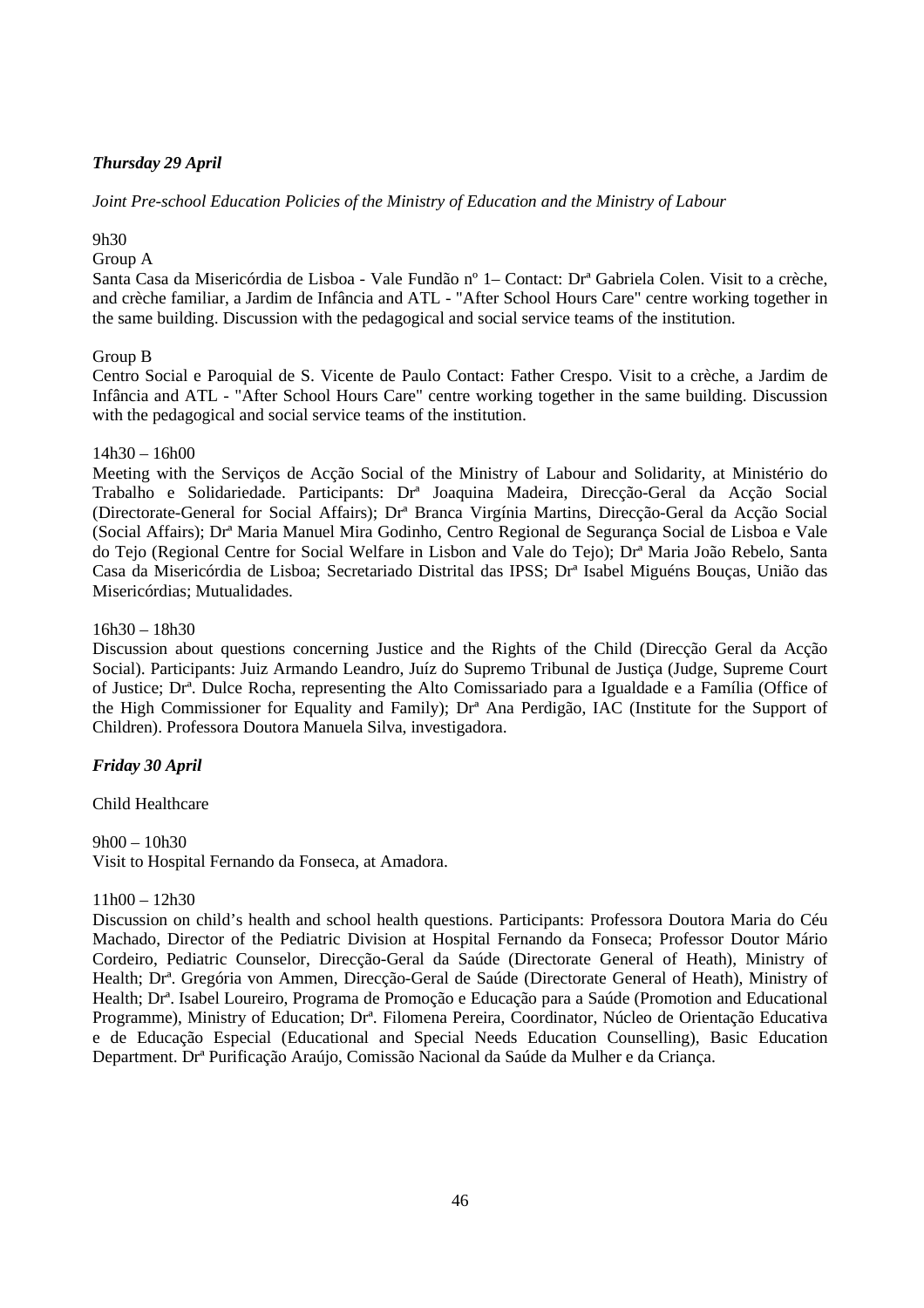#### *Initial and in-service teacher training - Statutes of teachers*

#### $14h30 - 16h00$

Meeting at the ESE of Lisbon on pre-school and 1rst cycle teachers training. Participants: Dr. Abílio Amiguinho, ESE - Portalegre, Chairman of the Associação das Escolas Superiores de Educação (Higher School of Education Schools); Professora Doutora Amália Bárrios, President of the Conselho Directivo da ESE of Lisbon (Administrative Council Director); Professora Doutora Emília Nabuco, coordinator, the Departamento de Educação Pré-escolar (Pre-school Education Department), ESE Lisbon; Drª. Cristina Figueira, ESE Setúbal; Drª Maria João Cardona, ESE Santarém; Dr. António Ponces de Carvalho, ESE João de Deus.

### $16.30 - 18.30$

### Group A

Meeting with the Inspectors of the Ministry of Education and the Ministry of Labour and Solidarity. Participants: Drª. Carmo Clímaco, Subinspectora Geral de Educação (Deputy Inspectorate General for Education); Dr<sup>a</sup>. Fernanda Valadas, Coordenadora do Núcleo Inspectivo dos Serviços Educativos (Coodinator, Inspection Services for Education); Drª Ana Maria Guardiola, Inspector from the pre-school education area; Dr. José Manuel Simões de Almeida, Inspector from the Ministry of Labour and Solidarity.

#### Group B

Meeting to discuss the early childhood teachers' statutes with the Teachers' Unions and Associação dos Profissionais de Educadores de Infância (the Professional Association of Pre-school Teachers)

#### *Sunday 2 May*

Travel from Lisbon to Viana do Castelo

#### *Monday 3 May*

*Expansion and Development of the School Network and Local Authority Policies*

Viana do Castelo

 $9h30 - 12h00$ Visit to a pre-school and a basic education school (1st cycle) institutions.

#### $14h30 - 17h00$

Visitors reception at the Town Hall. Discussion with local and regional partners on the Pre-school Education Expansion Plan in the scope of local authorities policies. Participants: Dr. Defensor Moura, President of the Municipality; Drª Flora Silva, from the Municipality; Dr. Manuel Isaías, from the Municipality; Drª Gracinda Nave, Direcção Regional de Educação do Norte (Regional Education Directorate, North); Representatives of Centro Regional de Segurança Social do Norte and Subregional Centre (Regional and Subregional Centres for Social Welfare); Representative of Parents Association.